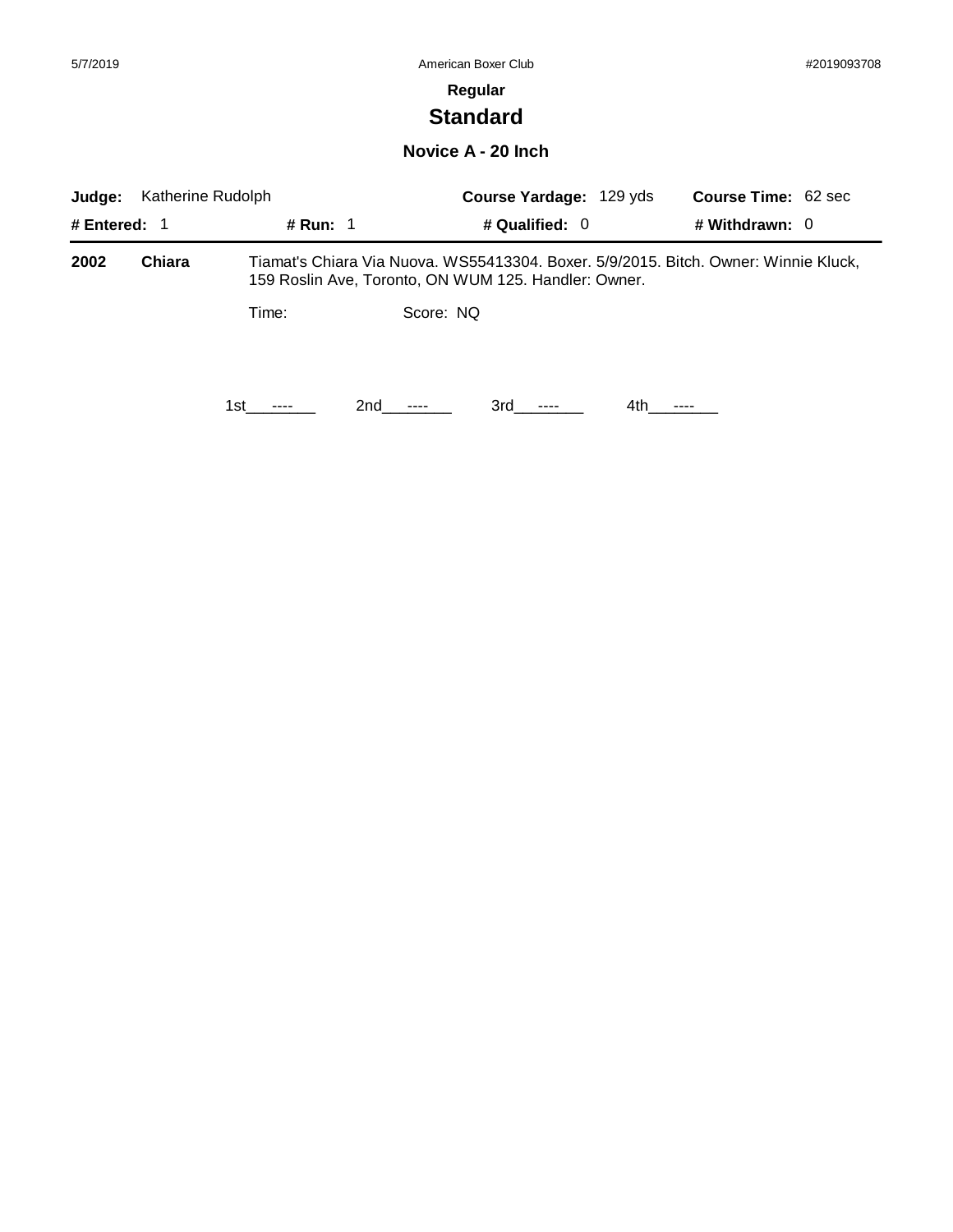# **Standard**

### **Novice B - 20 Inch**

| Judge:             | Katherine Rudolph |                              | Course Yardage: 129 yds                                                                                                                                                      |     | <b>Course Time: 62 sec</b> |  |
|--------------------|-------------------|------------------------------|------------------------------------------------------------------------------------------------------------------------------------------------------------------------------|-----|----------------------------|--|
| # Entered: 4       |                   | # Run: $4$                   | # Qualified: 0                                                                                                                                                               |     | # Withdrawn: 0             |  |
| 2021               | Tuli              |                              | TealCrest's Spring Fling BCAT. WS56713701. Boxer. 3/21/2017. Bitch. Owner: Jill<br>Hootman, 171 Tylertown Rd, Clarksville, TN 37040. Handler: Owner.                         |     |                            |  |
|                    |                   | Time:                        | Score: NQ                                                                                                                                                                    |     |                            |  |
| 2022               | <b>Vixen</b>      | 60148. Handler: Erin Rezmer. | Prism's Dancing Little Vixen BN RI ACT1 SCN SIN SEN CGC. WS54319903. Boxer.<br>7/2/2016. Bitch. Owner: Erin Rezmer and Tom Rezmer, 419 S Highland Ave, Lombard, IL           |     |                            |  |
|                    |                   | Time:                        | Score: NQ                                                                                                                                                                    |     |                            |  |
| 2023<br><b>Ivy</b> |                   | Nee.                         | Tealcrest's Spring Into Action. WS56713702. Boxer. 3/21/2017. Bitch. Owner: Mary Nee<br>and Jill Hootman, 5300 Pontiac Drive, Fairview Heights, IL 62208-3521. Handler: Mary |     |                            |  |
|                    |                   | Time:                        | Score: NQ                                                                                                                                                                    |     |                            |  |
| 2024<br>Pepper     |                   | Chuck Thomas.                | CH Pure Pride's Hot Thing. WS54188210. Boxer. 4/15/2016. Bitch. Owner: Jennifer L.<br>Thomas and Charles Thomas, 8212 Jahnke Rd, N. Chesterfield, VA 23235. Handler:         |     |                            |  |
|                    |                   | Time:                        | Score: NQ                                                                                                                                                                    |     |                            |  |
|                    |                   |                              |                                                                                                                                                                              |     |                            |  |
|                    | 1st               | 2nd                          | 3rd                                                                                                                                                                          | 4th |                            |  |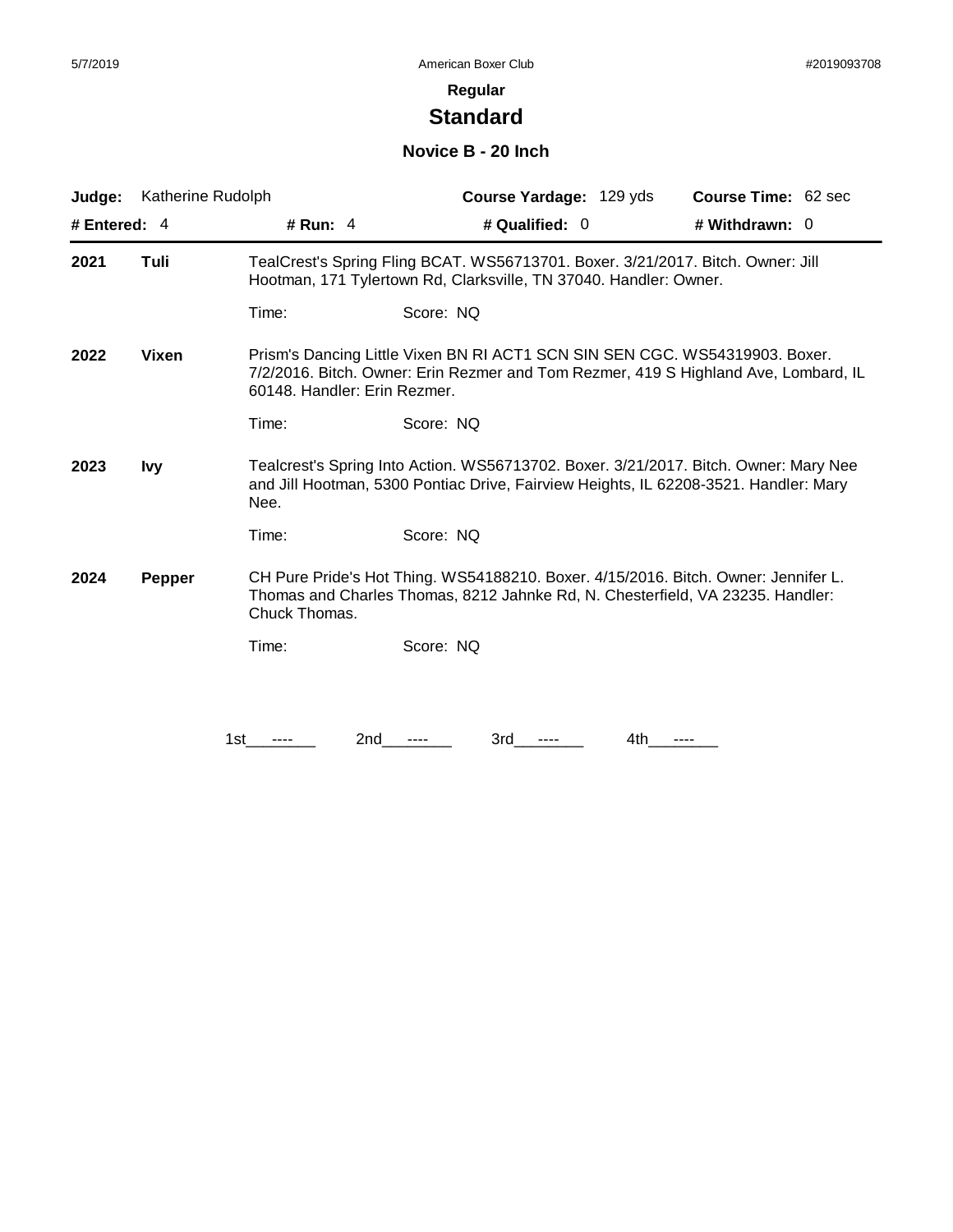# **Standard**

### **Novice B - 24 Inch**

| Judge:               | Katherine Rudolph |                | Course Yardage: 129 yds | <b>Course Time: 64 sec</b>                                                                                                                                                |
|----------------------|-------------------|----------------|-------------------------|---------------------------------------------------------------------------------------------------------------------------------------------------------------------------|
| # Entered: $1$       | # Run: $1$        | # Qualified: 1 |                         | # Withdrawn: $0$                                                                                                                                                          |
| 2421<br><b>Creed</b> |                   |                |                         | Ch Happy Tail's Moment of Truth. WS56149802. Boxer. 2/1/2017. Dog. Owner: Eugenia<br>Koshiol and Amy Bieri, 27434 Wildwood Dr, Monee, IL 60449. Handler: Eugenia Koshiol. |
|                      | Time: 54.61       | Score: 95      | <b>QUALIFIED</b>        |                                                                                                                                                                           |
|                      | 1st 2421<br>2nd   | 3rd            | 4th.                    |                                                                                                                                                                           |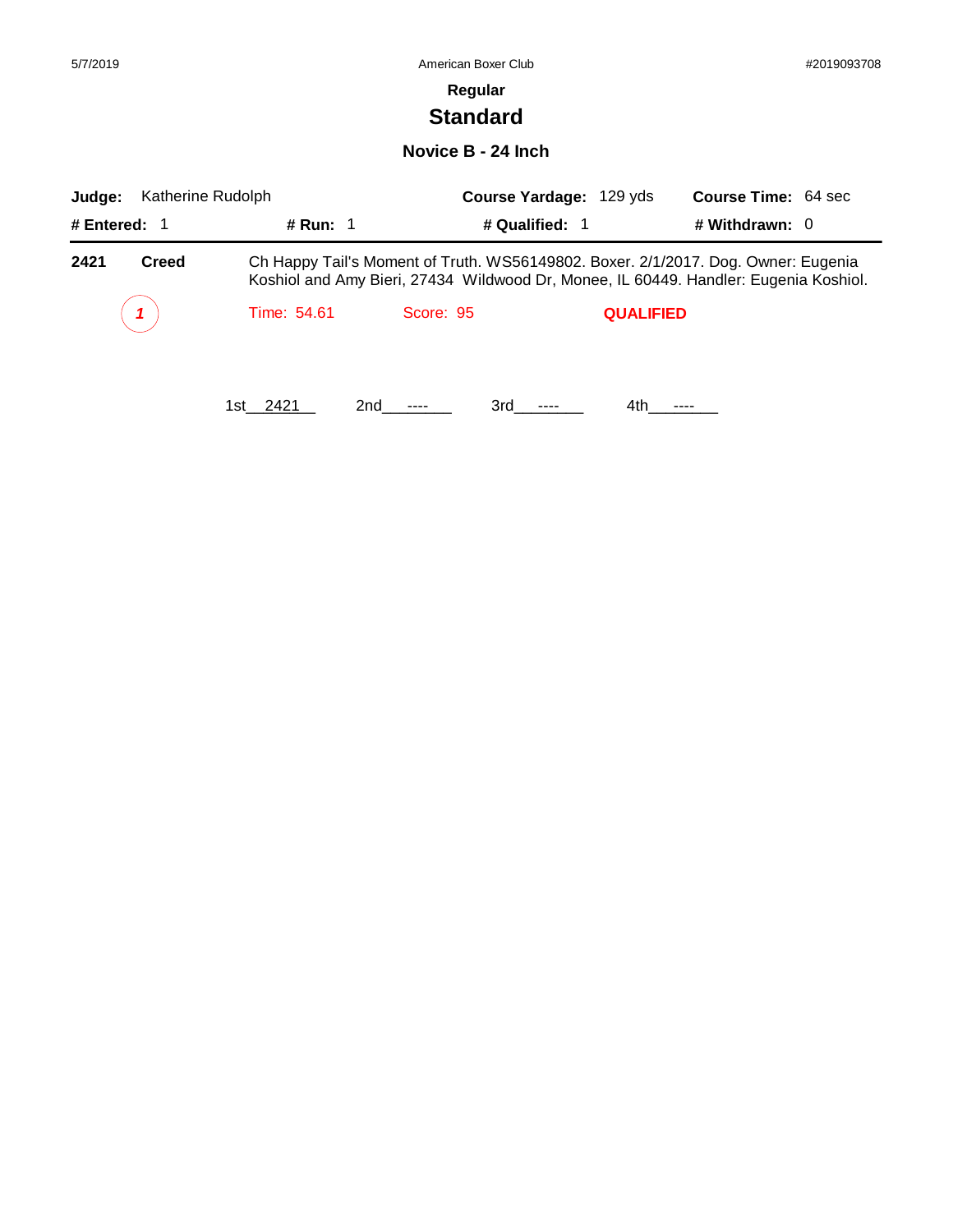| 5/7/2019 | American Boxer Club | #2019093708 |
|----------|---------------------|-------------|
|          | Regular             |             |
|          | <b>Standard</b>     |             |
|          | Open - 20 Inch      |             |

| Katherine Rudolph<br>Judge: |              |          |           | <b>Course Yardage: 142 yds</b> | <b>Course Time: 59 sec</b>                                                                                                                                       |
|-----------------------------|--------------|----------|-----------|--------------------------------|------------------------------------------------------------------------------------------------------------------------------------------------------------------|
| # Entered: $1$              |              | # Run: 1 |           | # Qualified: $0$               | # Withdrawn: $0$                                                                                                                                                 |
| 2041                        | <b>Polly</b> |          |           |                                | CH Winmere Painted Lady RN CA NA CGCA CGCU. WS38429901. Boxer. 7/10/2011.<br>Bitch. Owner: Theresa Garton, 8916 Henley, Oklahoma City, OK 73131. Handler: Owner. |
|                             |              | Time:    | Score: NQ |                                |                                                                                                                                                                  |
|                             |              | 1st      | 2nd       | 3rd a                          | 4th                                                                                                                                                              |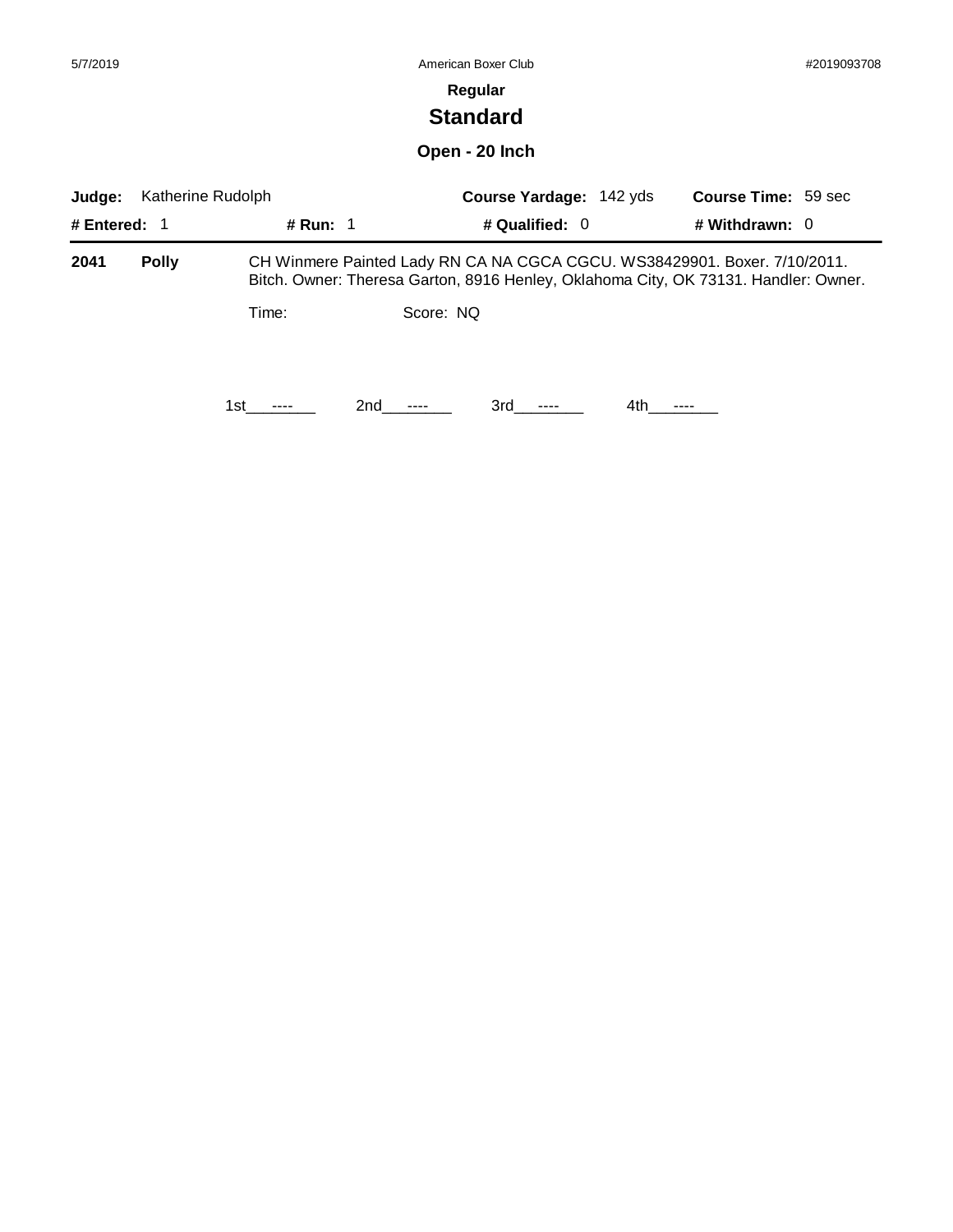# **Standard**

**Open - 24 Inch**

| Katherine Rudolph<br>Judge: |               |                                                                                                                                                                                                |                                                                                                                                                                 | Course Yardage: 142 yds | <b>Course Time: 61 sec</b> |  |
|-----------------------------|---------------|------------------------------------------------------------------------------------------------------------------------------------------------------------------------------------------------|-----------------------------------------------------------------------------------------------------------------------------------------------------------------|-------------------------|----------------------------|--|
| # Entered: $2$              |               | # Run: 2                                                                                                                                                                                       |                                                                                                                                                                 | # Qualified: 1          | # Withdrawn: $0$           |  |
| 2441                        | Rebel         | 23235. Handler: Owner.                                                                                                                                                                         | Lemko N' Salgray's River City Rebel Yell CD BN NA NAJ NF. WS45874802. Boxer.<br>10/21/2013. Dog. Owner: Jennifer L. Thomas, 8212 Jahnke Rd, N. Chesterfield, VA |                         |                            |  |
|                             |               | Time: 55.18                                                                                                                                                                                    | Score: 95                                                                                                                                                       | <b>QUALIFIED</b>        |                            |  |
| 2442                        | <b>Smokey</b> | Prairie Hills It's All About the Smoke CD RA BN NA NAJ CGC. WS50520403. Boxer.<br>5/23/2015. Dog. Owner: Pat Senne and John Senne, 1N515 Center Ave, West Chicago, IL<br>. Handler: Pat Senne. |                                                                                                                                                                 |                         |                            |  |
|                             |               | Time:                                                                                                                                                                                          | Score: NQ                                                                                                                                                       |                         |                            |  |
|                             |               | 2441<br>1st.                                                                                                                                                                                   | 2nd<br>3rd                                                                                                                                                      | 4th                     |                            |  |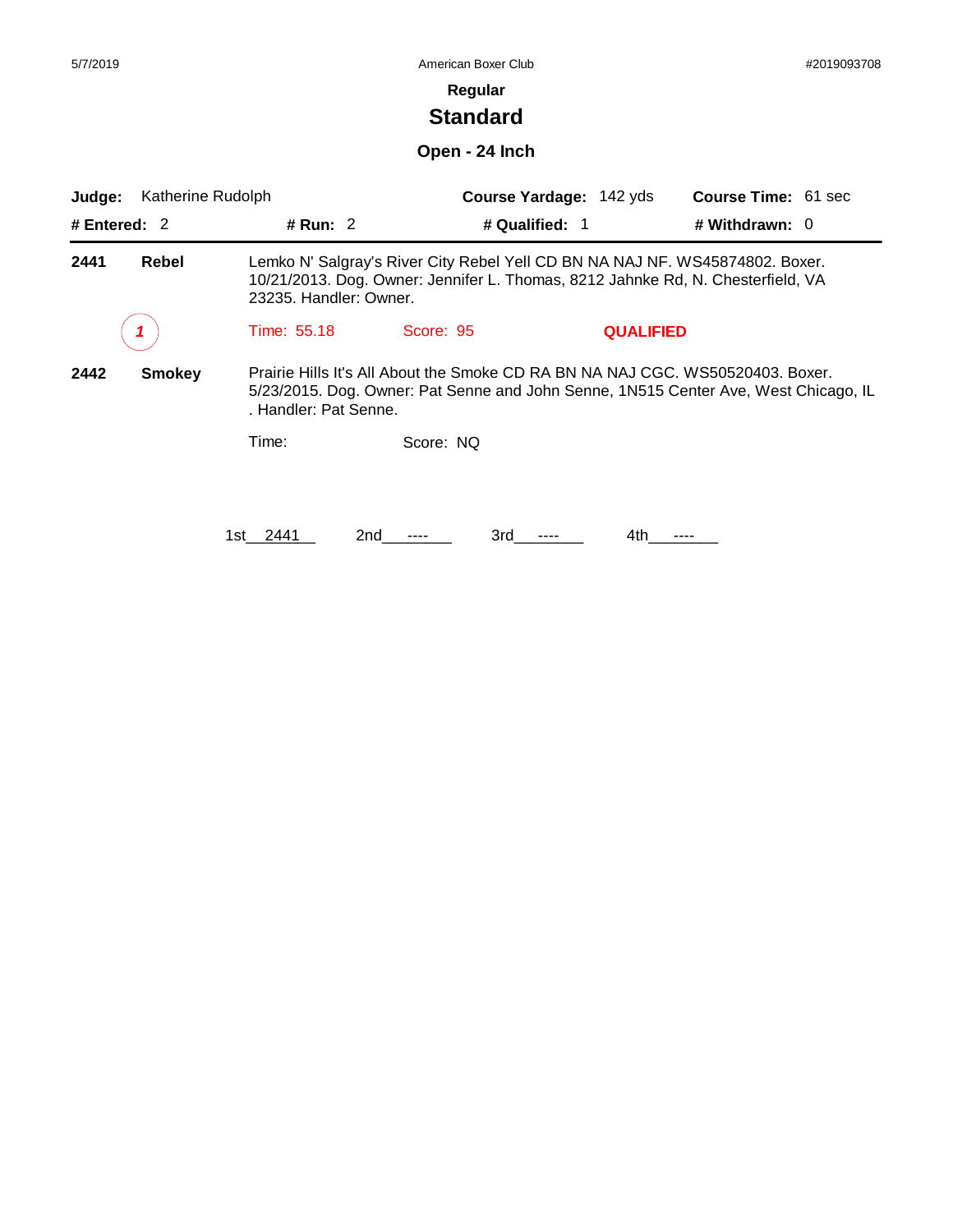# **Standard**

### **Excellent - 20 Inch**

| Judge:       | Katherine Rudolph |                      |                                                                             | Course Yardage: 174 yds | Course Time: 61 sec                                                                                                                                                     |
|--------------|-------------------|----------------------|-----------------------------------------------------------------------------|-------------------------|-------------------------------------------------------------------------------------------------------------------------------------------------------------------------|
| # Entered: 4 |                   | # Run: $3$           | # Qualified: 2                                                              |                         | # Withdrawn: 0                                                                                                                                                          |
| 2061         | Journey           | Handler: Owner.      |                                                                             |                         | Altan's A Diamond is Forever v. Eurozone RN OA NAJ OF BCAT. WS56233403. Boxer.<br>12/27/2016. Bitch. Owner: Jennifer Yates, 6320 Little Elm St, N. Las Vegas, NV 89031. |
|              | $\mathbf{2}$      | Time: 53.03          | Score: 100                                                                  | <b>QUALIFIED</b>        |                                                                                                                                                                         |
| 2062         | <b>Murphy</b>     |                      | CR 239, Georgetown, TX 78633. Handler: Owner.                               |                         | Rocket's Super Sonic. WS53525206. Boxer. 4/24/2016. Dog. Owner: Kerry Rodgers, 4101                                                                                     |
|              |                   | Time:                | Score: ABS                                                                  |                         |                                                                                                                                                                         |
| 2063         | Remy              |                      | 1006 Oxfordshire, Carrollton, TX 75007. Handler: Owner.                     |                         | Dreamcatcher von Bachbett. WS54702602. Boxer. 7/21/2016. Bitch. Owner: Jan Blevins,                                                                                     |
|              |                   | Time: 43.76          | Score: 100                                                                  | <b>QUALIFIED</b>        |                                                                                                                                                                         |
| 2052         | Fred              |                      | CH CT Great Expectations's Winifred Will Do! VCD1 BN RE AXJ NF PT HSBs HIAs |                         | HXAs FDC TKP CGCA. WS39438202. Boxer. 9/2/2011. Bitch. Owner: Reegan Ray and<br>Bill Polonsky, 734 San Dieguito Drive, Encinatas, CA 92024. Handler: Jennifer Yates.    |
|              |                   | Time:                | Score: NQ                                                                   |                         |                                                                                                                                                                         |
|              |                   |                      |                                                                             |                         |                                                                                                                                                                         |
|              |                   | 2063<br>2nd<br>1st l | 2061<br>3rd                                                                 | 4th.                    | ----                                                                                                                                                                    |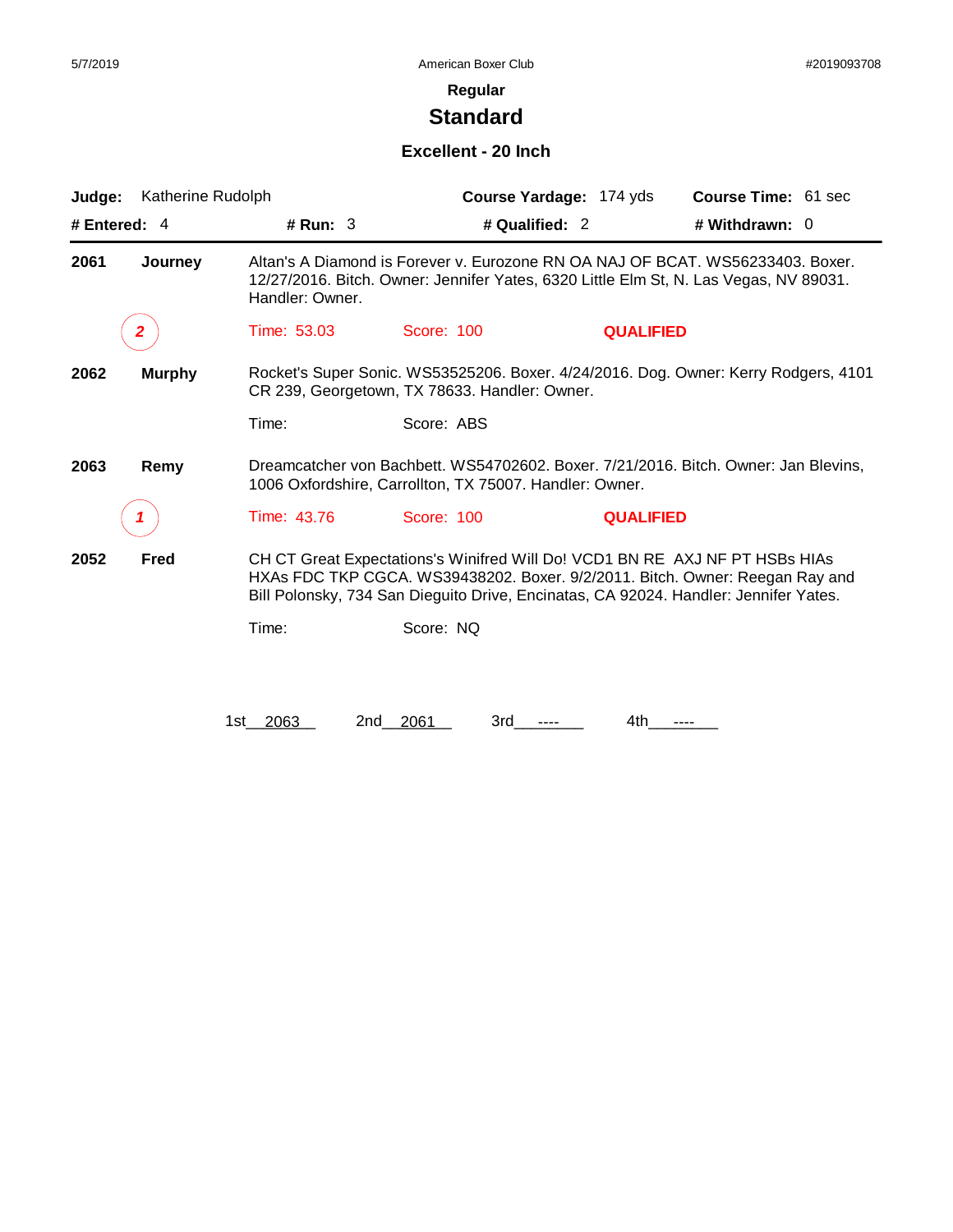# **Standard**

### **Excellent - 24 Inch**

| Katherine Rudolph<br>Judge: |        |          |                                    | <b>Course Yardage: 174 yds</b> |      | <b>Course Time: 65 sec</b>                                                                                                                                              |  |
|-----------------------------|--------|----------|------------------------------------|--------------------------------|------|-------------------------------------------------------------------------------------------------------------------------------------------------------------------------|--|
| # Entered: $1$              |        | # Run: 1 |                                    | # Qualified: $0$               |      | # Withdrawn: $0$                                                                                                                                                        |  |
| 2461                        | Owynne |          | 74012. Handler: Tracy Hendrickson. |                                |      | Sunchase's Signature Black CD RA OA OAJ CGC. WS55153002. Boxer. 9/17/2016. Dog.<br>Owner: Tracy Hendrickson and Rhoda Brouillette, 4412 W Kent Circle, Broken Arrow, OK |  |
|                             |        | Time:    | Score: NO                          |                                |      |                                                                                                                                                                         |  |
|                             |        | 1st      | 2nd                                | 3rd                            | 4th. |                                                                                                                                                                         |  |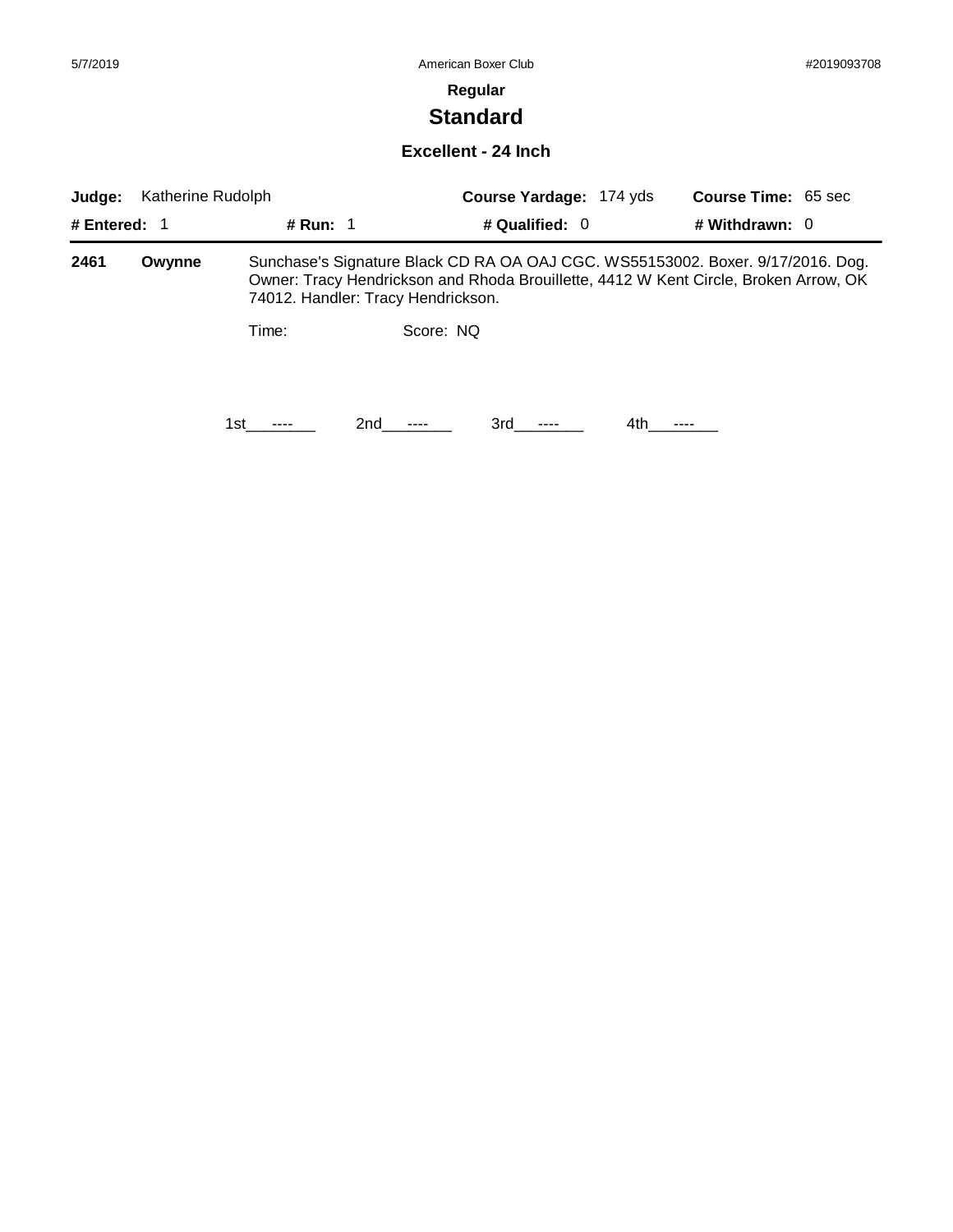# **Standard**

#### **Master - 20 Inch**

| Judge:               | Katherine Rudolph |                        | Course Yardage: 174 yds                                                                                                                                                                                       | Course Time: 61 sec |
|----------------------|-------------------|------------------------|---------------------------------------------------------------------------------------------------------------------------------------------------------------------------------------------------------------|---------------------|
| # Entered: 3         |                   | # Run: $3$             | # Qualified: $0$                                                                                                                                                                                              | # Withdrawn: 1      |
| 2081                 | <b>Sprite</b>     | 52317. Handler: Owner. | CH DebLyn's Peprhl Wicked CDX BN RE MX MJB OF CGC. WS45881505. Boxer.<br>12/2/2013. Bitch. Owner: Sue Ann Thompson, 1858 Curtis Bridge Rd NE, North Liberty, IA                                               |                     |
|                      |                   | Time:                  | Score: NQ                                                                                                                                                                                                     |                     |
| 2082                 | Leia              |                        | Rocket N' Focal Point's Written in the Stars. WS41415505. Boxer. 7/2/2012. Bitch. Owner:<br>Kerry Rodgers, 4101 CR 239, Georgetown, TX 78633. Handler: Owner.                                                 |                     |
|                      |                   | Time:                  | Score: AIS                                                                                                                                                                                                    |                     |
| Amber<br>2084        |                   |                        | GCH Jokar's N Happy Tails Blonde Moments CD RA MX MXJ. WS41571902. Boxer.<br>6/22/2012. Bitch. Owner: Eugenia Koshiol and Amy Bieri, 27434 Wildwood Dr, Monee, IL<br>60449. Handler: Eugenia Koshiol.         |                     |
|                      |                   | Time:                  | Score: NQ                                                                                                                                                                                                     |                     |
| 2086<br><b>Brice</b> |                   |                        | MACH Tealcrest's Beck and Call UDX OM MX MXJ MXB MJB RN. WS40917801. Boxer.<br>3/12/2012. Bitch. Owner: Mary Nee and Jill Hootman, 5300 Pontiac Drive, Fairview<br>Heights, IL 62208-3521. Handler: Mary Nee. |                     |
|                      |                   | Time:                  | Score: NQ                                                                                                                                                                                                     |                     |
|                      |                   |                        |                                                                                                                                                                                                               |                     |
|                      |                   | 1st                    | 3rd<br>4th<br>2nd                                                                                                                                                                                             |                     |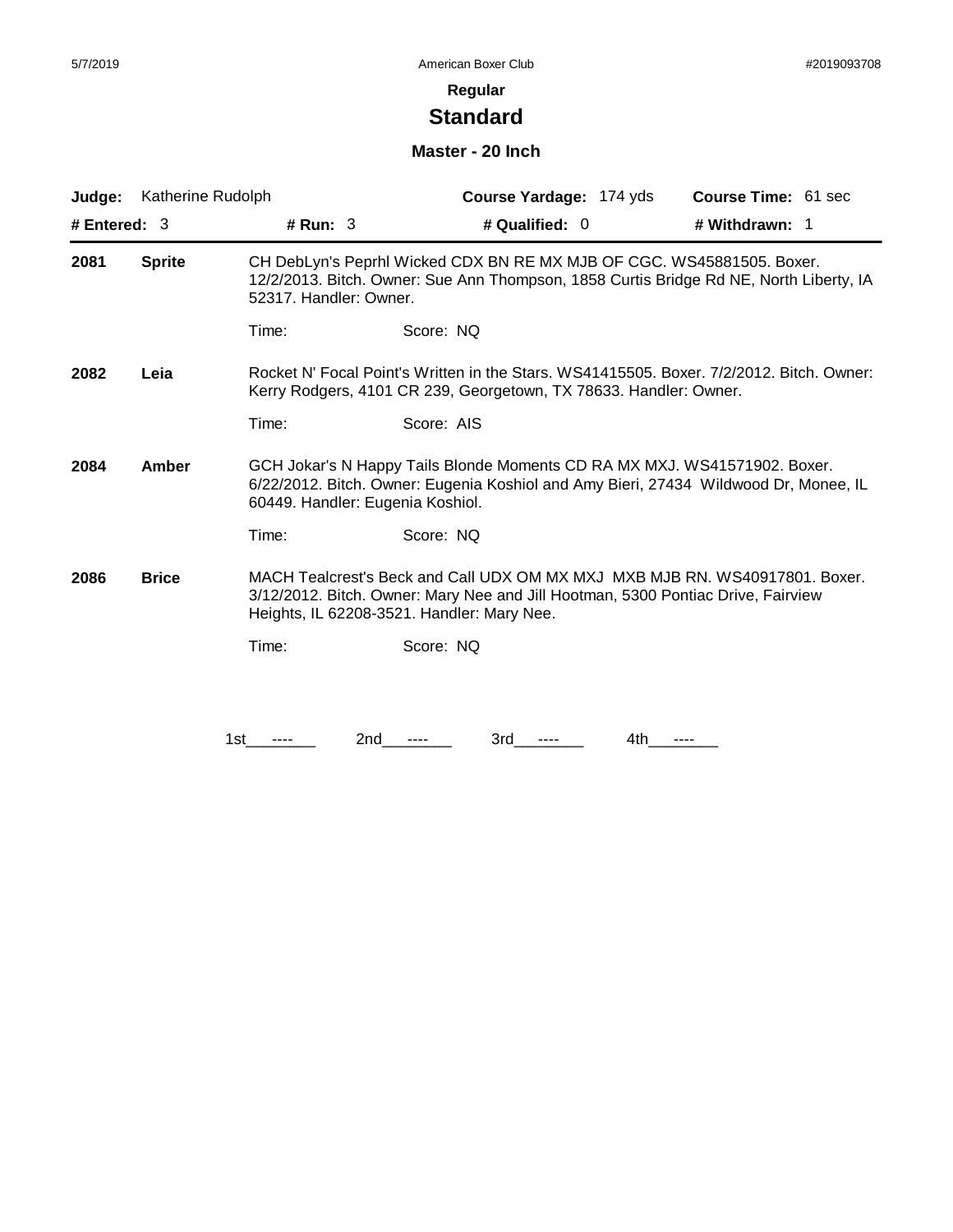# **Standard**

### **Master - 24 Inch**

| Judge:         | Katherine Rudolph |                                    |                                                                      | Course Yardage: 174 yds                                                                                                                                                | <b>Course Time: 65 sec</b>                                                                                                                                             |
|----------------|-------------------|------------------------------------|----------------------------------------------------------------------|------------------------------------------------------------------------------------------------------------------------------------------------------------------------|------------------------------------------------------------------------------------------------------------------------------------------------------------------------|
| # Entered: $8$ |                   | # Run: 8<br># Qualified: 3         |                                                                      |                                                                                                                                                                        | # Withdrawn: 0                                                                                                                                                         |
| 2481           | <b>Mitchyll</b>   |                                    | Broken Arrow, OK 74012. Handler: Tracy Hendrickson.                  |                                                                                                                                                                        | CH Sunchase's Trade Secret UD RE BN MX MXJ CGCA TKA. WS49906102. Boxer.<br>3/3/2015. Dog. Owner: Tracy Hendrickson and Rhoda Brouillette, 4412 W Kent Circle,          |
|                |                   | Time:                              | Score: NQ                                                            |                                                                                                                                                                        |                                                                                                                                                                        |
| 2483           | <b>Walter</b>     |                                    | Cara Armour, 236 Main St, Bolton, MA 01740. Handler: Owner.          |                                                                                                                                                                        | Sinnott's Eagle Spirit CGC CAA TKN. WS52166003. Boxer. 11/24/2015. Dog. Owner:                                                                                         |
|                |                   | Time:                              | Score: NQ                                                            |                                                                                                                                                                        |                                                                                                                                                                        |
| 2486           | Chyppe            | 74012. Handler: Tracy Hendrickson. |                                                                      |                                                                                                                                                                        | Sunchase's Fifth Ace CDX RA AX AXJ CGC. WS55153003. Boxer. 9/17/2016. Dog.<br>Owner: Tracy Hendrickson and Rhoda Brouillette, 4412 W Kent Circle, Broken Arrow, OK     |
|                |                   | Time:                              | Score: NQ                                                            |                                                                                                                                                                        |                                                                                                                                                                        |
| 2487           | <b>Tommy</b>      |                                    | Dickenson Rd, Winnebago, IL 61088. Handler: Owner.                   |                                                                                                                                                                        | Boxnen's Overdrive. WS48715207. Boxer. 10/24/2014. Dog. Owner: Renee Fulcer, 10170                                                                                     |
|                |                   | Time:                              | Score: NQ                                                            |                                                                                                                                                                        |                                                                                                                                                                        |
| 2488           | <b>Rock</b>       |                                    | Paris, OH 43072. Handler: Leta McCulla.                              |                                                                                                                                                                        | GC-Schmidt's One Foundation at Lemac NA NAJ. WS45750302. Boxer. 11/22/2013. Dog.<br>Owner: Leta McCulla and Julie Schmidt, Glen & Cindy Yaeger, 110 N Heck Hill Rd, St |
|                | 2                 | Time: 47.69                        | Score: 100                                                           | <b>QUALIFIED</b>                                                                                                                                                       |                                                                                                                                                                        |
| 2489           | Titan             | 60148. Handler: Tom Rezmer.        |                                                                      | Prairie Hill's Strong as Titanium CD BN RA AX AXJ OF SWN CGC. WS50245502. Boxer.<br>4/29/2015. Dog. Owner: Erin Rezmer and Tom Rezmer, 419 S Highland Ave, Lombard, IL |                                                                                                                                                                        |
|                |                   | Time: 58.72                        | Score: 100                                                           | <b>QUALIFIED</b>                                                                                                                                                       |                                                                                                                                                                        |
| 2490           | <b>Blitz</b>      |                                    | DebLyn Gotta Be A BlackNBlue CD BN RE MX MXJ CGC. WS45881507. Boxer. |                                                                                                                                                                        | 12/2/2013. Dog. Owner: Caitlyn Owens, 508 2nd St, Luther, IA 50152. Handler: Owner.                                                                                    |
|                |                   | Time:                              | Score: NQ                                                            |                                                                                                                                                                        |                                                                                                                                                                        |
| 2491           | <b>Blayke</b>     |                                    | Circle, Broken Arrow, OK 74012. Handler: Tracy Hendrickson.          |                                                                                                                                                                        | Sunchase's Spin the Bottle UD MX MXJ OF RAE BN CA CGCA TKA. WS45539505.<br>Boxer. 10/23/2013. Dog. Owner: Tracy Hendrickson and Rhoda Brouillette, 4412 W Kent         |
|                | 1                 | Time: 46.16                        | Score: 100                                                           | <b>QUALIFIED</b>                                                                                                                                                       |                                                                                                                                                                        |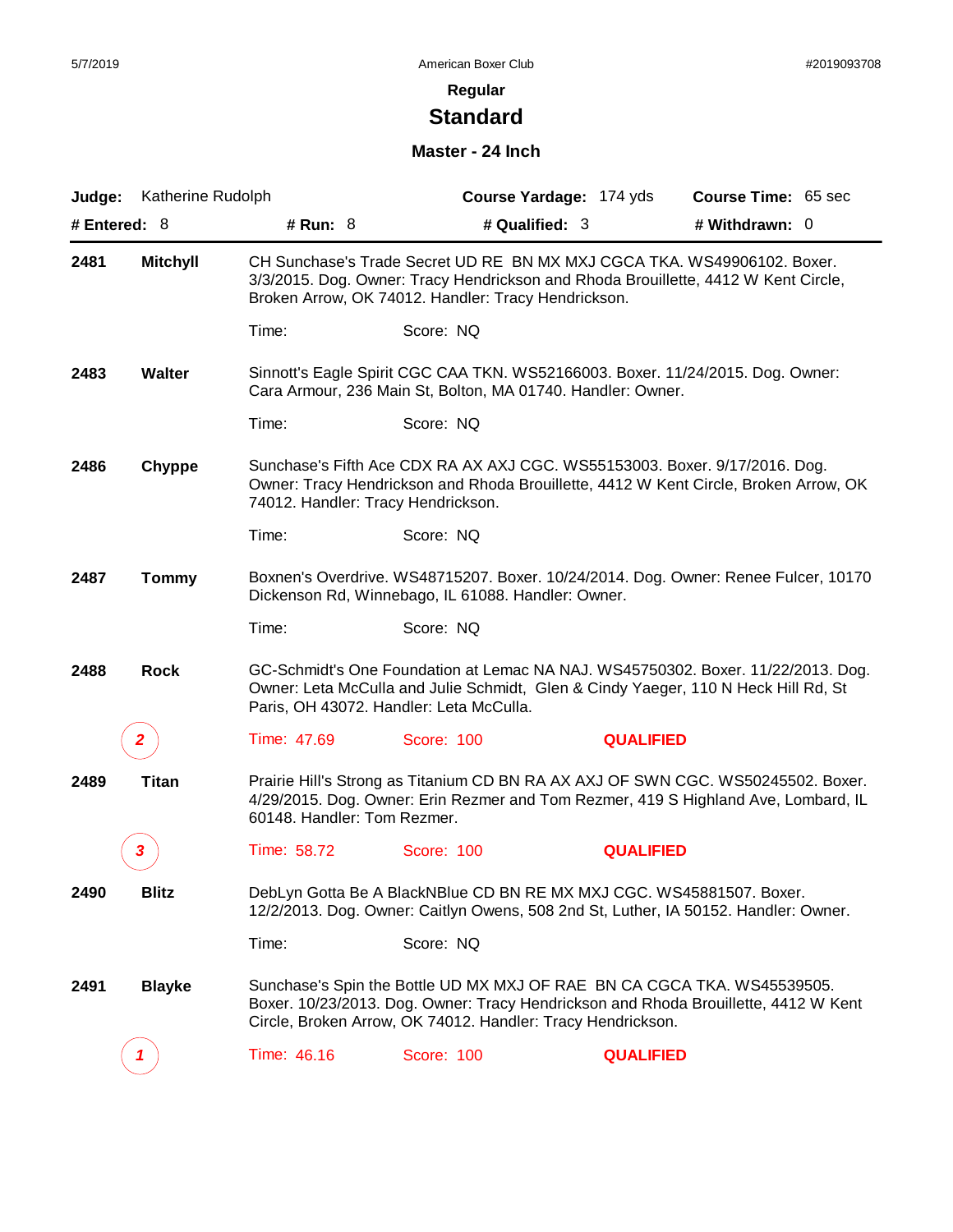**Regular**

# **Standard**

1st\_\_2491 2nd\_\_2488 3rd\_\_2489 4th\_\_\_\_\_\_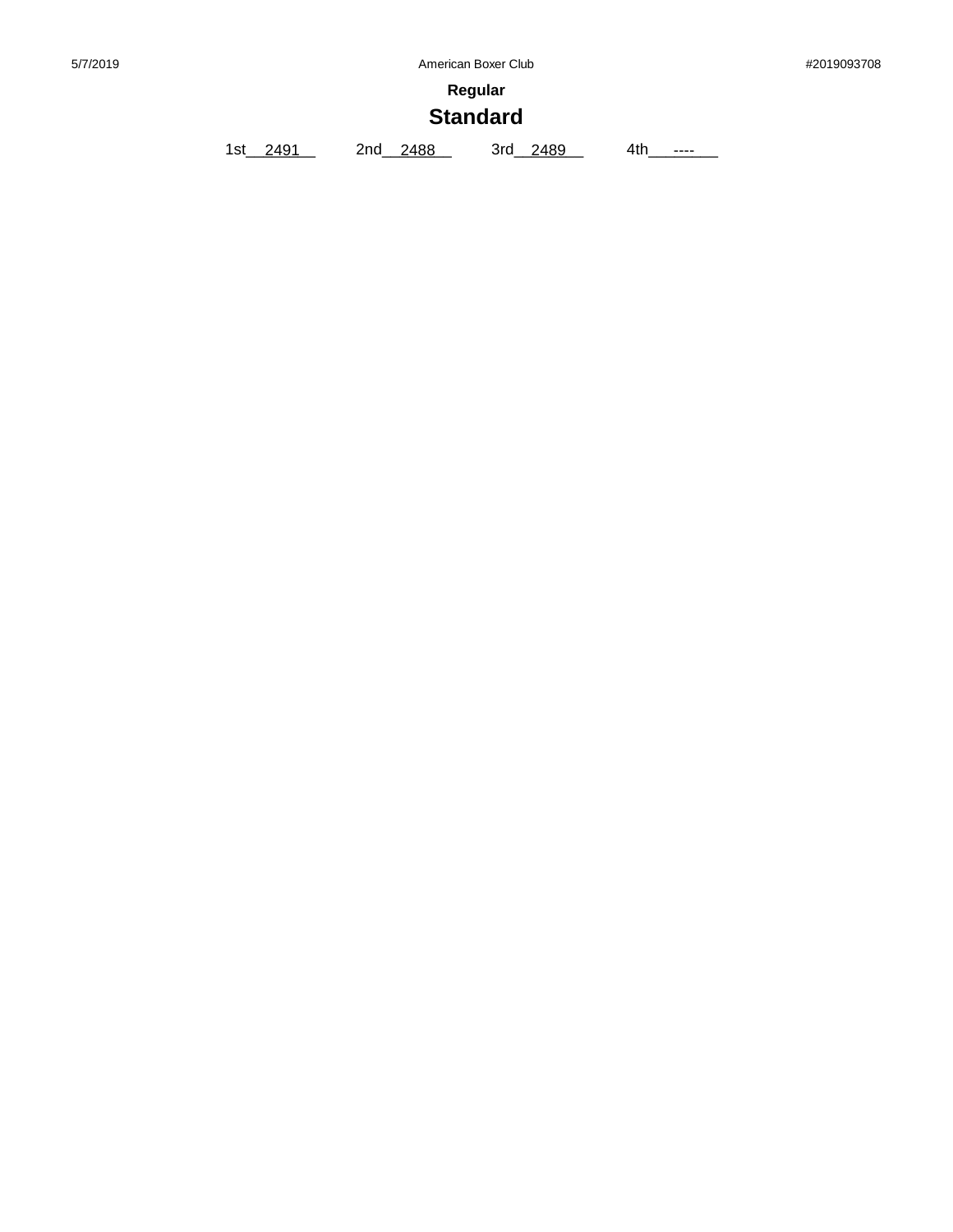# **Standard**

**Open - 20 Inch**

| Katherine Rudolph<br>Judge:<br># Run: 2<br># Entered: $2$                                                                                                                                                                                                    |              |       | Course Yardage: 142 yds                                                                                                                                    |      | <b>Course Time: 66 sec</b> |
|--------------------------------------------------------------------------------------------------------------------------------------------------------------------------------------------------------------------------------------------------------------|--------------|-------|------------------------------------------------------------------------------------------------------------------------------------------------------------|------|----------------------------|
|                                                                                                                                                                                                                                                              |              |       | # Qualified: $0$                                                                                                                                           |      | # Withdrawn: $0$           |
| 2042                                                                                                                                                                                                                                                         | <b>Bruno</b> |       | Die Krieger Der Cinemas Sweet Sensation. WS51119501. Boxer. 7/19/2015. Dog. Owner:<br>Nancy Button, 531 Longview Drive, Antioch, IL 60002. Handler: Owner. |      |                            |
|                                                                                                                                                                                                                                                              |              | Time: | Score: NO                                                                                                                                                  |      |                            |
| 2043<br>GCH Sassy Lane's Fancy Don't Let Me Down NJP CAA. WS39495102. Boxer.<br>Fancy<br>11/10/2011. Bitch. Owner: Sue Stevens-Schultz and Ginger Johnson, Jennifer Walker &<br>Liz Bistline, 1105 Rowe Rd, Milford, MI 48380. Handler: Sue Stevens-Schultz. |              |       |                                                                                                                                                            |      |                            |
|                                                                                                                                                                                                                                                              |              | Time: | Score: NO                                                                                                                                                  |      |                            |
|                                                                                                                                                                                                                                                              |              |       |                                                                                                                                                            |      |                            |
|                                                                                                                                                                                                                                                              |              | 1st   | 3rd<br>2nd                                                                                                                                                 | 4th. |                            |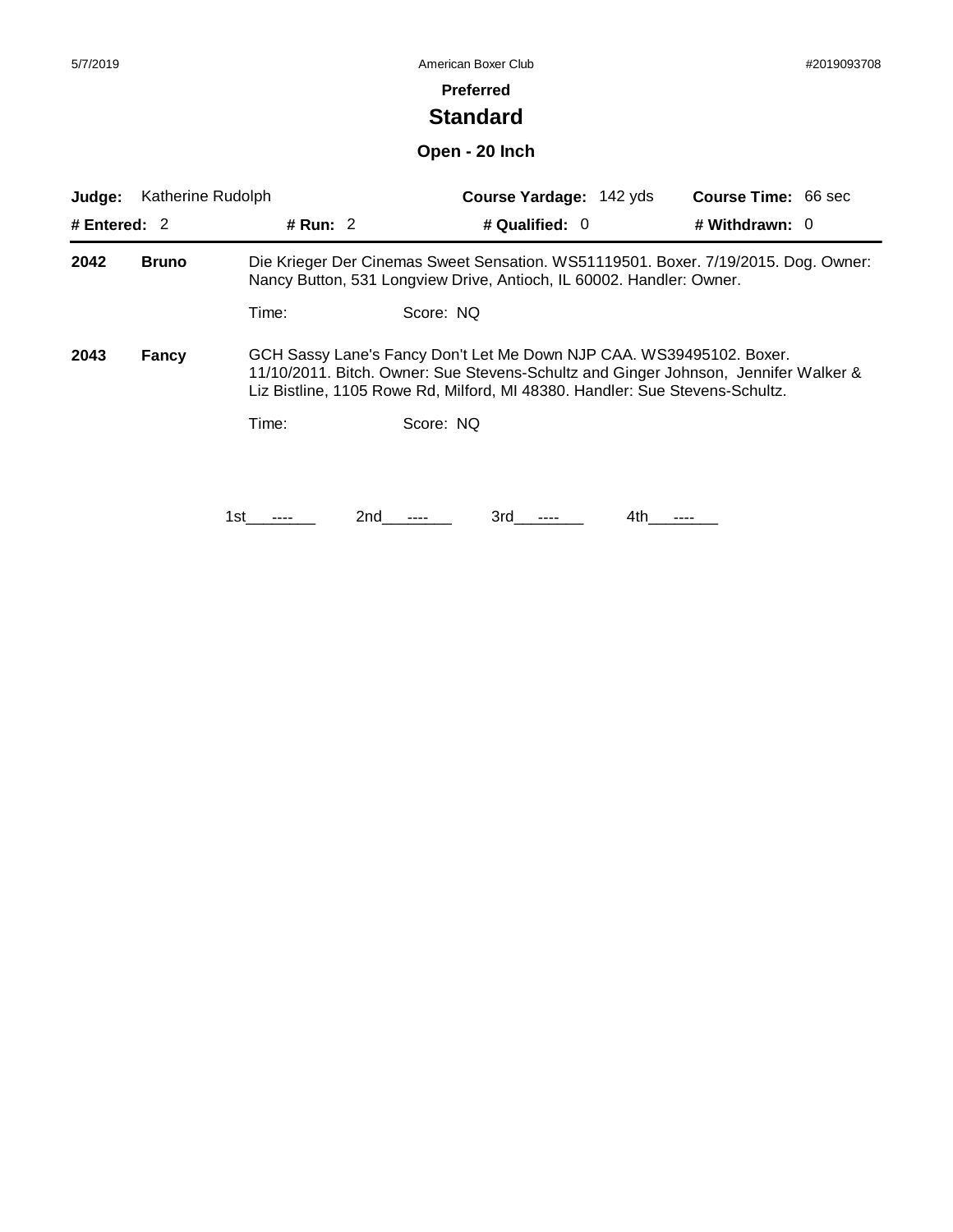## **Standard**

#### **Master - 16 Inch**

| Judge:                                                                                                                                                                        | Katherine Rudolph |                                                                                                                                                                                                                                         | Course Yardage: 174 yds                                                                                                                                                                                                                 | <b>Course Time: 66 sec</b> |
|-------------------------------------------------------------------------------------------------------------------------------------------------------------------------------|-------------------|-----------------------------------------------------------------------------------------------------------------------------------------------------------------------------------------------------------------------------------------|-----------------------------------------------------------------------------------------------------------------------------------------------------------------------------------------------------------------------------------------|----------------------------|
| # Entered: $4$                                                                                                                                                                |                   | # Run: $4$                                                                                                                                                                                                                              | # Qualified: 0                                                                                                                                                                                                                          | # Withdrawn: 0             |
| 1687                                                                                                                                                                          | Kahlua            |                                                                                                                                                                                                                                         | MACH Shira's Kahlua She's So Freakin Cute CDX GN RAE MXB MJB MXF MXP2 MXPB<br>MJP2 MXK SIN SBN, WS23774602, Boxer, 11/3/2007, Bitch, Owner: Erin Rezmer and<br>Tom Rezmer, 419 S Highland Ave, Lombard, IL 60148. Handler: Erin Rezmer. |                            |
|                                                                                                                                                                               |                   | Time:                                                                                                                                                                                                                                   | Score: NQ                                                                                                                                                                                                                               |                            |
| <b>Debbie</b><br>1688                                                                                                                                                         |                   | Handler: Cara Armour.                                                                                                                                                                                                                   | CH Brush Hill's Debutante at Sinnott AXP MJP OFP CAA CGC TKN, WS44650804, Boxer,<br>6/8/2013. Bitch. Owner: Cara Armour and Gerard Armour, 236 Main St, Bolton, MA 01740.                                                               |                            |
|                                                                                                                                                                               |                   | Time:                                                                                                                                                                                                                                   | Score: NQ                                                                                                                                                                                                                               |                            |
| Tia<br>1689                                                                                                                                                                   |                   | Olympic's Take It Away CD PCD BN RAE AXP AJP CA CGCA CGCU TKN FDC.<br>WS49995002, Boxer, 2/20/2015, Bitch, Owner: Debora Hall and Randall Hall & Julie<br>Wilmore, 1414 Girard Dr, Louisville, KY 40222. Handler: Jennifer Horne Yates. |                                                                                                                                                                                                                                         |                            |
|                                                                                                                                                                               |                   | Time:                                                                                                                                                                                                                                   | Score: NQ                                                                                                                                                                                                                               |                            |
| Schmidt's GC You Are The One That I Want. WS51535604. Boxer. 9/1/2015. Bitch.<br>1690<br>Lexi<br>Owner: Sandra Kistler, 214 Ranchview Dr, Vandalia, OH 45377. Handler: Owner. |                   |                                                                                                                                                                                                                                         |                                                                                                                                                                                                                                         |                            |
|                                                                                                                                                                               |                   | Time:                                                                                                                                                                                                                                   | Score: NQ                                                                                                                                                                                                                               |                            |
|                                                                                                                                                                               |                   |                                                                                                                                                                                                                                         |                                                                                                                                                                                                                                         |                            |
|                                                                                                                                                                               |                   | 1st<br>2nd                                                                                                                                                                                                                              | 3rd<br>4th                                                                                                                                                                                                                              |                            |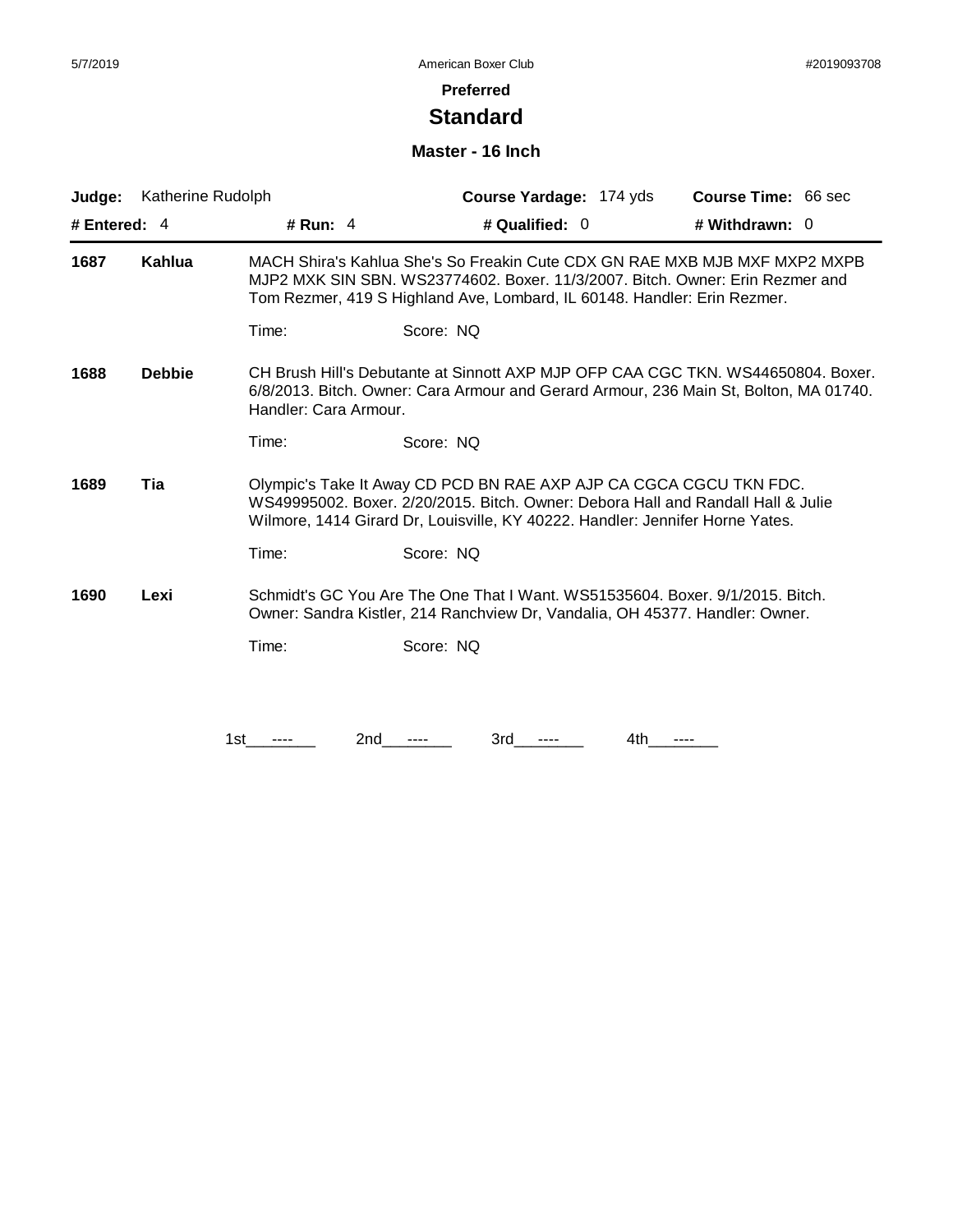## **Standard**

#### **Master - 20 Inch**

| Judge:       | Katherine Rudolph |                        |                                                                               | Course Yardage: 174 yds | <b>Course Time: 70 sec</b>                                                         |
|--------------|-------------------|------------------------|-------------------------------------------------------------------------------|-------------------------|------------------------------------------------------------------------------------|
| # Entered: 4 |                   | # Run: $4$             | # Qualified: 2                                                                |                         | # Withdrawn: $0$                                                                   |
| 2088         | <b>Jet</b>        | 61088. Handler: Owner. | Boxer. 7/22/2011. Dog. Owner: Renee Fulcer, 10170 Dickenson Rd, Winnebago, IL |                         | Boxnen's Jet von Waldstat CDX BN RE MX MXB MXJ MJB AXP OJP. WS38247401.            |
|              |                   | Time: 42.65            | Score: 100                                                                    | <b>QUALIFIED</b>        |                                                                                    |
| 2090         | Oscar             |                        | Owner: Nancy Button, 531 Longview Drive, Antioch, IL 60002. Handler: Owner.   |                         | Caballero Vargas El Brujo NAP OJP NFP CGC. WS44460211. Boxer. 7/8/2013. Dog.       |
|              |                   | Time:                  | Score: NQ                                                                     |                         |                                                                                    |
| 2092         | Jim               |                        | Sandra Kistler, 214 Ranchview Dr, Vandalia, OH 45377. Handler: Owner.         |                         | PACH2 TealCrest's Bucnuts on Fire. WS32322502. Boxer. 10/27/2009. Dog. Owner:      |
|              |                   | Time: 48.19            | Score: 100                                                                    | <b>QUALIFIED</b>        |                                                                                    |
| 2093         | <b>Saber</b>      |                        | Oxfordshire, Carrollton, TX 75007. Handler: Owner.                            |                         | Xcalibur Von Bachbett. WS41461305. Boxer. 5/24/2012. Dog. Owner: Jan Blevins, 1006 |
|              |                   | Time:                  | Score: NQ                                                                     |                         |                                                                                    |
|              |                   |                        |                                                                               |                         |                                                                                    |
|              |                   | 1st 2088<br>2nd        | 2092<br>3rd                                                                   | 4th.                    |                                                                                    |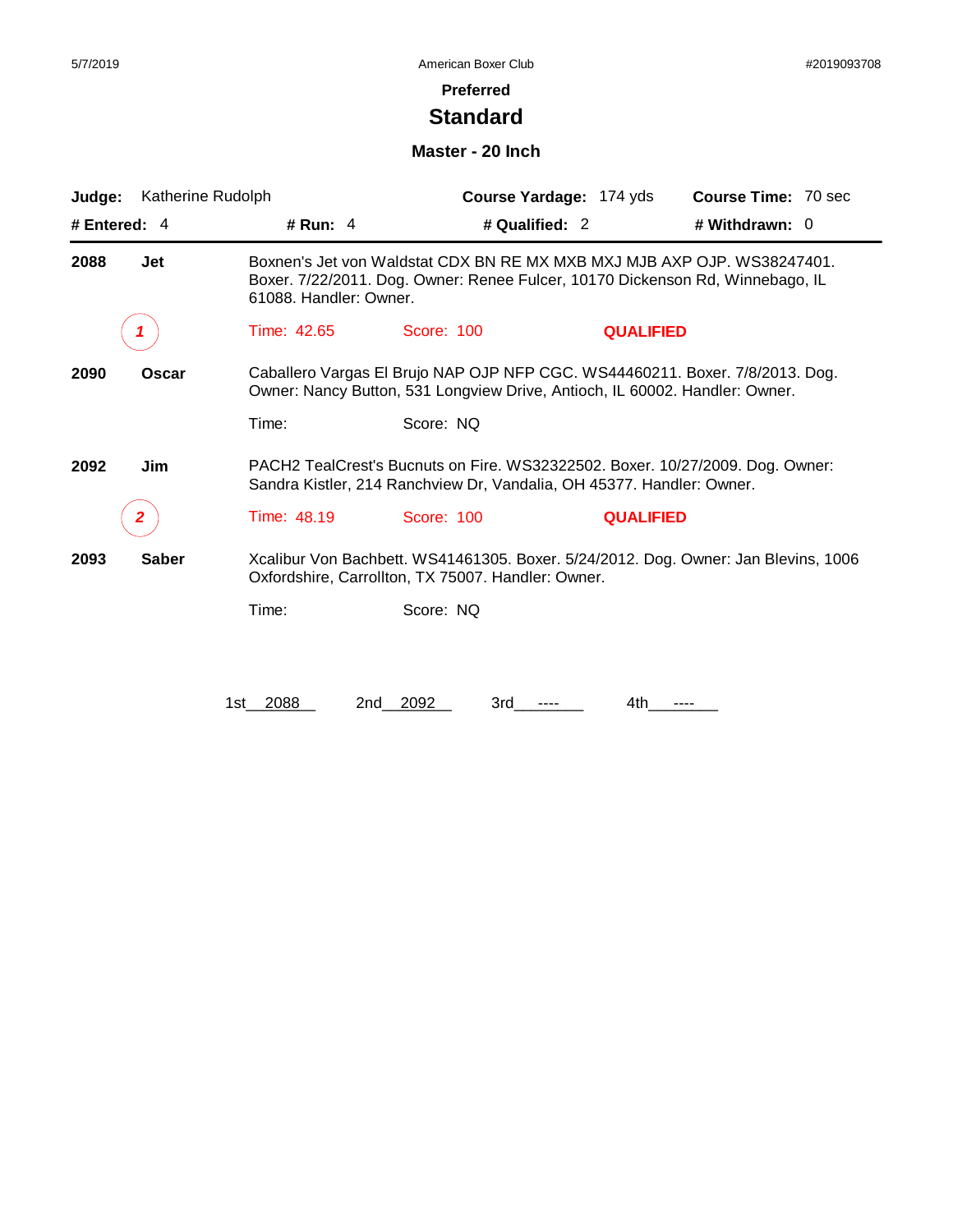# **JWW**

#### **Novice A - 20 Inch**

| Katherine Rudolph<br>Judge: |        |          |                 | <b>Course Yardage: 125 yds</b>                       |     | <b>Course Time: 42 sec</b>                                                          |  |
|-----------------------------|--------|----------|-----------------|------------------------------------------------------|-----|-------------------------------------------------------------------------------------|--|
| # Entered: $1$              |        | # Run: 1 |                 | # Qualified: $0$                                     |     | # Withdrawn: $0$                                                                    |  |
| 2002                        | Chiara |          |                 | 159 Roslin Ave, Toronto, ON WUM 125. Handler: Owner. |     | Tiamat's Chiara Via Nuova. WS55413304. Boxer. 5/9/2015. Bitch. Owner: Winnie Kluck, |  |
|                             |        | Time:    | Score: NQ       |                                                      |     |                                                                                     |  |
|                             |        | 1st l    | 2nd<br>$\cdots$ | 3rd -<br>$\cdots$                                    | 4th |                                                                                     |  |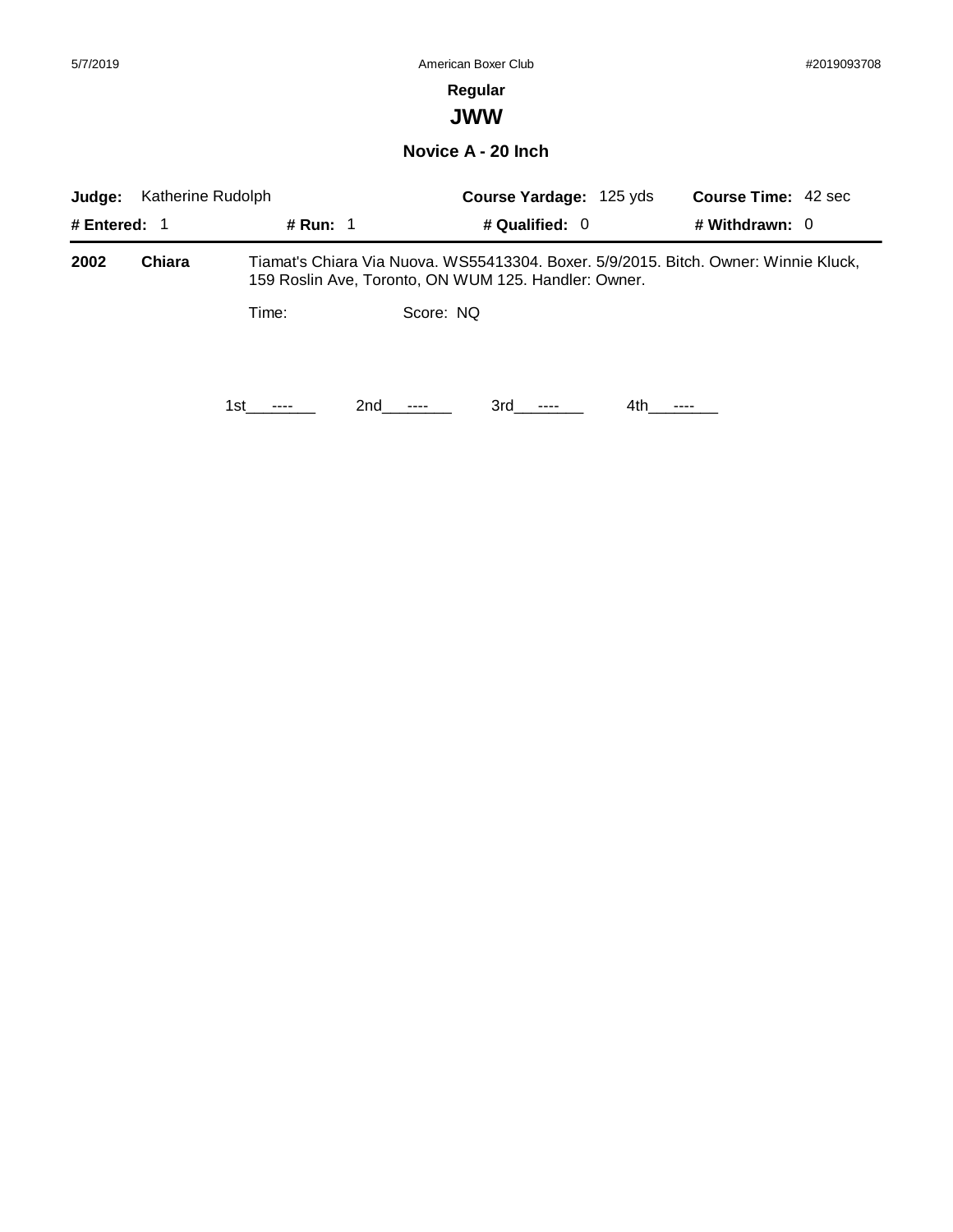**JWW**

### **Novice B - 20 Inch**

| Judge:         | Katherine Rudolph |                              | Course Yardage: 125 yds                                                                                                                                              | <b>Course Time: 42 sec</b>                                                           |
|----------------|-------------------|------------------------------|----------------------------------------------------------------------------------------------------------------------------------------------------------------------|--------------------------------------------------------------------------------------|
| # Entered: $5$ |                   | # Run: 5                     | # Qualified: 1                                                                                                                                                       | # Withdrawn: 0                                                                       |
| 2021           | Tuli              |                              | TealCrest's Spring Fling BCAT. WS56713701. Boxer. 3/21/2017. Bitch. Owner: Jill<br>Hootman, 171 Tylertown Rd, Clarksville, TN 37040. Handler: Owner.                 |                                                                                      |
|                |                   | Time:                        | Score: NQ                                                                                                                                                            |                                                                                      |
| 2022           | <b>Vixen</b>      | 60148. Handler: Erin Rezmer. | Prism's Dancing Little Vixen BN RI ACT1 SCN SIN SEN CGC. WS54319903. Boxer.                                                                                          | 7/2/2016. Bitch. Owner: Erin Rezmer and Tom Rezmer, 419 S Highland Ave, Lombard, IL  |
|                |                   | Time:                        | Score: NQ                                                                                                                                                            |                                                                                      |
| 2023           | <b>Ivy</b>        | Nee.                         | and Jill Hootman, 5300 Pontiac Drive, Fairview Heights, IL 62208-3521. Handler: Mary                                                                                 | Tealcrest's Spring Into Action. WS56713702. Boxer. 3/21/2017. Bitch. Owner: Mary Nee |
|                |                   | Time: 31.50                  | Score: 100                                                                                                                                                           | <b>QUALIFIED</b>                                                                     |
| 2024           | <b>Pepper</b>     | Chuck Thomas.                | CH Pure Pride's Hot Thing. WS54188210. Boxer. 4/15/2016. Bitch. Owner: Jennifer L.<br>Thomas and Charles Thomas, 8212 Jahnke Rd, N. Chesterfield, VA 23235. Handler: |                                                                                      |
|                |                   | Time:                        | Score: NQ                                                                                                                                                            |                                                                                      |
| 2041           | <b>Polly</b>      |                              | CH Winmere Painted Lady RN CA NA CGCA CGCU. WS38429901. Boxer. 7/10/2011.                                                                                            | Bitch. Owner: Theresa Garton, 8916 Henley, Oklahoma City, OK 73131. Handler: Owner.  |
|                |                   | Time:                        | Score: NQ                                                                                                                                                            |                                                                                      |
|                |                   |                              |                                                                                                                                                                      |                                                                                      |
|                |                   | 1st__2023<br>2nd             | 3rd<br>----<br>----                                                                                                                                                  | 4th<br>----                                                                          |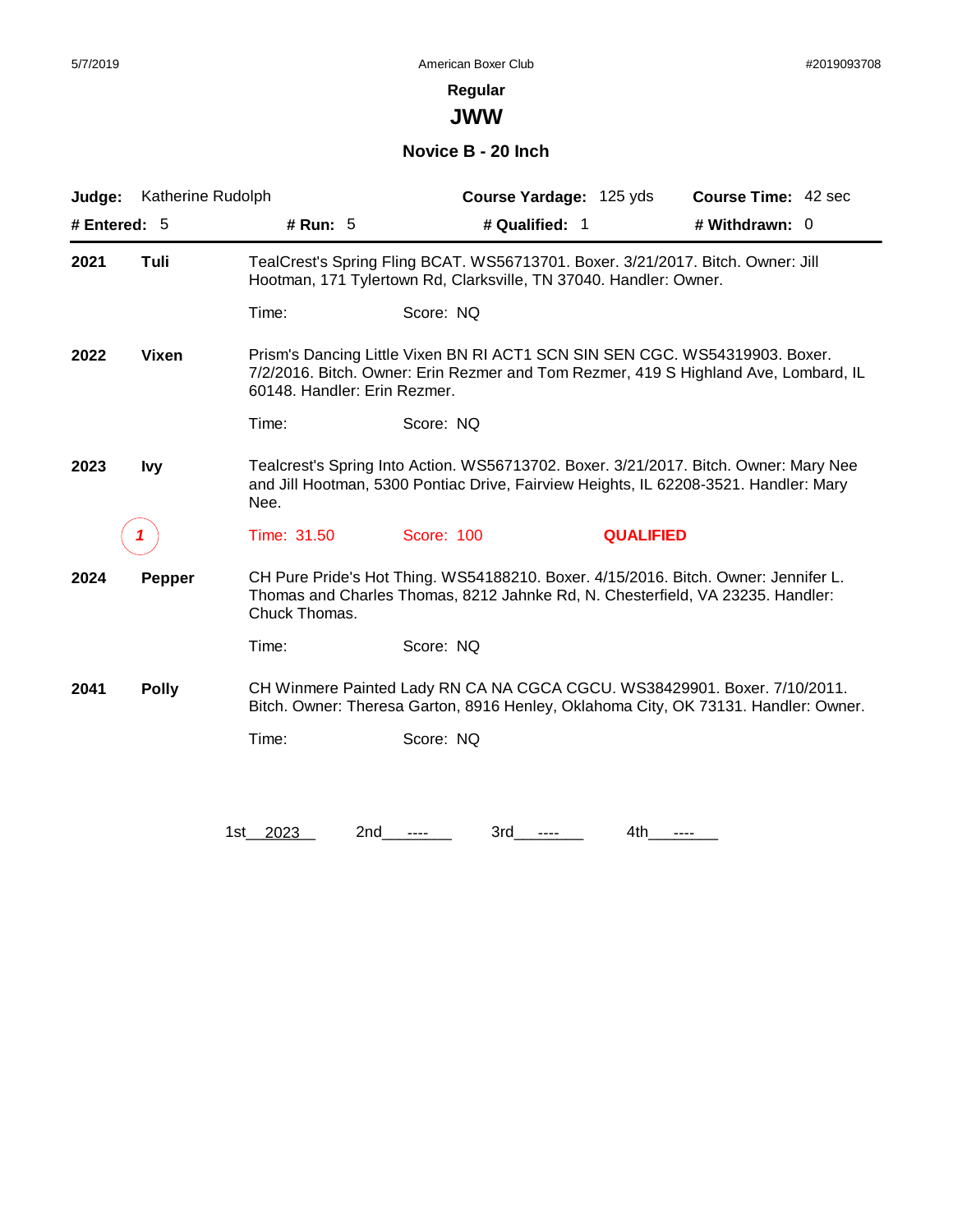**JWW**

**Novice B - 24 Inch**

| Judge:                                                                                                                                                                                                                                           |              | Katherine Rudolph   |                | Course Yardage: 125 yds                                                                                                                                                   | <b>Course Time: 45 sec</b> |  |
|--------------------------------------------------------------------------------------------------------------------------------------------------------------------------------------------------------------------------------------------------|--------------|---------------------|----------------|---------------------------------------------------------------------------------------------------------------------------------------------------------------------------|----------------------------|--|
| # Entered: $2$                                                                                                                                                                                                                                   |              | # Run: $2$          | # Qualified: 1 |                                                                                                                                                                           | # Withdrawn: $0$           |  |
| 2421                                                                                                                                                                                                                                             | <b>Creed</b> |                     |                | Ch Happy Tail's Moment of Truth. WS56149802. Boxer. 2/1/2017. Dog. Owner: Eugenia<br>Koshiol and Amy Bieri, 27434 Wildwood Dr, Monee, IL 60449. Handler: Eugenia Koshiol. |                            |  |
|                                                                                                                                                                                                                                                  |              | Time: 44.68         | Score: 95      | <b>QUALIFIED</b>                                                                                                                                                          |                            |  |
| 2422<br>CH Rico's Touchdown Pass to Peprhl CD BN RA TKI CGC. WS54170206. Boxer.<br><b>Bart</b><br>6/3/2016. Dog. Owner: Sue Ann Thompson and Donna M. Purichia, 1858 Curtis Bridge<br>Rd NE, North Liberty, IA 52317. Handler: Sue Ann Thompson. |              |                     |                |                                                                                                                                                                           |                            |  |
|                                                                                                                                                                                                                                                  |              | Time:               | Score: NQ      |                                                                                                                                                                           |                            |  |
|                                                                                                                                                                                                                                                  |              |                     |                |                                                                                                                                                                           |                            |  |
|                                                                                                                                                                                                                                                  |              | 2nd<br>2421<br>1st. | 3rd            | 4th.                                                                                                                                                                      |                            |  |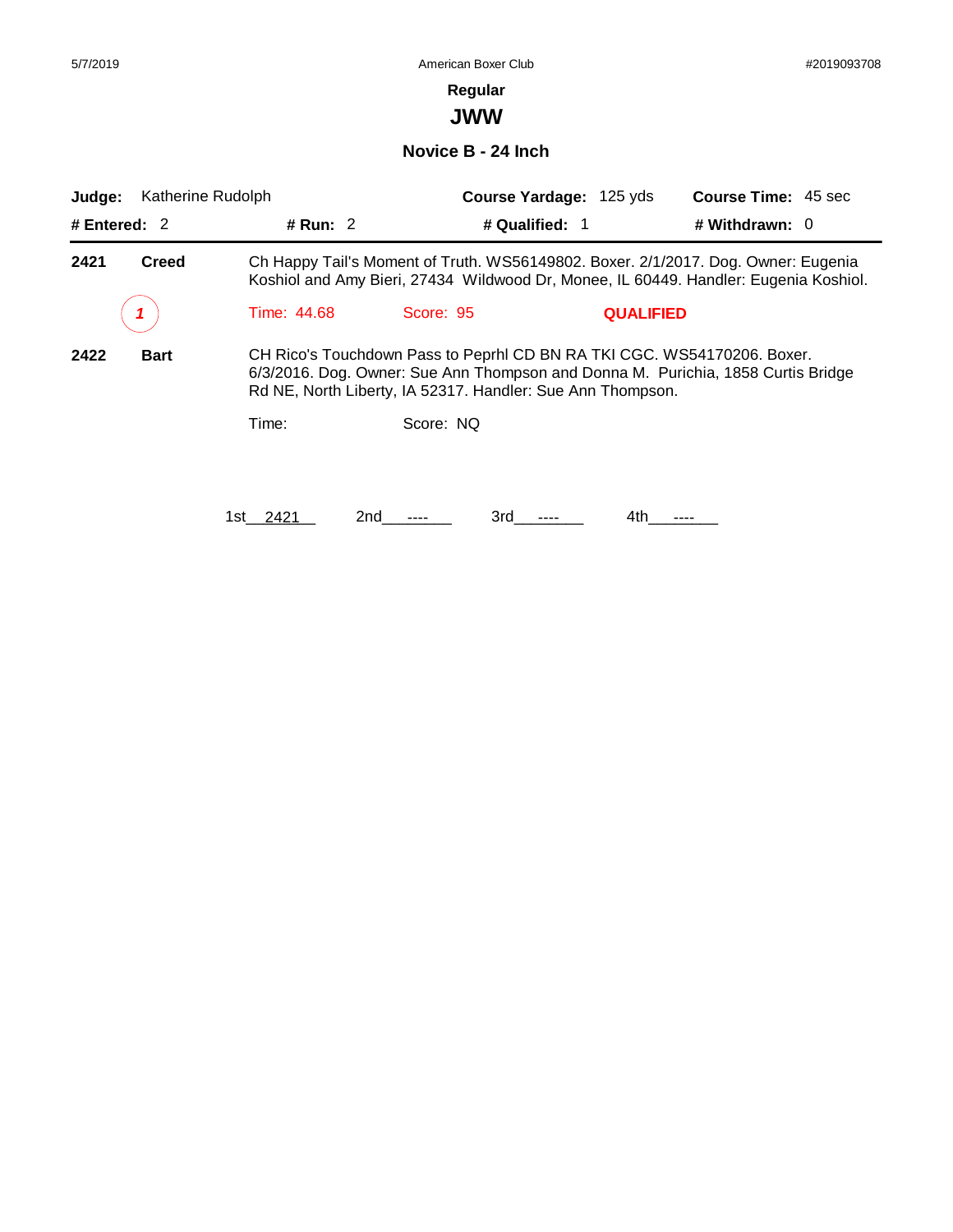# **Regular**

**JWW**

**Open - 20 Inch**

| Katherine Rudolph<br>Judge:<br># Entered: $2$ |               |             |                                                                                                                                      | Course Yardage: 140 yds | <b>Course Time: 40 sec</b>                                                          |  |  |  |
|-----------------------------------------------|---------------|-------------|--------------------------------------------------------------------------------------------------------------------------------------|-------------------------|-------------------------------------------------------------------------------------|--|--|--|
|                                               |               | # Run: 1    | # Qualified: 1                                                                                                                       |                         | # Withdrawn: $0$                                                                    |  |  |  |
| 2062                                          | <b>Murphy</b> |             | Rocket's Super Sonic. WS53525206. Boxer. 4/24/2016. Dog. Owner: Kerry Rodgers, 4101<br>CR 239, Georgetown, TX 78633. Handler: Owner. |                         |                                                                                     |  |  |  |
|                                               |               | Time:       | Score: ABS                                                                                                                           |                         |                                                                                     |  |  |  |
| 2063                                          | Remy          |             | 1006 Oxfordshire, Carrollton, TX 75007. Handler: Owner.                                                                              |                         | Dreamcatcher von Bachbett. WS54702602. Boxer. 7/21/2016. Bitch. Owner: Jan Blevins. |  |  |  |
|                                               |               | Time: 29.31 | Score: 100                                                                                                                           | <b>QUALIFIED</b>        |                                                                                     |  |  |  |
|                                               |               |             |                                                                                                                                      |                         |                                                                                     |  |  |  |
|                                               |               | 1st 2063    | 3rd<br>2nd                                                                                                                           | 4th.                    |                                                                                     |  |  |  |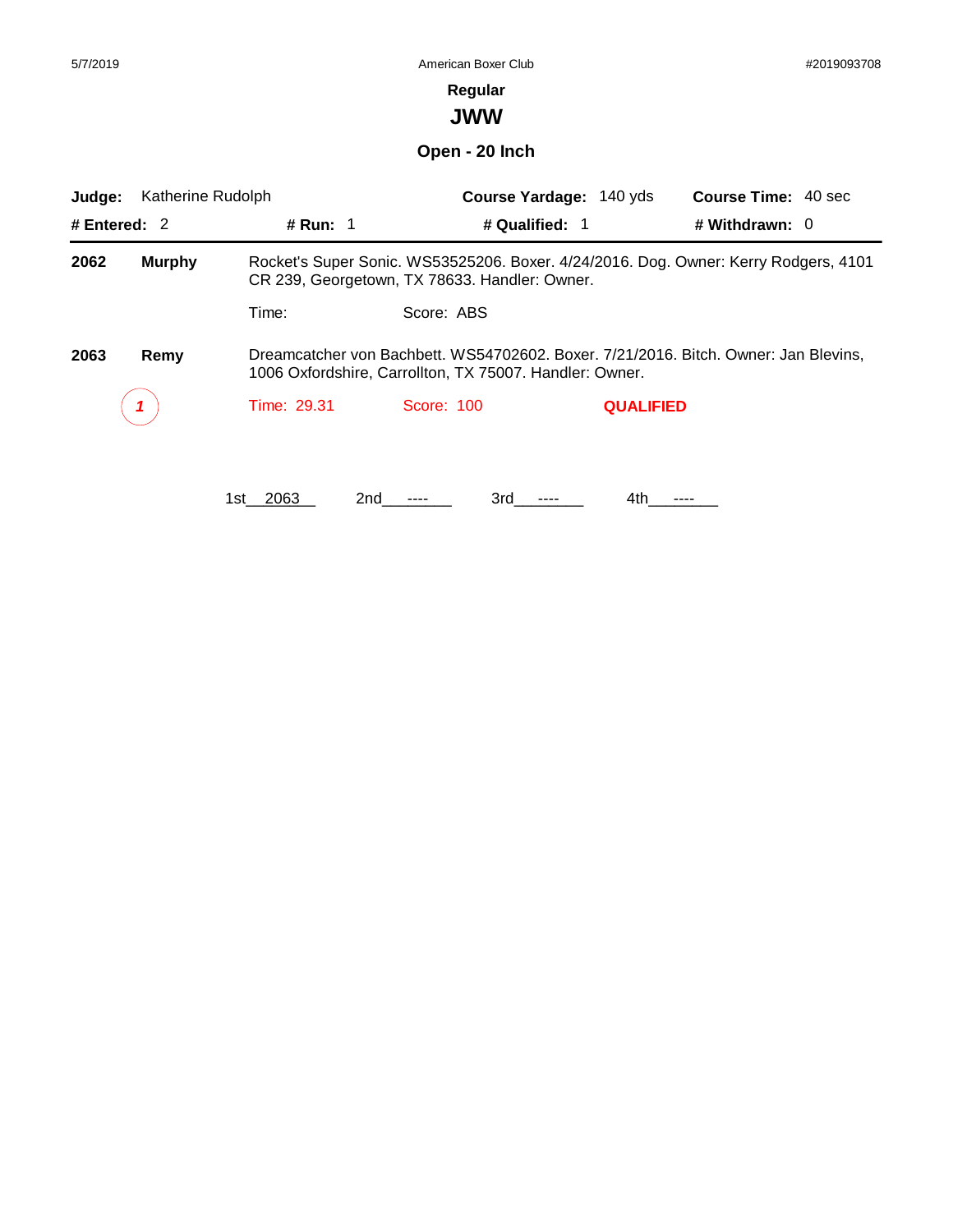**JWW**

**Open - 24 Inch**

| Judge:         | Katherine Rudolph |                        |                                                                                                                                                                 | Course Yardage: 140 yds | <b>Course Time: 42 sec</b>                                                                                                                                            |
|----------------|-------------------|------------------------|-----------------------------------------------------------------------------------------------------------------------------------------------------------------|-------------------------|-----------------------------------------------------------------------------------------------------------------------------------------------------------------------|
| # Entered: $2$ |                   | # Run: $2$             |                                                                                                                                                                 | # Qualified: $2$        | # Withdrawn: $0$                                                                                                                                                      |
| 2441           | Rebel             | 23235. Handler: Owner. | Lemko N' Salgray's River City Rebel Yell CD BN NA NAJ NF. WS45874802. Boxer.<br>10/21/2013. Dog. Owner: Jennifer L. Thomas, 8212 Jahnke Rd, N. Chesterfield, VA |                         |                                                                                                                                                                       |
|                |                   | Time: 38.20            | Score: 100                                                                                                                                                      | <b>QUALIFIED</b>        |                                                                                                                                                                       |
| 2442           | <b>Smokey</b>     | . Handler: Pat Senne.  |                                                                                                                                                                 |                         | Prairie Hills It's All About the Smoke CD RA BN NA NAJ CGC. WS50520403. Boxer.<br>5/23/2015. Dog. Owner: Pat Senne and John Senne, 1N515 Center Ave, West Chicago, IL |
|                | 2                 | <b>Time: 43.99</b>     | Score: 98                                                                                                                                                       | <b>QUALIFIED</b>        |                                                                                                                                                                       |
|                |                   | 2441<br>1st l          | 3rd<br>2nd -<br>2442                                                                                                                                            | 4th                     |                                                                                                                                                                       |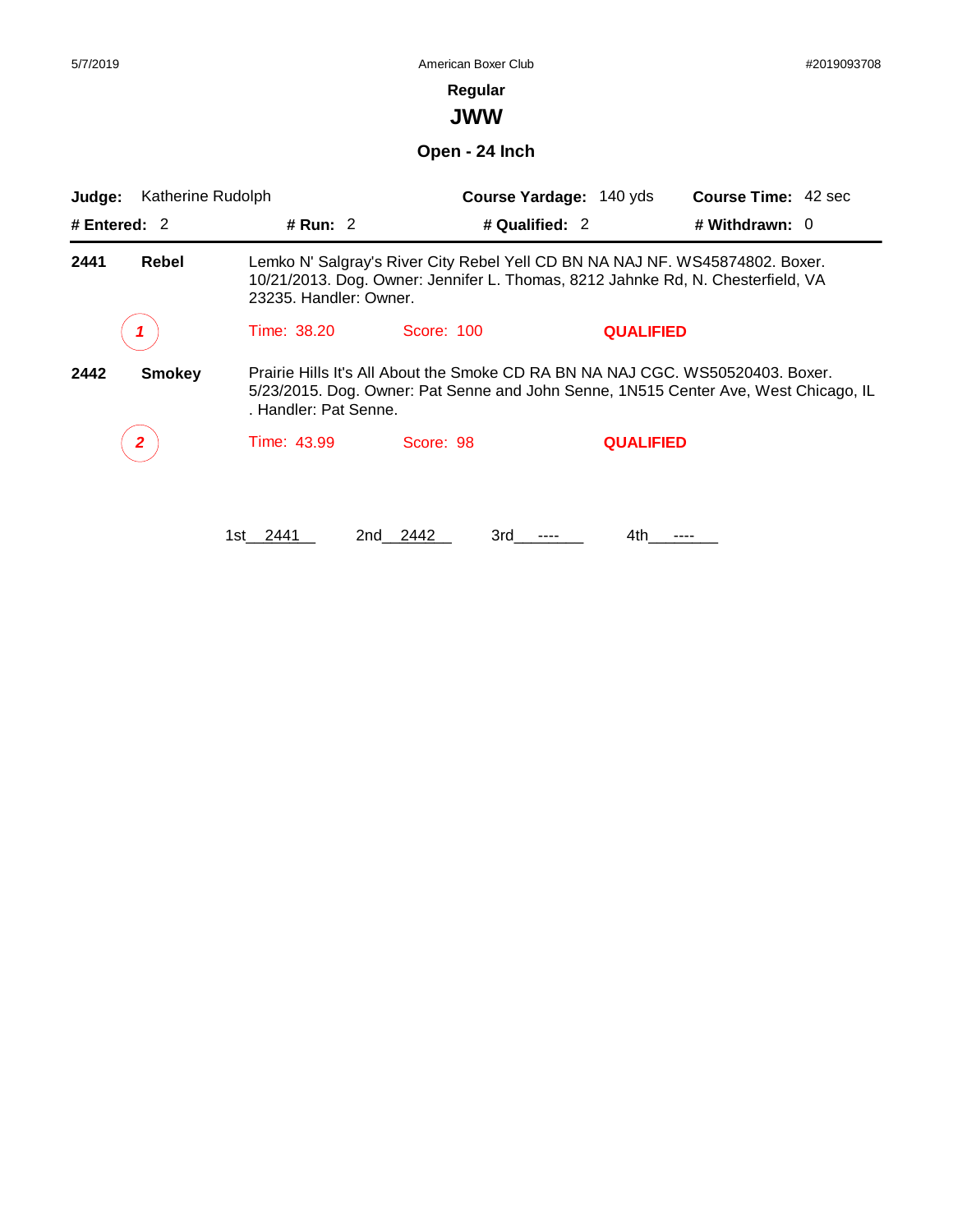**JWW**

#### **Excellent - 20 Inch**

| Katherine Rudolph<br>Judge: |         |                 |           | <b>Course Yardage: 151 yds</b>                                                                                                                                          |      | <b>Course Time: 40 sec</b> |  |
|-----------------------------|---------|-----------------|-----------|-------------------------------------------------------------------------------------------------------------------------------------------------------------------------|------|----------------------------|--|
| # Entered: $1$              |         | # Run: $1$      |           | # Qualified: $0$                                                                                                                                                        |      | # Withdrawn: $0$           |  |
| 2061                        | Journey | Handler: Owner. |           | Altan's A Diamond is Forever v. Eurozone RN OA NAJ OF BCAT, WS56233403, Boxer,<br>12/27/2016. Bitch. Owner: Jennifer Yates, 6320 Little Elm St, N. Las Vegas, NV 89031. |      |                            |  |
|                             |         | Time:           | Score: NO |                                                                                                                                                                         |      |                            |  |
|                             |         | 1st.            | 2nd       | 3rd                                                                                                                                                                     | 4th. |                            |  |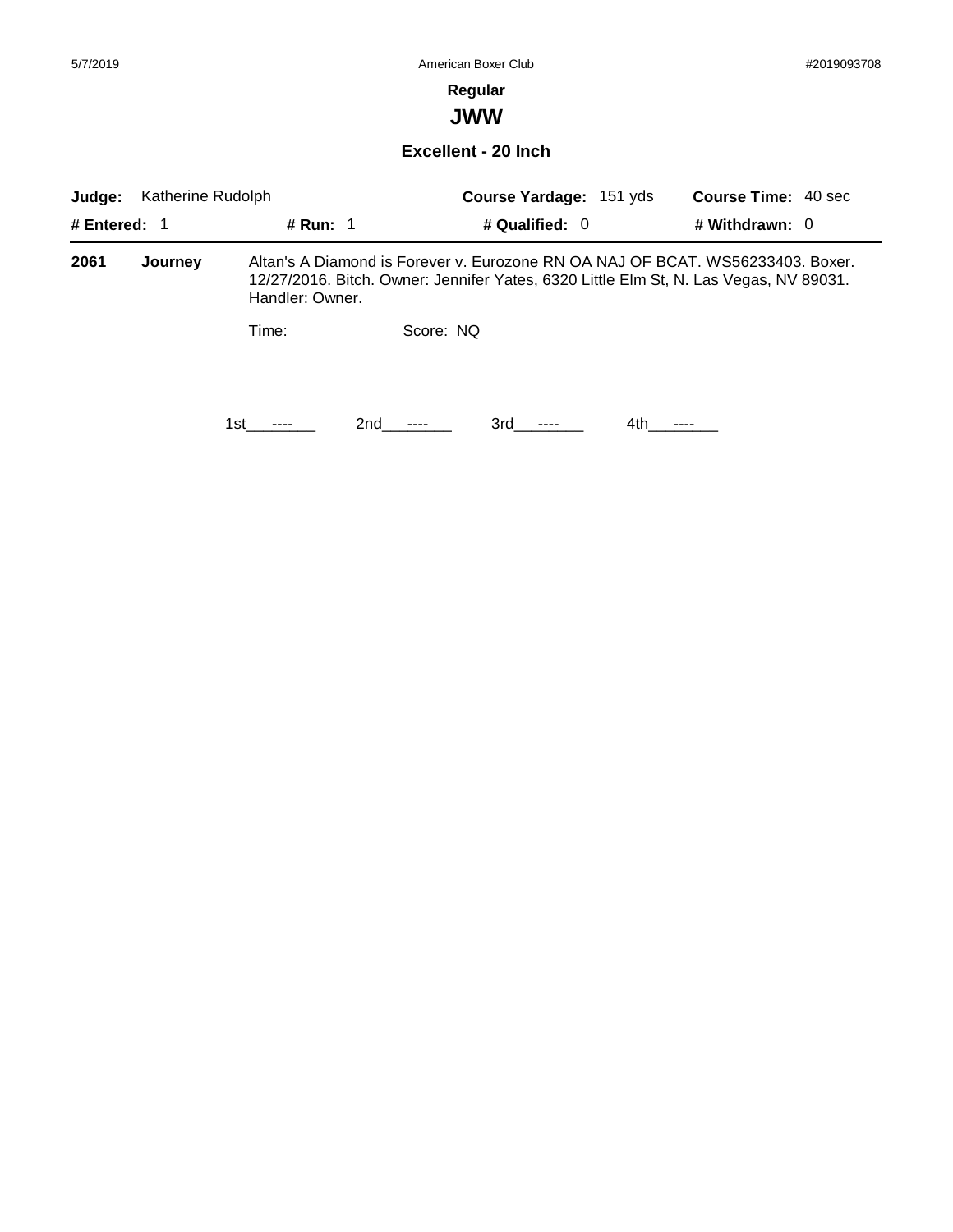**JWW**

**Excellent - 24 Inch**

| Katherine Rudolph<br>Judge: |        |            |                                    | <b>Course Yardage: 151 yds</b> |      | <b>Course Time: 43 sec</b>                                                                                                                                              |
|-----------------------------|--------|------------|------------------------------------|--------------------------------|------|-------------------------------------------------------------------------------------------------------------------------------------------------------------------------|
| # Entered: $1$              |        | # Run: $1$ |                                    | # Qualified: $0$               |      | # Withdrawn: $0$                                                                                                                                                        |
| 2461                        | Owynne |            | 74012. Handler: Tracy Hendrickson. |                                |      | Sunchase's Signature Black CD RA OA OAJ CGC. WS55153002. Boxer. 9/17/2016. Dog.<br>Owner: Tracy Hendrickson and Rhoda Brouillette, 4412 W Kent Circle, Broken Arrow, OK |
|                             |        | Time:      | Score: NQ                          |                                |      |                                                                                                                                                                         |
|                             |        | 1st        | 2nd                                | 3rd                            | 4th. |                                                                                                                                                                         |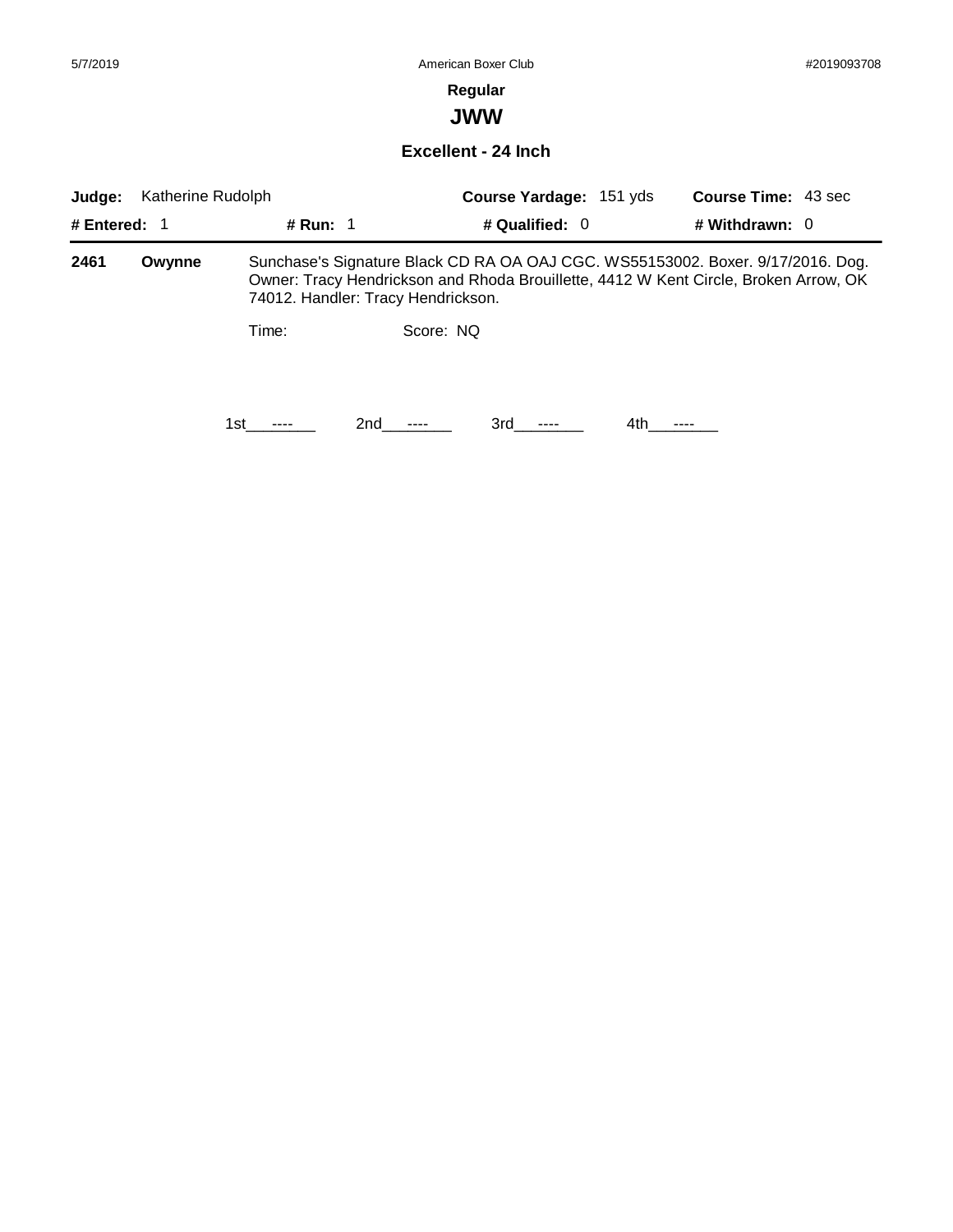**JWW**

#### **Master - 20 Inch**

| Judge:         | Katherine Rudolph |                                  | Course Yardage: 151 yds                                                                                                                                                                                                                             |                  | <b>Course Time: 40 sec</b> |  |  |  |
|----------------|-------------------|----------------------------------|-----------------------------------------------------------------------------------------------------------------------------------------------------------------------------------------------------------------------------------------------------|------------------|----------------------------|--|--|--|
| # Entered: $4$ |                   | # Run: $4$                       | # Qualified: 1                                                                                                                                                                                                                                      |                  | # Withdrawn: 1             |  |  |  |
| 2052           | Fred              |                                  | CH CT Great Expectations's Winifred Will Do! VCD1 BN RE AXJ NF PT HSBs HIAs<br>HXAs FDC TKP CGCA. WS39438202. Boxer. 9/2/2011. Bitch. Owner: Reegan Ray and<br>Bill Polonsky, 734 San Dieguito Drive, Encinatas, CA 92024. Handler: Jennifer Yates. |                  |                            |  |  |  |
|                | 1                 | Time: 37.33                      | Score: 100                                                                                                                                                                                                                                          | <b>QUALIFIED</b> |                            |  |  |  |
| 2081           | <b>Sprite</b>     | 52317. Handler: Owner.           | CH DebLyn's Peprhl Wicked CDX BN RE MX MJB OF CGC. WS45881505. Boxer.<br>12/2/2013. Bitch. Owner: Sue Ann Thompson, 1858 Curtis Bridge Rd NE, North Liberty, IA                                                                                     |                  |                            |  |  |  |
|                |                   | Time:                            | Score: NQ                                                                                                                                                                                                                                           |                  |                            |  |  |  |
| 2082           | Leia              |                                  | Rocket N' Focal Point's Written in the Stars. WS41415505. Boxer. 7/2/2012. Bitch. Owner:<br>Kerry Rodgers, 4101 CR 239, Georgetown, TX 78633. Handler: Owner.                                                                                       |                  |                            |  |  |  |
|                |                   | Time:                            | Score: AIS                                                                                                                                                                                                                                          |                  |                            |  |  |  |
| 2084           | Amber             | 60449. Handler: Eugenia Koshiol. | GCH Jokar's N Happy Tails Blonde Moments CD RA MX MXJ. WS41571902. Boxer.<br>6/22/2012. Bitch. Owner: Eugenia Koshiol and Amy Bieri, 27434 Wildwood Dr, Monee, IL                                                                                   |                  |                            |  |  |  |
|                |                   | Time:                            | Score: NQ                                                                                                                                                                                                                                           |                  |                            |  |  |  |
| 2086           | <b>Brice</b>      |                                  | MACH Tealcrest's Beck and Call UDX OM MX MXJ MXB MJB RN. WS40917801. Boxer.<br>3/12/2012. Bitch. Owner: Mary Nee and Jill Hootman, 5300 Pontiac Drive, Fairview<br>Heights, IL 62208-3521. Handler: Mary Nee.                                       |                  |                            |  |  |  |
|                |                   | Time:                            | Score: NQ                                                                                                                                                                                                                                           |                  |                            |  |  |  |
|                |                   |                                  |                                                                                                                                                                                                                                                     |                  |                            |  |  |  |
|                |                   | 2052<br>2nd<br>1st l             | 3rd<br>----                                                                                                                                                                                                                                         | 4th              | ----                       |  |  |  |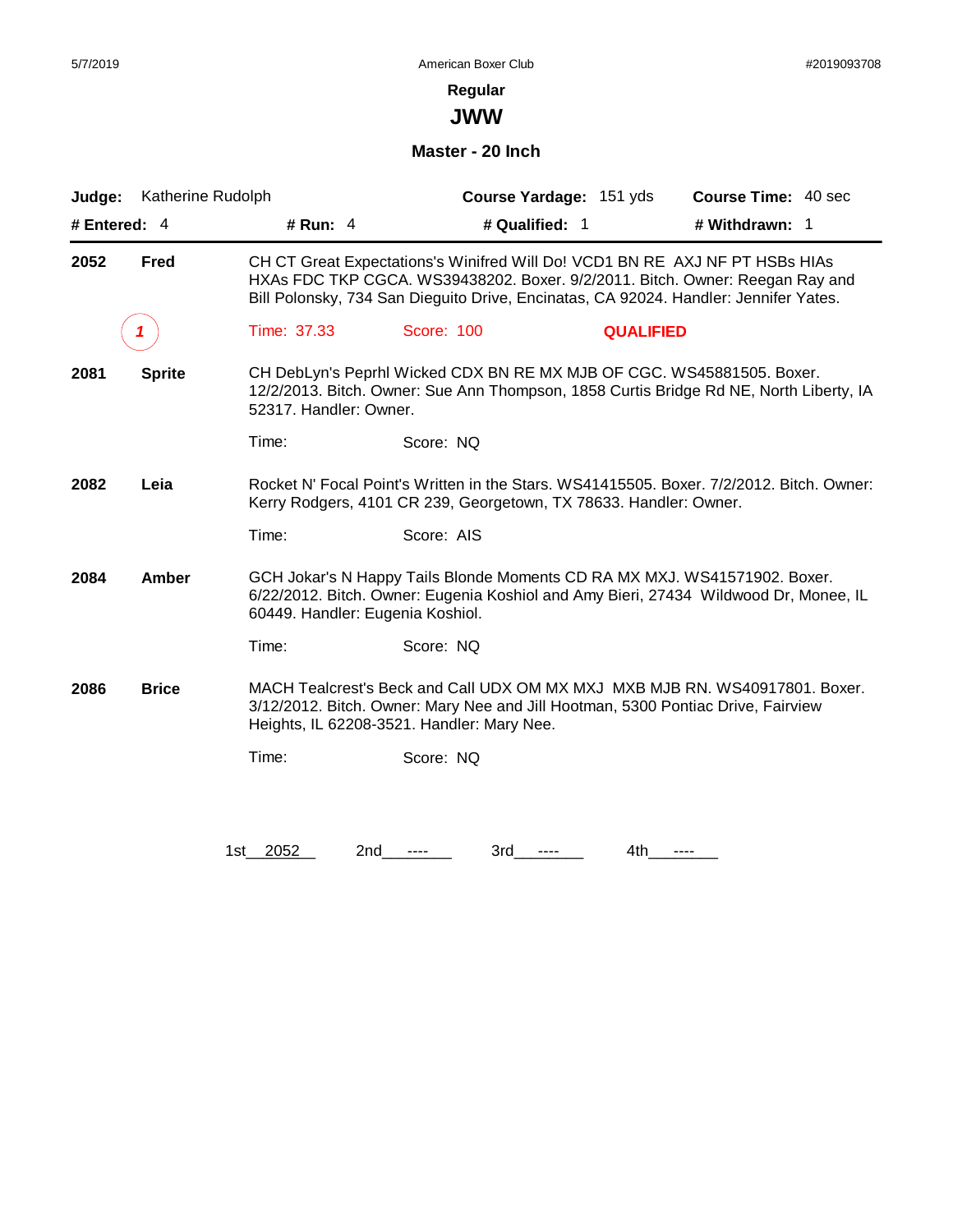**JWW**

#### **Master - 24 Inch**

| Judge: | Katherine Rudolph |                                    |                                                                      | Course Yardage: 151 yds | <b>Course Time: 43 sec</b>                                                                                                                                             |
|--------|-------------------|------------------------------------|----------------------------------------------------------------------|-------------------------|------------------------------------------------------------------------------------------------------------------------------------------------------------------------|
|        | # Entered: 8      | # Run: 8                           | # Qualified: 6                                                       |                         | # Withdrawn: 0                                                                                                                                                         |
| 2481   | <b>Mitchyll</b>   |                                    | Broken Arrow, OK 74012. Handler: Tracy Hendrickson.                  |                         | CH Sunchase's Trade Secret UD RE BN MX MXJ CGCA TKA. WS49906102. Boxer.<br>3/3/2015. Dog. Owner: Tracy Hendrickson and Rhoda Brouillette, 4412 W Kent Circle,          |
|        |                   | Time:                              | Score: NQ                                                            |                         |                                                                                                                                                                        |
| 2483   | Walter            |                                    | Cara Armour, 236 Main St, Bolton, MA 01740. Handler: Owner.          |                         | Sinnott's Eagle Spirit CGC CAA TKN. WS52166003. Boxer. 11/24/2015. Dog. Owner:                                                                                         |
|        |                   | Time: 42.28                        | Score: 100                                                           | <b>QUALIFIED</b>        |                                                                                                                                                                        |
| 2486   | Chyppe            | 74012. Handler: Tracy Hendrickson. |                                                                      |                         | Sunchase's Fifth Ace CDX RA AX AXJ CGC. WS55153003. Boxer. 9/17/2016. Dog.<br>Owner: Tracy Hendrickson and Rhoda Brouillette, 4412 W Kent Circle, Broken Arrow, OK     |
|        |                   | Time:                              | Score: NQ                                                            |                         |                                                                                                                                                                        |
| 2487   | <b>Tommy</b>      |                                    | Dickenson Rd, Winnebago, IL 61088. Handler: Owner.                   |                         | Boxnen's Overdrive. WS48715207. Boxer. 10/24/2014. Dog. Owner: Renee Fulcer, 10170                                                                                     |
|        | $\mathbf{2}$      | Time: 33.25                        | Score: 100                                                           | <b>QUALIFIED</b>        |                                                                                                                                                                        |
| 2488   | <b>Rock</b>       |                                    | Paris, OH 43072. Handler: Leta McCulla.                              |                         | GC-Schmidt's One Foundation at Lemac NA NAJ. WS45750302. Boxer. 11/22/2013. Dog.<br>Owner: Leta McCulla and Julie Schmidt, Glen & Cindy Yaeger, 110 N Heck Hill Rd, St |
|        | 1                 | Time: 32.74                        | Score: 100                                                           | <b>QUALIFIED</b>        |                                                                                                                                                                        |
| 2489   | <b>Titan</b>      | 60148. Handler: Tom Rezmer.        |                                                                      |                         | Prairie Hill's Strong as Titanium CD BN RA AX AXJ OF SWN CGC. WS50245502. Boxer.<br>4/29/2015. Dog. Owner: Erin Rezmer and Tom Rezmer, 419 S Highland Ave, Lombard, IL |
|        |                   | Time: 38.53                        | Score: 100                                                           | <b>QUALIFIED</b>        |                                                                                                                                                                        |
| 2490   | <b>Blitz</b>      |                                    | DebLyn Gotta Be A BlackNBlue CD BN RE MX MXJ CGC. WS45881507. Boxer. |                         | 12/2/2013. Dog. Owner: Caitlyn Owens, 508 2nd St, Luther, IA 50152. Handler: Owner.                                                                                    |
|        |                   | Time: 35.58                        | Score: 100                                                           | <b>QUALIFIED</b>        |                                                                                                                                                                        |
| 2491   | <b>Blayke</b>     |                                    | Circle, Broken Arrow, OK 74012. Handler: Tracy Hendrickson.          |                         | Sunchase's Spin the Bottle UD MX MXJ OF RAE BN CA CGCA TKA. WS45539505.<br>Boxer. 10/23/2013. Dog. Owner: Tracy Hendrickson and Rhoda Brouillette, 4412 W Kent         |
|        | 3                 | Time: 33.49                        | <b>Score: 100</b>                                                    | <b>QUALIFIED</b>        |                                                                                                                                                                        |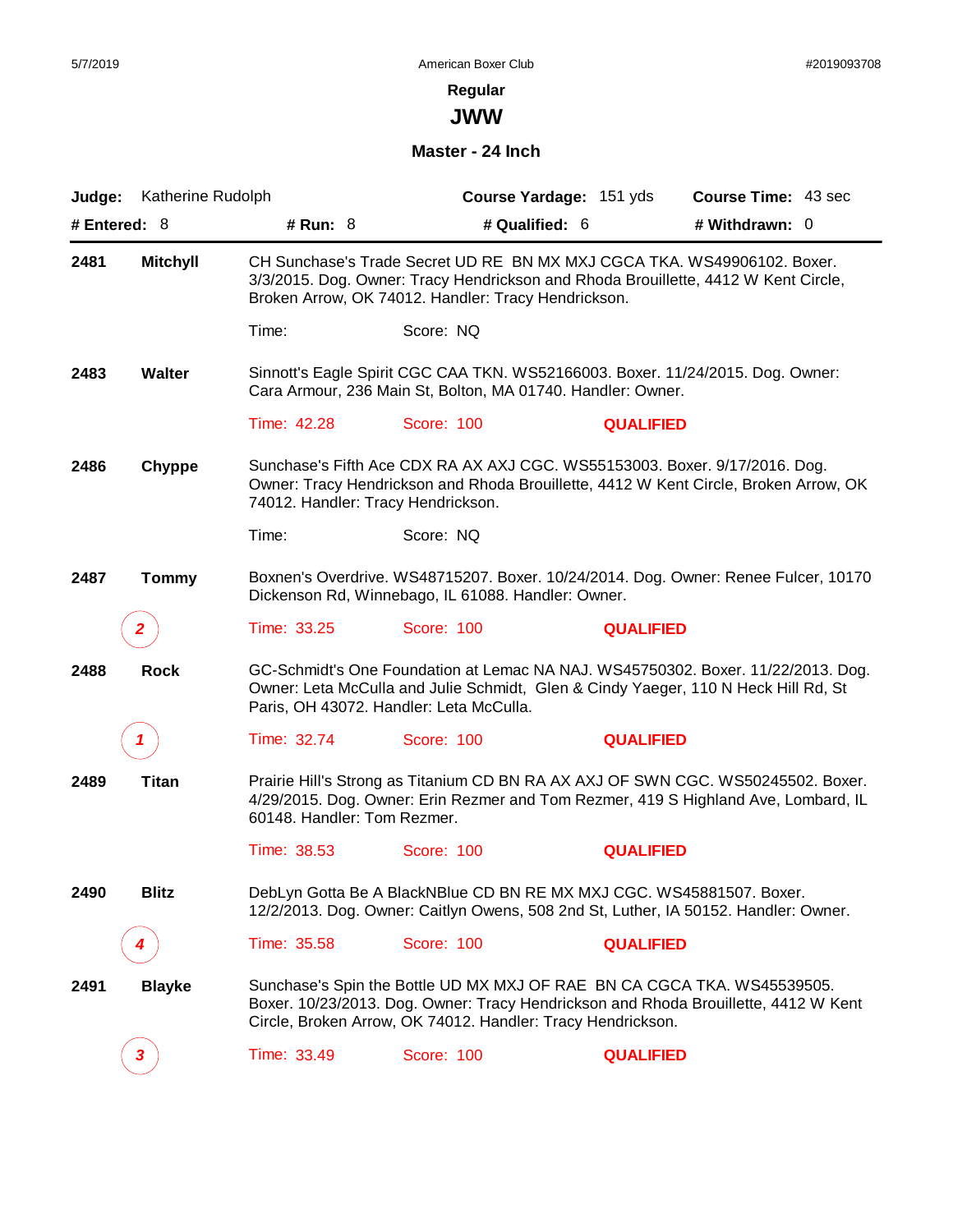**Regular**

# **JWW**

1st\_\_\_\_\_\_\_\_ 2488 2nd\_\_\_\_\_\_\_\_ 2487 3rd\_\_\_\_\_\_\_\_ 2491 4th\_\_\_\_\_\_\_\_ 2490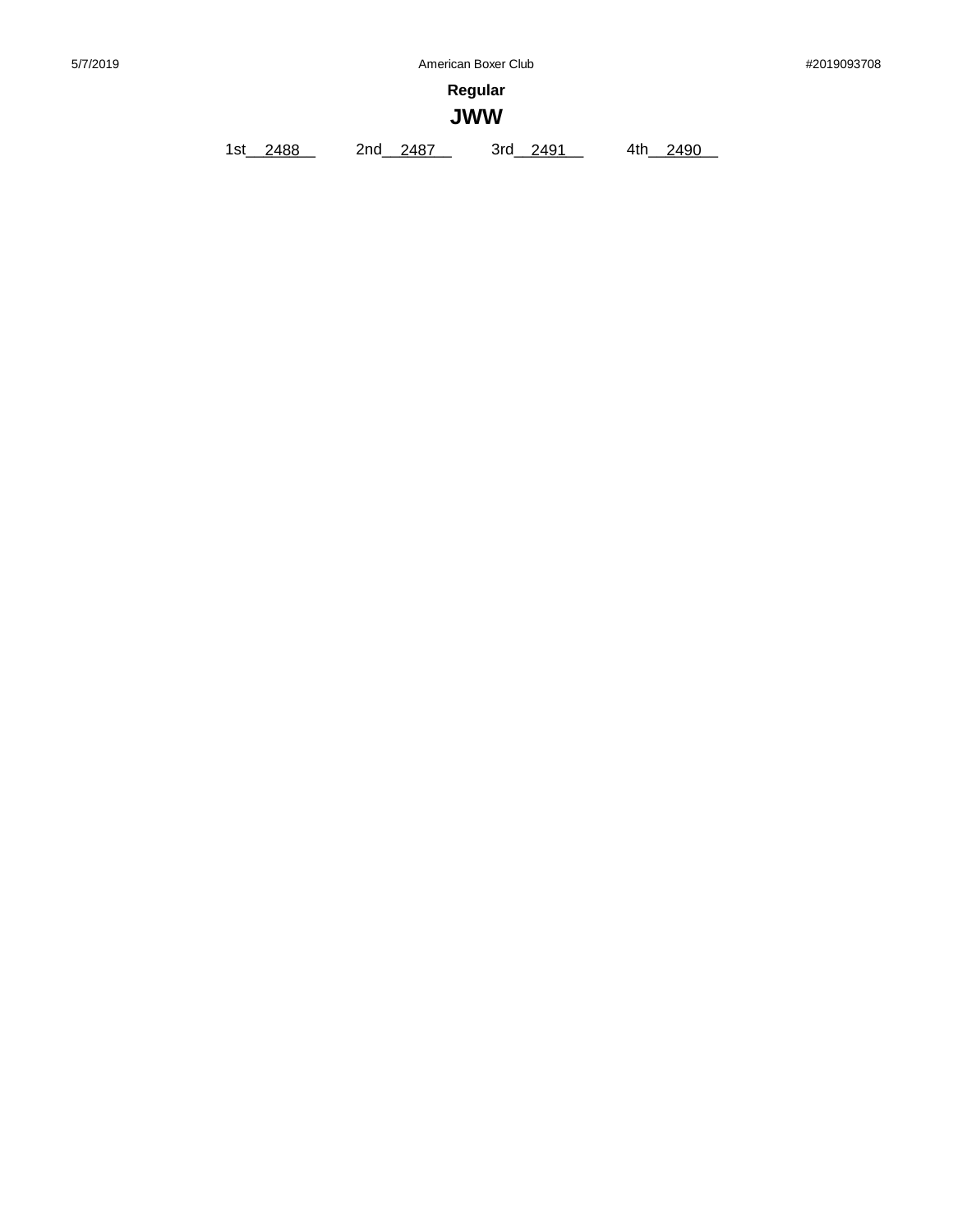| 5/7/2019               |                                                                                                                                                                                                                                                             | American Boxer Club |            |                                           |                  |                                              | #2019093708 |  |
|------------------------|-------------------------------------------------------------------------------------------------------------------------------------------------------------------------------------------------------------------------------------------------------------|---------------------|------------|-------------------------------------------|------------------|----------------------------------------------|-------------|--|
|                        |                                                                                                                                                                                                                                                             |                     |            | <b>Preferred</b><br><b>JWW</b>            |                  |                                              |             |  |
|                        |                                                                                                                                                                                                                                                             |                     |            | Open - 20 Inch                            |                  |                                              |             |  |
| Judge:<br># Entered: 1 | Katherine Rudolph                                                                                                                                                                                                                                           | # Run: $1$          |            | Course Yardage: 140 yds<br># Qualified: 1 |                  | <b>Course Time: 47 sec</b><br># Withdrawn: 0 |             |  |
| 2043                   | GCH Sassy Lane's Fancy Don't Let Me Down NJP CAA. WS39495102. Boxer.<br><b>Fancy</b><br>11/10/2011. Bitch. Owner: Sue Stevens-Schultz and Ginger Johnson, Jennifer Walker &<br>Liz Bistline, 1105 Rowe Rd, Milford, MI 48380. Handler: Sue Stevens-Schultz. |                     |            |                                           |                  |                                              |             |  |
|                        |                                                                                                                                                                                                                                                             | Time: 44.19         | Score: 100 |                                           | <b>QUALIFIED</b> |                                              |             |  |
|                        |                                                                                                                                                                                                                                                             | 1st__2043           | 2nd        | 3rd                                       | 4th              |                                              |             |  |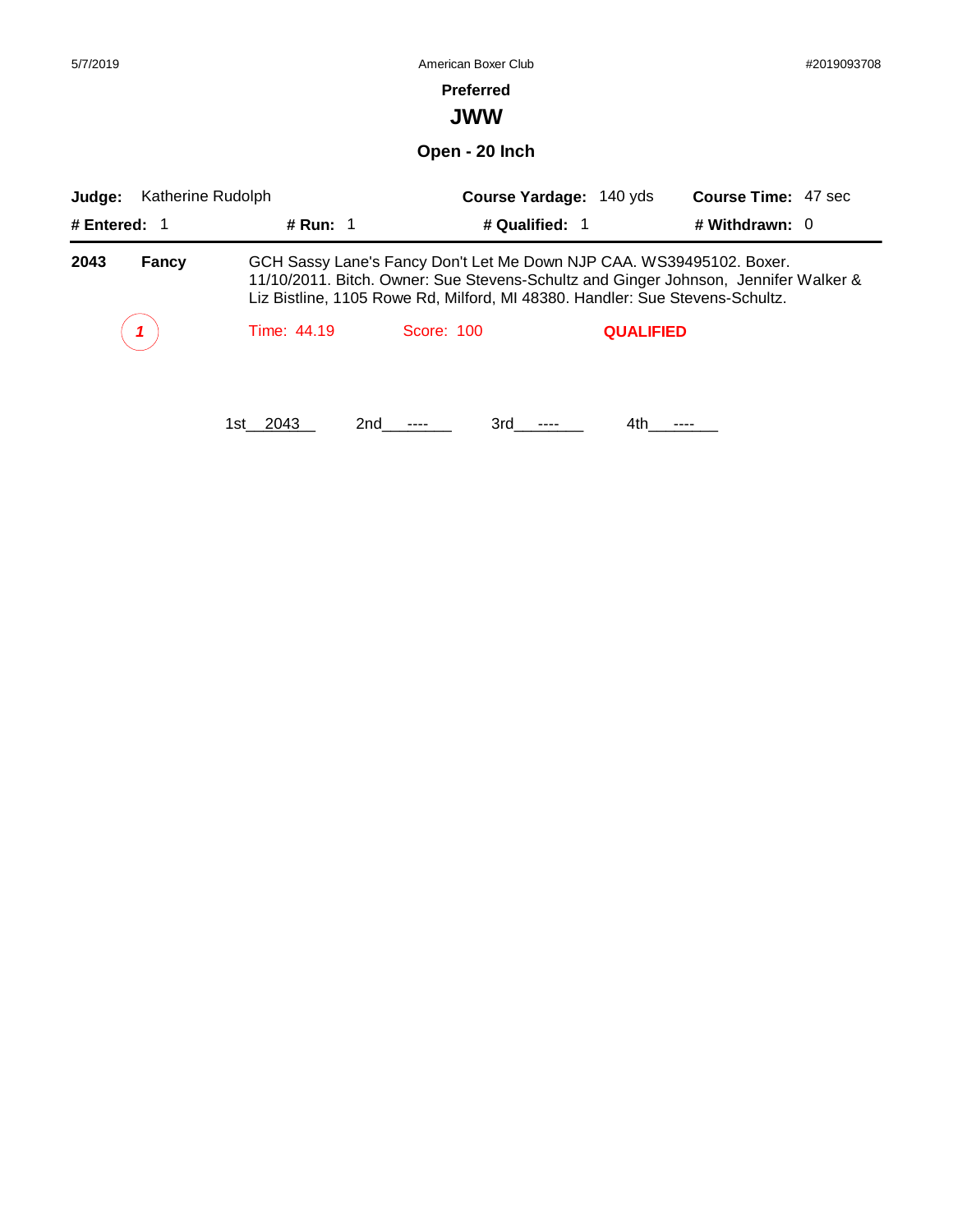### **Preferred**

**JWW**

**Excellent - 20 Inch**

| Katherine Rudolph<br>Judge: |                   | Course Yardage: 151 yds                                              |                  | <b>Course Time: 48 sec</b>                                                         |  |
|-----------------------------|-------------------|----------------------------------------------------------------------|------------------|------------------------------------------------------------------------------------|--|
| # Entered: 1                | # Run: $\sqrt{1}$ | # Qualified: 1                                                       |                  | # Withdrawn: $0$                                                                   |  |
| 2042<br><b>Bruno</b>        |                   | Nancy Button, 531 Longview Drive, Antioch, IL 60002. Handler: Owner. |                  | Die Krieger Der Cinemas Sweet Sensation. WS51119501. Boxer. 7/19/2015. Dog. Owner: |  |
|                             | Time: 31.31       | Score: 100                                                           | <b>QUALIFIED</b> |                                                                                    |  |
|                             | 1st 2042<br>2nd   | 3rd                                                                  | 4th.             |                                                                                    |  |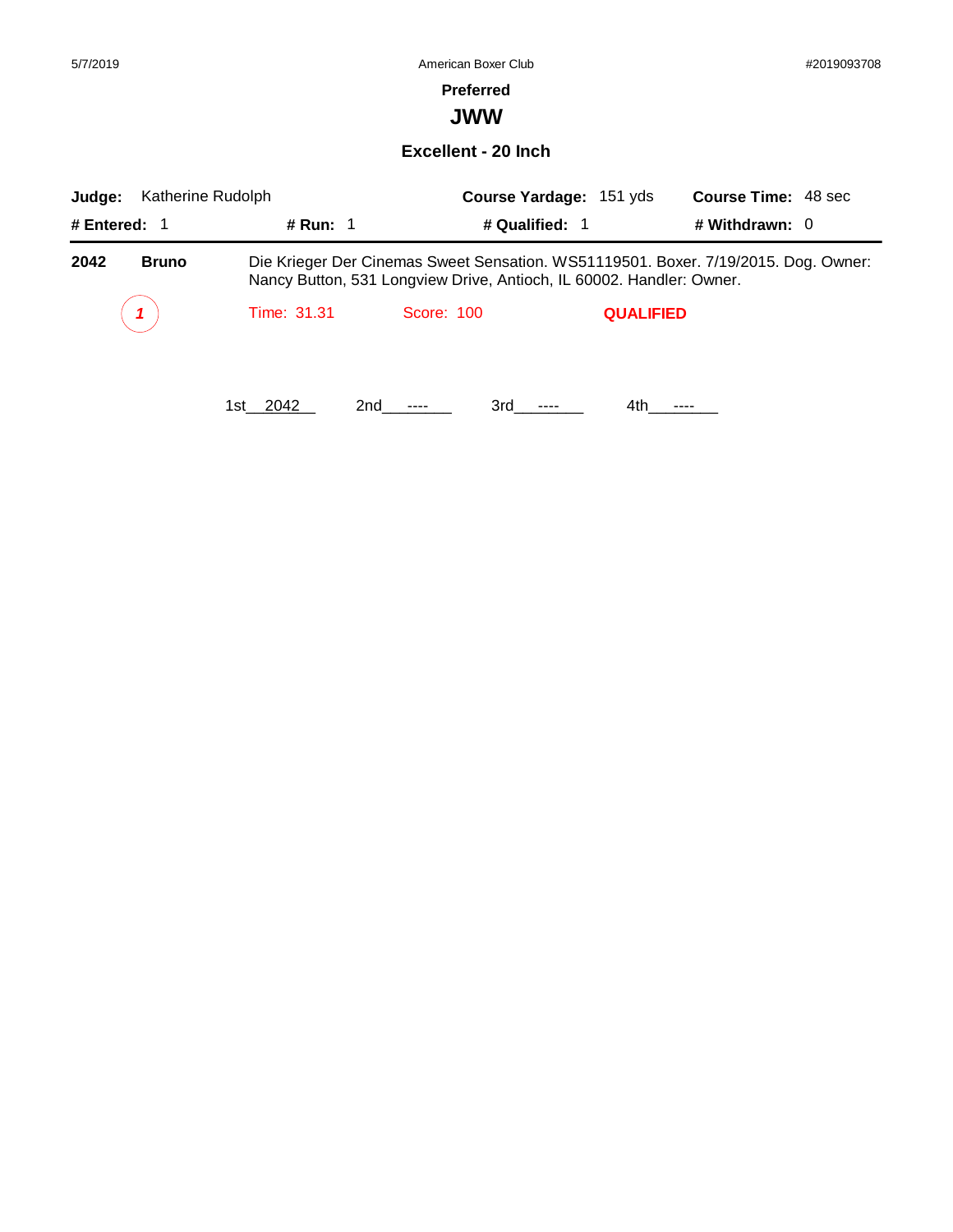**JWW**

#### **Master - 16 Inch**

| Judge:       | Katherine Rudolph |                       |                                                                                                                                                               | Course Yardage: 151 yds | <b>Course Time: 45 sec</b>                                                                                                                                                |
|--------------|-------------------|-----------------------|---------------------------------------------------------------------------------------------------------------------------------------------------------------|-------------------------|---------------------------------------------------------------------------------------------------------------------------------------------------------------------------|
| # Entered: 4 |                   | # Run: $4$            | # Qualified: 1                                                                                                                                                |                         | # Withdrawn: 0                                                                                                                                                            |
| 1687         | <b>Kahlua</b>     |                       | Tom Rezmer, 419 S Highland Ave, Lombard, IL 60148. Handler: Erin Rezmer.                                                                                      |                         | MACH Shira's Kahlua She's So Freakin Cute CDX GN RAE MXB MJB MXF MXP2 MXPB<br>MJP2 MXK SIN SBN. WS23774602. Boxer. 11/3/2007. Bitch. Owner: Erin Rezmer and               |
|              |                   | Time:                 | Score: NQ                                                                                                                                                     |                         |                                                                                                                                                                           |
| 1688         | <b>Debbie</b>     | Handler: Cara Armour. |                                                                                                                                                               |                         | CH Brush Hill's Debutante at Sinnott AXP MJP OFP CAA CGC TKN, WS44650804, Boxer,<br>6/8/2013. Bitch. Owner: Cara Armour and Gerard Armour, 236 Main St, Bolton, MA 01740. |
|              |                   | Time:                 | Score: NO                                                                                                                                                     |                         |                                                                                                                                                                           |
| 1689         | Tia               |                       | Olympic's Take It Away CD PCD BN RAE AXP AJP CA CGCA CGCU TKN FDC.<br>Wilmore, 1414 Girard Dr, Louisville, KY 40222. Handler: Jennifer Horne Yates.           |                         | WS49995002, Boxer, 2/20/2015, Bitch, Owner: Debora Hall and Randall Hall & Julie                                                                                          |
|              |                   | Time: 34.45           | Score: 100                                                                                                                                                    | <b>QUALIFIED</b>        |                                                                                                                                                                           |
| 1690         | Lexi              |                       | Schmidt's GC You Are The One That I Want. WS51535604. Boxer. 9/1/2015. Bitch.<br>Owner: Sandra Kistler, 214 Ranchview Dr, Vandalia, OH 45377. Handler: Owner. |                         |                                                                                                                                                                           |
|              |                   | Time:                 | Score: NQ                                                                                                                                                     |                         |                                                                                                                                                                           |
|              |                   |                       |                                                                                                                                                               |                         |                                                                                                                                                                           |
|              |                   | 1st 1689              | 2nd<br>3rd                                                                                                                                                    | 4th                     |                                                                                                                                                                           |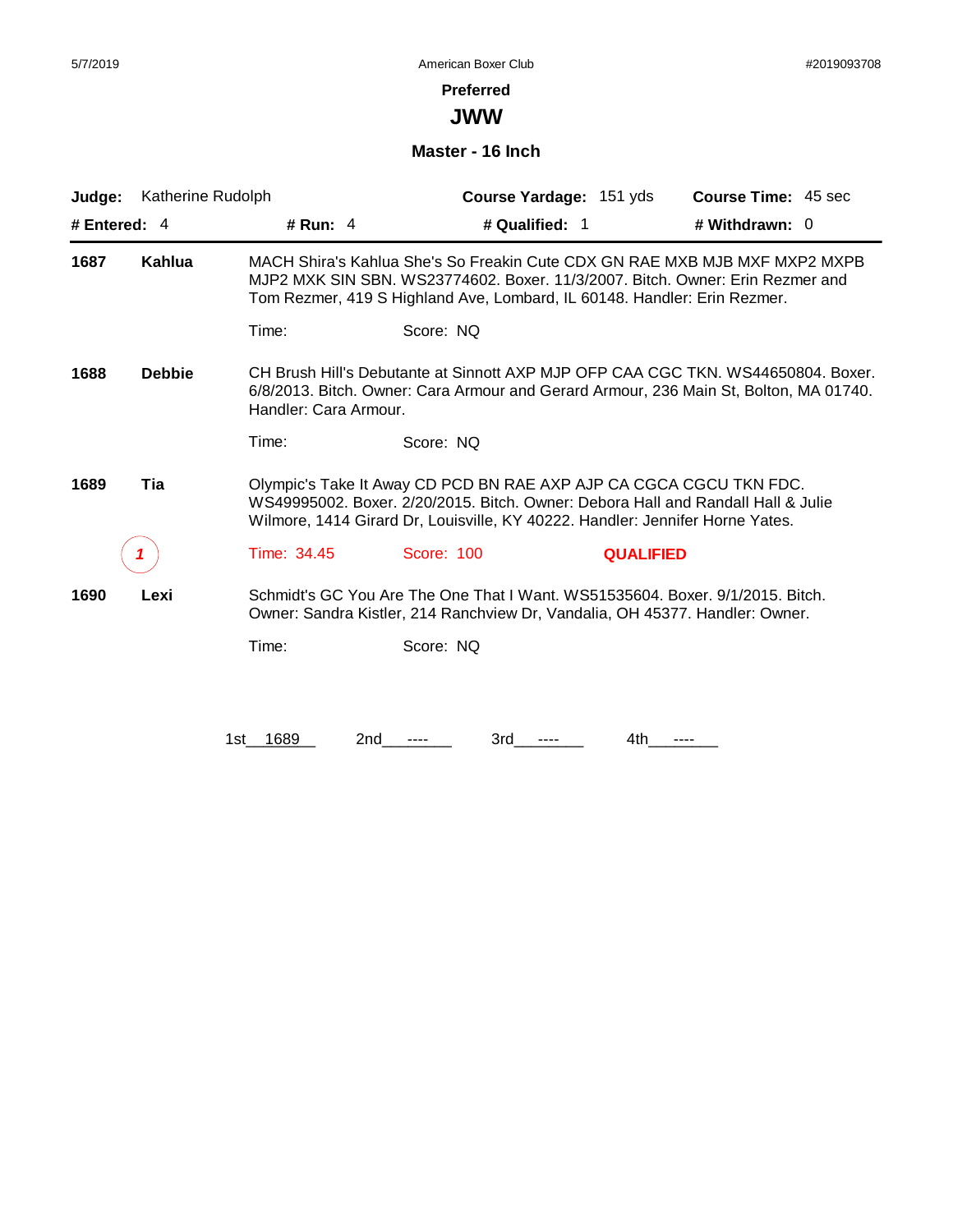**JWW**

#### **Master - 20 Inch**

| Judge:               | Katherine Rudolph      |                                                                               | Course Yardage: 151 yds | <b>Course Time: 48 sec</b>                                                         |
|----------------------|------------------------|-------------------------------------------------------------------------------|-------------------------|------------------------------------------------------------------------------------|
| # Entered: 4         | # Run: 4               | # Qualified: 4                                                                |                         | # Withdrawn: 0                                                                     |
| 2088<br>Jet          | 61088. Handler: Owner. | Boxer. 7/22/2011. Dog. Owner: Renee Fulcer, 10170 Dickenson Rd, Winnebago, IL |                         | Boxnen's Jet von Waldstat CDX BN RE MX MXB MXJ MJB AXP OJP, WS38247401.            |
|                      | Time: 30.28            | Score: 100                                                                    | <b>QUALIFIED</b>        |                                                                                    |
| 2090<br>Oscar        |                        | Owner: Nancy Button, 531 Longview Drive, Antioch, IL 60002. Handler: Owner.   |                         | Caballero Vargas El Brujo NAP OJP NFP CGC. WS44460211. Boxer. 7/8/2013. Dog.       |
| 3                    | Time: 39.01            | Score: 100                                                                    | <b>QUALIFIED</b>        |                                                                                    |
| 2092<br>Jim          |                        | Sandra Kistler, 214 Ranchview Dr, Vandalia, OH 45377. Handler: Owner.         |                         | PACH2 TealCrest's Bucnuts on Fire. WS32322502. Boxer. 10/27/2009. Dog. Owner:      |
|                      | Time: 33.39            | Score: 100                                                                    | <b>QUALIFIED</b>        |                                                                                    |
| <b>Saber</b><br>2093 |                        | Oxfordshire, Carrollton, TX 75007. Handler: Owner.                            |                         | Xcalibur Von Bachbett. WS41461305. Boxer. 5/24/2012. Dog. Owner: Jan Blevins, 1006 |
| 4                    | Time: 44.35            | Score: 100                                                                    | <b>QUALIFIED</b>        |                                                                                    |
|                      |                        |                                                                               |                         |                                                                                    |
|                      | 1st 2088<br>2nd        | 2092<br>3rd 2090                                                              | 4th –                   | 2093                                                                               |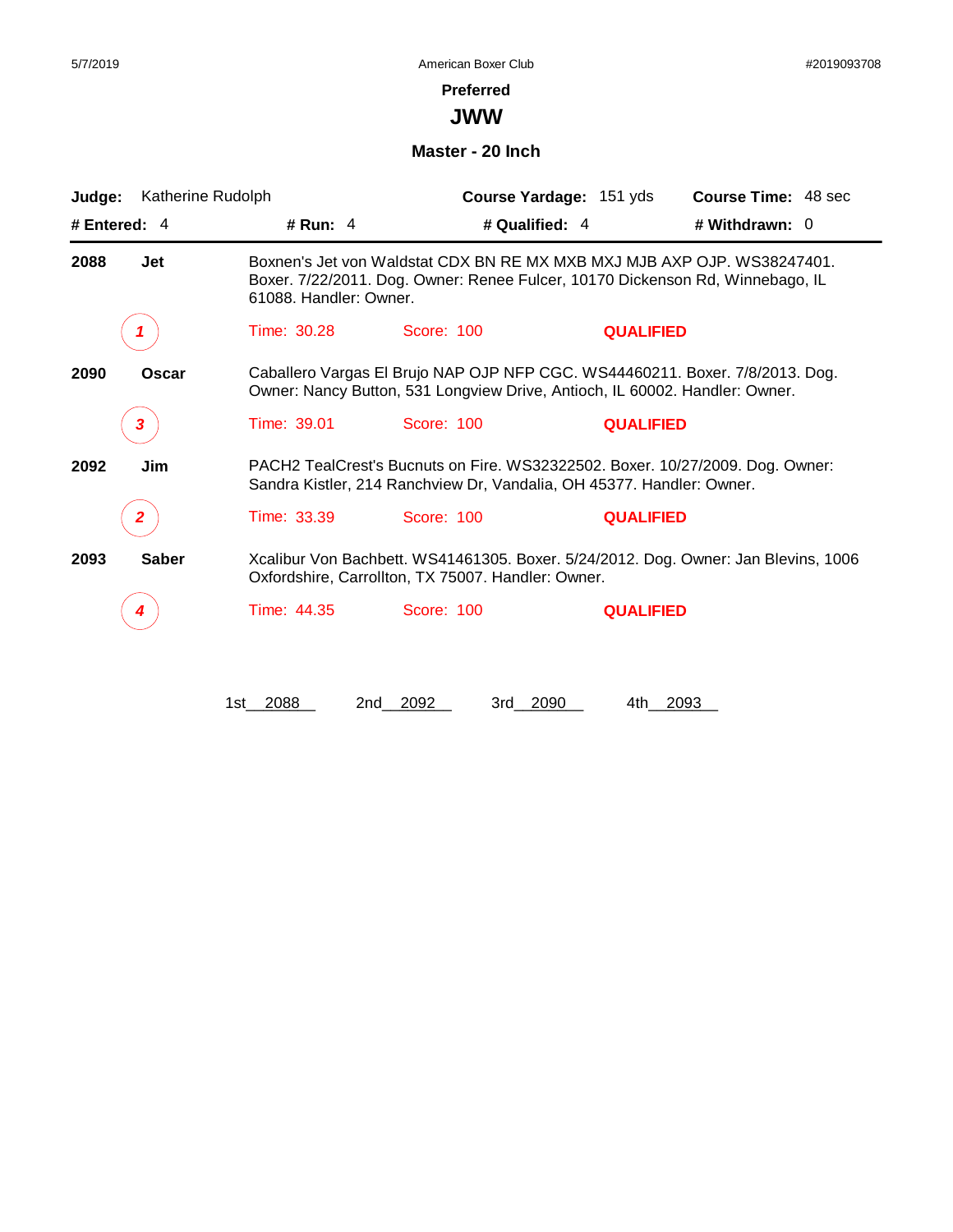### **Regular**

# **Time 2 Beat**

## **20 Inch**

| Judge:       | Katherine Rudolph |                                                                                                                                                                                            |                                                                                                                                                                                                                                                     | Course Time: 38.03 sec |  |  |
|--------------|-------------------|--------------------------------------------------------------------------------------------------------------------------------------------------------------------------------------------|-----------------------------------------------------------------------------------------------------------------------------------------------------------------------------------------------------------------------------------------------------|------------------------|--|--|
| # Entered: 4 |                   | # Run: $4$                                                                                                                                                                                 | # Qualified: 2                                                                                                                                                                                                                                      | # Withdrawn: 1         |  |  |
| 2024         | <b>Pepper</b>     | Chuck Thomas.                                                                                                                                                                              | CH Pure Pride's Hot Thing. WS54188210. Boxer. 4/15/2016. Bitch. Owner: Jennifer L.<br>Thomas and Charles Thomas, 8212 Jahnke Rd, N. Chesterfield, VA 23235. Handler:                                                                                |                        |  |  |
|              |                   | Time:                                                                                                                                                                                      | Score: NQ                                                                                                                                                                                                                                           |                        |  |  |
| 2052         | Fred              |                                                                                                                                                                                            | CH CT Great Expectations's Winifred Will Do! VCD1 BN RE AXJ NF PT HSBs HIAs<br>HXAs FDC TKP CGCA. WS39438202. Boxer. 9/2/2011. Bitch. Owner: Reegan Ray and<br>Bill Polonsky, 734 San Dieguito Drive, Encinatas, CA 92024. Handler: Jennifer Yates. |                        |  |  |
|              |                   | Time: 39.33                                                                                                                                                                                |                                                                                                                                                                                                                                                     | <b>QUALIFIED</b>       |  |  |
| 2061         | Journey           | Altan's A Diamond is Forever v. Eurozone RN OA NAJ OF BCAT. WS56233403. Boxer.<br>12/27/2016. Bitch. Owner: Jennifer Yates, 6320 Little Elm St, N. Las Vegas, NV 89031.<br>Handler: Owner. |                                                                                                                                                                                                                                                     |                        |  |  |
|              |                   | Time: 38.03                                                                                                                                                                                |                                                                                                                                                                                                                                                     | <b>QUALIFIED</b>       |  |  |
| 2063         | Remy              |                                                                                                                                                                                            | Dreamcatcher von Bachbett. WS54702602. Boxer. 7/21/2016. Bitch. Owner: Jan Blevins.<br>1006 Oxfordshire, Carrollton, TX 75007. Handler: Owner.                                                                                                      |                        |  |  |
|              |                   | Time:                                                                                                                                                                                      | Score: NQ                                                                                                                                                                                                                                           |                        |  |  |
| 2082         | Leia              |                                                                                                                                                                                            | Rocket N' Focal Point's Written in the Stars. WS41415505. Boxer. 7/2/2012. Bitch. Owner:<br>Kerry Rodgers, 4101 CR 239, Georgetown, TX 78633. Handler: Owner.                                                                                       |                        |  |  |
|              |                   | Time:                                                                                                                                                                                      | Score: AIS                                                                                                                                                                                                                                          |                        |  |  |
|              |                   |                                                                                                                                                                                            |                                                                                                                                                                                                                                                     |                        |  |  |

1st\_\_\_ 2061\_\_\_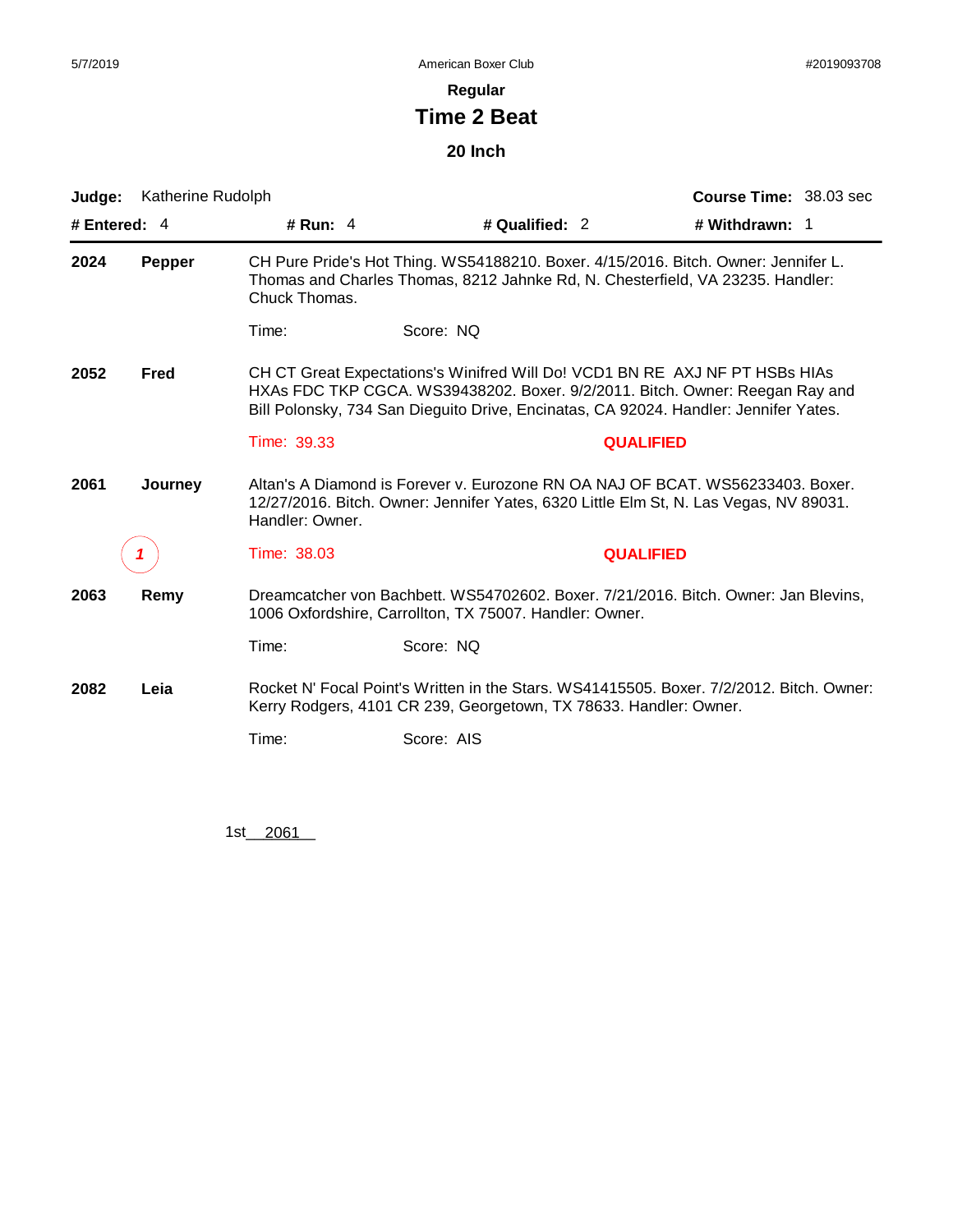## **Regular**

# **Time 2 Beat**

## **24 Inch**

| Judge:                                                         | Katherine Rudolph |                                                                                                                                               |                                                                                                                                                                        | Course Time: 33.48 sec |  |  |
|----------------------------------------------------------------|-------------------|-----------------------------------------------------------------------------------------------------------------------------------------------|------------------------------------------------------------------------------------------------------------------------------------------------------------------------|------------------------|--|--|
| # Entered: $6$                                                 |                   | # Run: $6$                                                                                                                                    | # Qualified: 2                                                                                                                                                         | # Withdrawn: $0$       |  |  |
| 2441                                                           | <b>Rebel</b>      | 23235. Handler: Owner.                                                                                                                        | Lemko N' Salgray's River City Rebel Yell CD BN NA NAJ NF. WS45874802. Boxer.<br>10/21/2013. Dog. Owner: Jennifer L. Thomas, 8212 Jahnke Rd, N. Chesterfield, VA        |                        |  |  |
|                                                                |                   | Time:                                                                                                                                         | Score: NQ                                                                                                                                                              |                        |  |  |
| 2442                                                           | <b>Smokey</b>     | . Handler: Pat Senne.                                                                                                                         | Prairie Hills It's All About the Smoke CD RA BN NA NAJ CGC. WS50520403. Boxer.<br>5/23/2015. Dog. Owner: Pat Senne and John Senne, 1N515 Center Ave, West Chicago, IL  |                        |  |  |
|                                                                |                   | Time:                                                                                                                                         | Score: NQ                                                                                                                                                              |                        |  |  |
| 2483                                                           | <b>Walter</b>     | Sinnott's Eagle Spirit CGC CAA TKN. WS52166003. Boxer. 11/24/2015. Dog. Owner:<br>Cara Armour, 236 Main St, Bolton, MA 01740. Handler: Owner. |                                                                                                                                                                        |                        |  |  |
|                                                                |                   | Time:                                                                                                                                         | Score: NQ                                                                                                                                                              |                        |  |  |
| 2487                                                           | <b>Tommy</b>      |                                                                                                                                               | Boxnen's Overdrive. WS48715207. Boxer. 10/24/2014. Dog. Owner: Renee Fulcer, 10170<br>Dickenson Rd, Winnebago, IL 61088. Handler: Owner.                               |                        |  |  |
|                                                                |                   | Time: 33.48                                                                                                                                   |                                                                                                                                                                        | <b>QUALIFIED</b>       |  |  |
| <b>Rock</b><br>2488<br>Paris, OH 43072. Handler: Leta McCulla. |                   |                                                                                                                                               | GC-Schmidt's One Foundation at Lemac NA NAJ. WS45750302. Boxer. 11/22/2013. Dog.<br>Owner: Leta McCulla and Julie Schmidt, Glen & Cindy Yaeger, 110 N Heck Hill Rd, St |                        |  |  |
|                                                                |                   | Time:                                                                                                                                         | Score: NQ                                                                                                                                                              |                        |  |  |
| 2489                                                           | Titan             | 60148. Handler: Tom Rezmer.                                                                                                                   | Prairie Hill's Strong as Titanium CD BN RA AX AXJ OF SWN CGC. WS50245502. Boxer.<br>4/29/2015. Dog. Owner: Erin Rezmer and Tom Rezmer, 419 S Highland Ave, Lombard, IL |                        |  |  |
|                                                                |                   | Time: 38.75                                                                                                                                   |                                                                                                                                                                        | <b>QUALIFIED</b>       |  |  |
|                                                                |                   |                                                                                                                                               |                                                                                                                                                                        |                        |  |  |

1st\_\_\_ 2487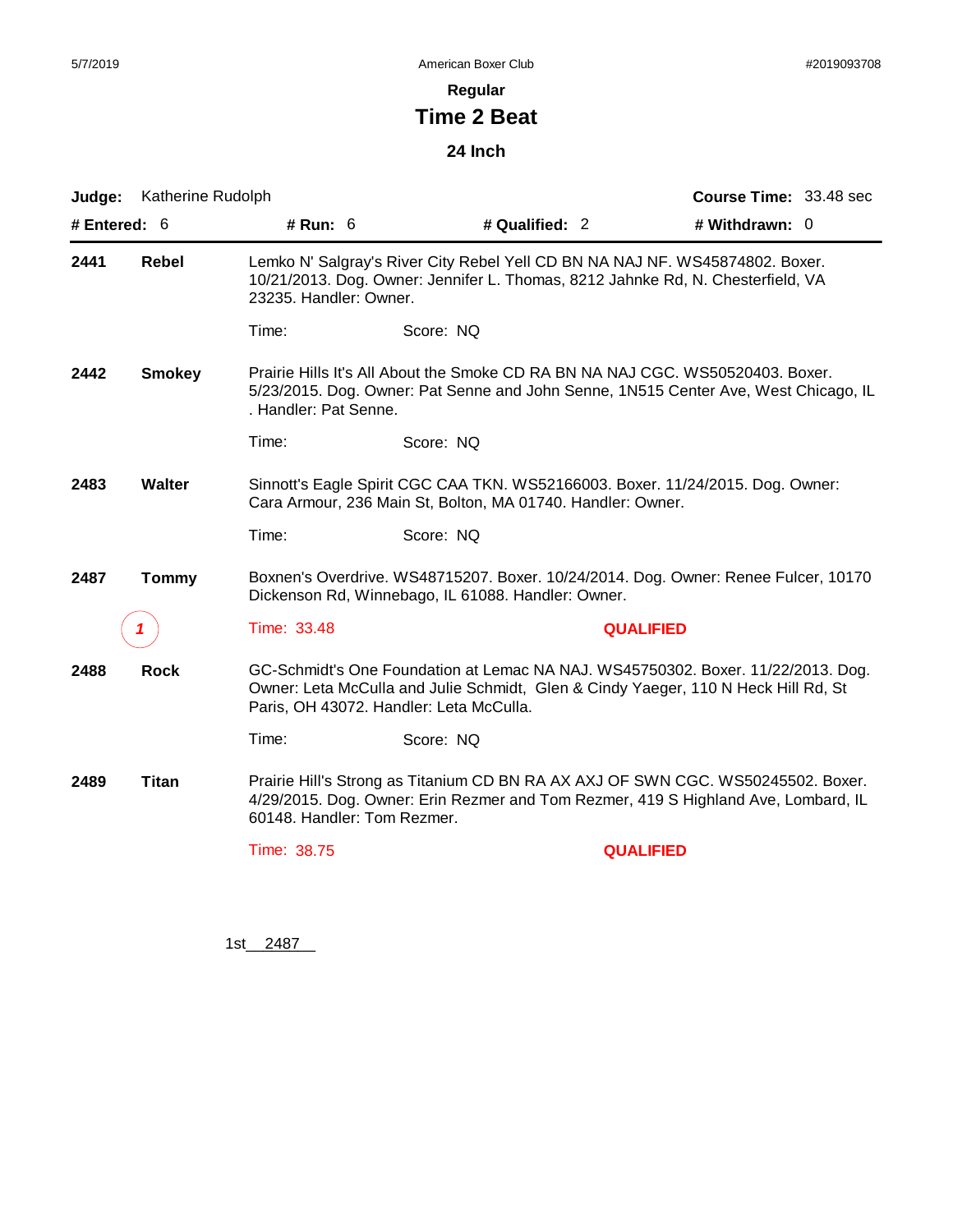#### **Preferred**

# **Time 2 Beat**

## **16 Inch**

| Judge:         | Katherine Rudolph |                       |                                                                                                                                                                                                                                         |                  | <b>Course Time: 29.09 sec</b>                                                    |  |
|----------------|-------------------|-----------------------|-----------------------------------------------------------------------------------------------------------------------------------------------------------------------------------------------------------------------------------------|------------------|----------------------------------------------------------------------------------|--|
| # Entered: $3$ |                   | # Run: $2$            | # Qualified: 2                                                                                                                                                                                                                          |                  | # Withdrawn: $0$                                                                 |  |
| 1688           | <b>Debbie</b>     | Handler: Cara Armour. | 6/8/2013. Bitch. Owner: Cara Armour and Gerard Armour, 236 Main St, Bolton, MA 01740.                                                                                                                                                   |                  | CH Brush Hill's Debutante at Sinnott AXP MJP OFP CAA CGC TKN, WS44650804, Boxer, |  |
|                |                   | Time: 29.09           |                                                                                                                                                                                                                                         | <b>QUALIFIED</b> |                                                                                  |  |
| 1689           | Tia               |                       | Olympic's Take It Away CD PCD BN RAE AXP AJP CA CGCA CGCU TKN FDC.<br>WS49995002, Boxer, 2/20/2015, Bitch, Owner: Debora Hall and Randall Hall & Julie<br>Wilmore, 1414 Girard Dr, Louisville, KY 40222. Handler: Jennifer Horne Yates. |                  |                                                                                  |  |
|                |                   | Time: 48.69           |                                                                                                                                                                                                                                         | <b>QUALIFIED</b> |                                                                                  |  |
| 1690           | Lexi              |                       | Schmidt's GC You Are The One That I Want. WS51535604. Boxer. 9/1/2015. Bitch.<br>Owner: Sandra Kistler, 214 Ranchview Dr, Vandalia, OH 45377. Handler: Owner.                                                                           |                  |                                                                                  |  |
|                |                   | Time:                 | Score: ABS                                                                                                                                                                                                                              |                  |                                                                                  |  |

1st\_1688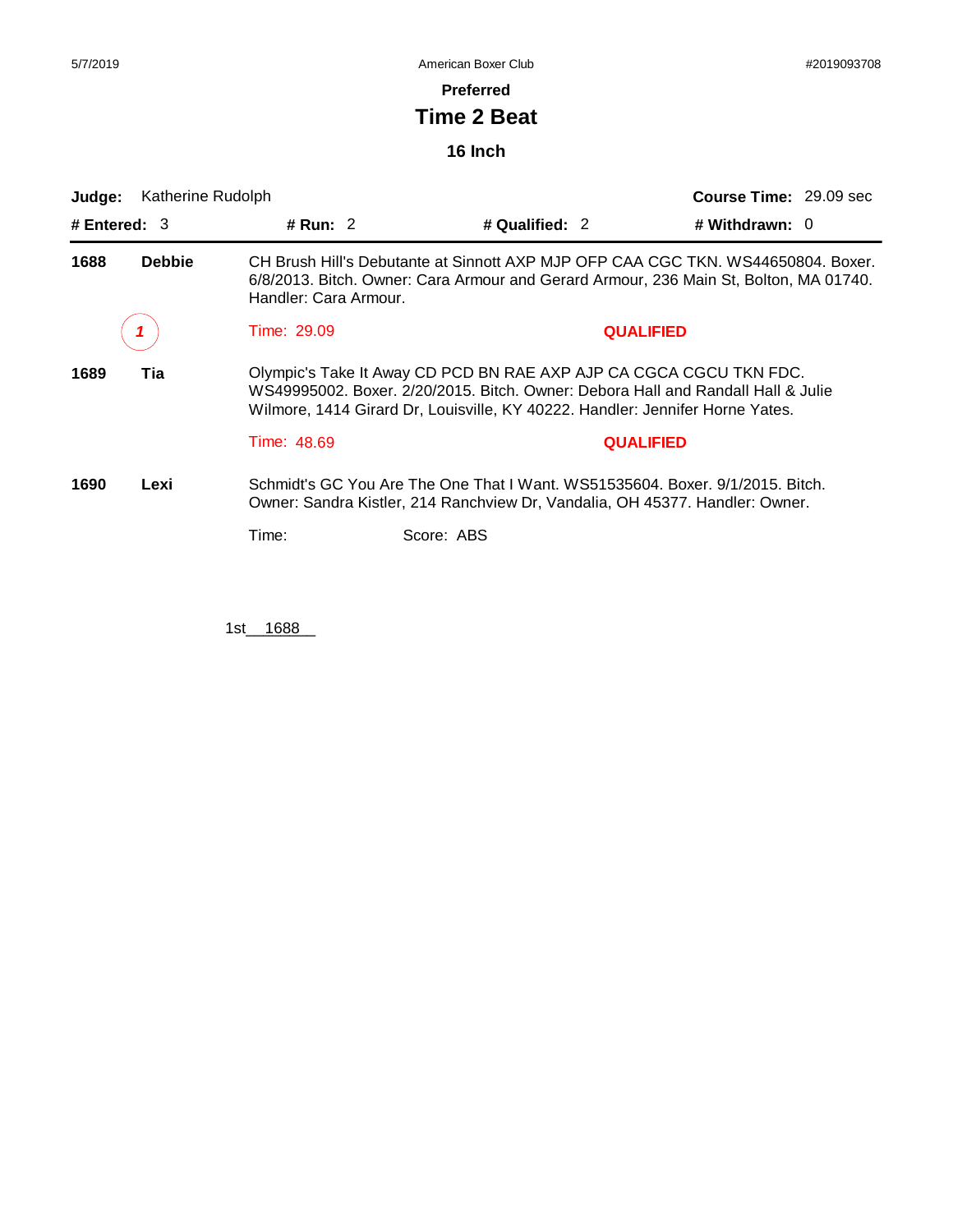**Preferred**

# **Time 2 Beat**

## **20 Inch**

| Judge:                                                                                                                                                                              | Katherine Rudolph |                                                                                                                                                                                    |                                                                      |                | Course Time: 31.31 sec                                                                                                                                 |  |
|-------------------------------------------------------------------------------------------------------------------------------------------------------------------------------------|-------------------|------------------------------------------------------------------------------------------------------------------------------------------------------------------------------------|----------------------------------------------------------------------|----------------|--------------------------------------------------------------------------------------------------------------------------------------------------------|--|
| # Entered: $5$                                                                                                                                                                      |                   | # Run: $4$                                                                                                                                                                         |                                                                      | # Qualified: 3 | # Withdrawn: 0                                                                                                                                         |  |
| 2042                                                                                                                                                                                | <b>Bruno</b>      |                                                                                                                                                                                    | Nancy Button, 531 Longview Drive, Antioch, IL 60002. Handler: Owner. |                | Die Krieger Der Cinemas Sweet Sensation. WS51119501. Boxer. 7/19/2015. Dog. Owner:                                                                     |  |
|                                                                                                                                                                                     |                   | Time: 31.31                                                                                                                                                                        |                                                                      |                | <b>QUALIFIED</b>                                                                                                                                       |  |
| 2088                                                                                                                                                                                | <b>Jet</b>        | Boxnen's Jet von Waldstat CDX BN RE MX MXB MXJ MJB AXP OJP. WS38247401.<br>Boxer. 7/22/2011. Dog. Owner: Renee Fulcer, 10170 Dickenson Rd, Winnebago, IL<br>61088. Handler: Owner. |                                                                      |                |                                                                                                                                                        |  |
|                                                                                                                                                                                     |                   | Time:                                                                                                                                                                              | Score: NQ                                                            |                |                                                                                                                                                        |  |
| Caballero Vargas El Brujo NAP OJP NFP CGC. WS44460211. Boxer. 7/8/2013. Dog.<br><b>Oscar</b><br>2090<br>Owner: Nancy Button, 531 Longview Drive, Antioch, IL 60002. Handler: Owner. |                   |                                                                                                                                                                                    |                                                                      |                |                                                                                                                                                        |  |
|                                                                                                                                                                                     |                   | Time: 34.15                                                                                                                                                                        |                                                                      |                | <b>QUALIFIED</b>                                                                                                                                       |  |
| 2092                                                                                                                                                                                | Jim               |                                                                                                                                                                                    |                                                                      |                | PACH2 TealCrest's Bucnuts on Fire. WS32322502. Boxer. 10/27/2009. Dog. Owner:<br>Sandra Kistler, 214 Ranchview Dr, Vandalia, OH 45377. Handler: Owner. |  |
|                                                                                                                                                                                     |                   | Time:                                                                                                                                                                              | Score: ABS                                                           |                |                                                                                                                                                        |  |
| <b>Saber</b><br>2093<br>Xcalibur Von Bachbett. WS41461305. Boxer. 5/24/2012. Dog. Owner: Jan Blevins, 1006<br>Oxfordshire, Carrollton, TX 75007. Handler: Owner.                    |                   |                                                                                                                                                                                    |                                                                      |                |                                                                                                                                                        |  |
|                                                                                                                                                                                     |                   | Time: 45.51                                                                                                                                                                        |                                                                      |                | <b>QUALIFIED</b>                                                                                                                                       |  |
|                                                                                                                                                                                     |                   |                                                                                                                                                                                    |                                                                      |                |                                                                                                                                                        |  |
|                                                                                                                                                                                     |                   |                                                                                                                                                                                    |                                                                      |                |                                                                                                                                                        |  |

1st\_\_\_ 2042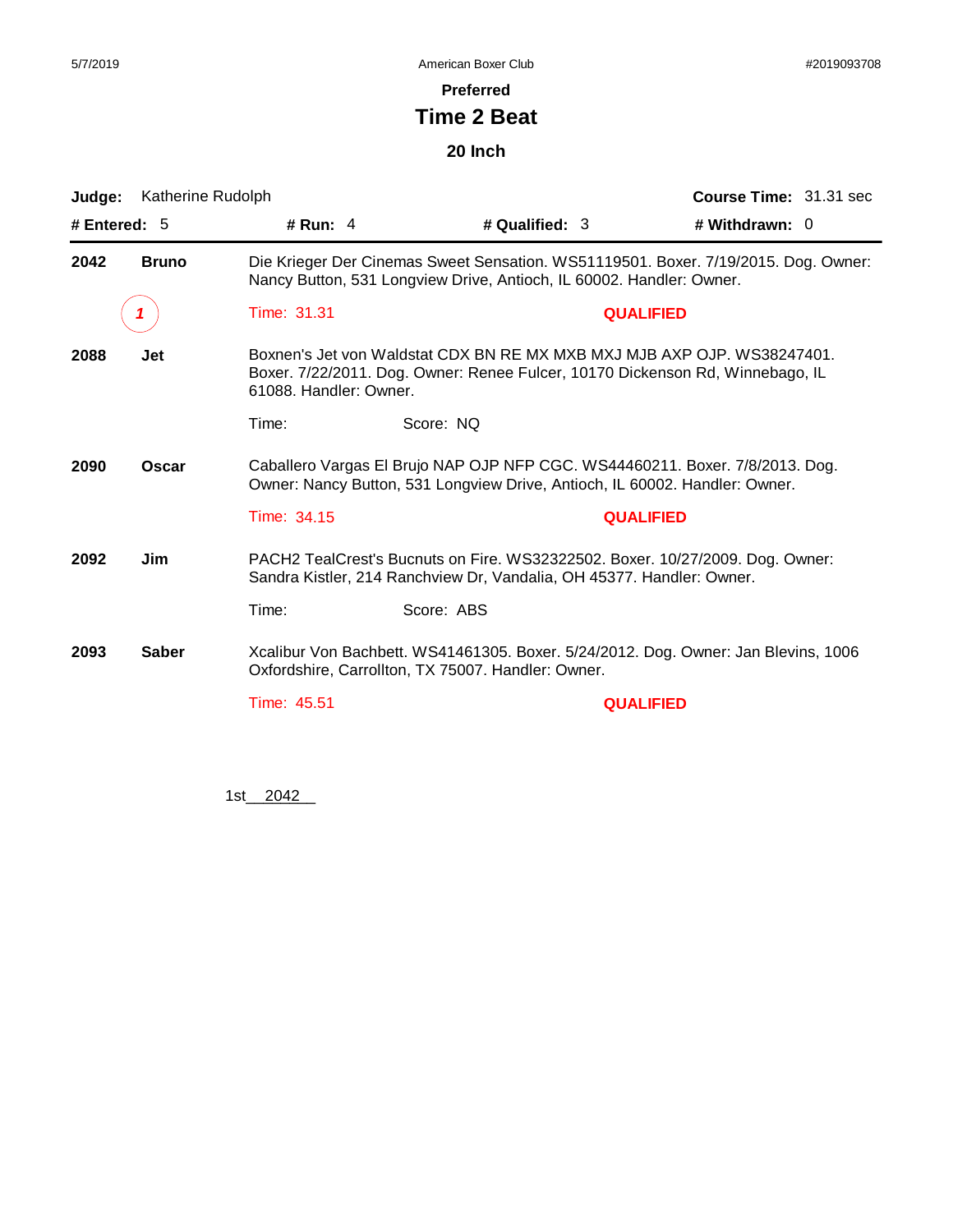**FAST**

**Novice B - 20 Inch**

| # Entered: $2$        |       | # Run: $2$                                                                                                                                                                                         |           | # Qualified: $0$ | # Withdrawn: $0$                                                                                                                                                     |  |
|-----------------------|-------|----------------------------------------------------------------------------------------------------------------------------------------------------------------------------------------------------|-----------|------------------|----------------------------------------------------------------------------------------------------------------------------------------------------------------------|--|
| 2022                  | Vixen | Prism's Dancing Little Vixen BN RI ACT1 SCN SIN SEN CGC. WS54319903. Boxer.<br>7/2/2016. Bitch. Owner: Erin Rezmer and Tom Rezmer, 419 S Highland Ave, Lombard, IL<br>60148. Handler: Erin Rezmer. |           |                  |                                                                                                                                                                      |  |
|                       |       | Time:                                                                                                                                                                                              | Score: NO |                  |                                                                                                                                                                      |  |
| 2024<br><b>Pepper</b> |       | Chuck Thomas.                                                                                                                                                                                      |           |                  | CH Pure Pride's Hot Thing. WS54188210. Boxer. 4/15/2016. Bitch. Owner: Jennifer L.<br>Thomas and Charles Thomas, 8212 Jahnke Rd, N. Chesterfield, VA 23235. Handler: |  |
|                       |       | Time:                                                                                                                                                                                              | Score: NQ |                  |                                                                                                                                                                      |  |
|                       |       |                                                                                                                                                                                                    |           |                  |                                                                                                                                                                      |  |
|                       |       | 1st                                                                                                                                                                                                | 2nd       | 3rd.             | 4th                                                                                                                                                                  |  |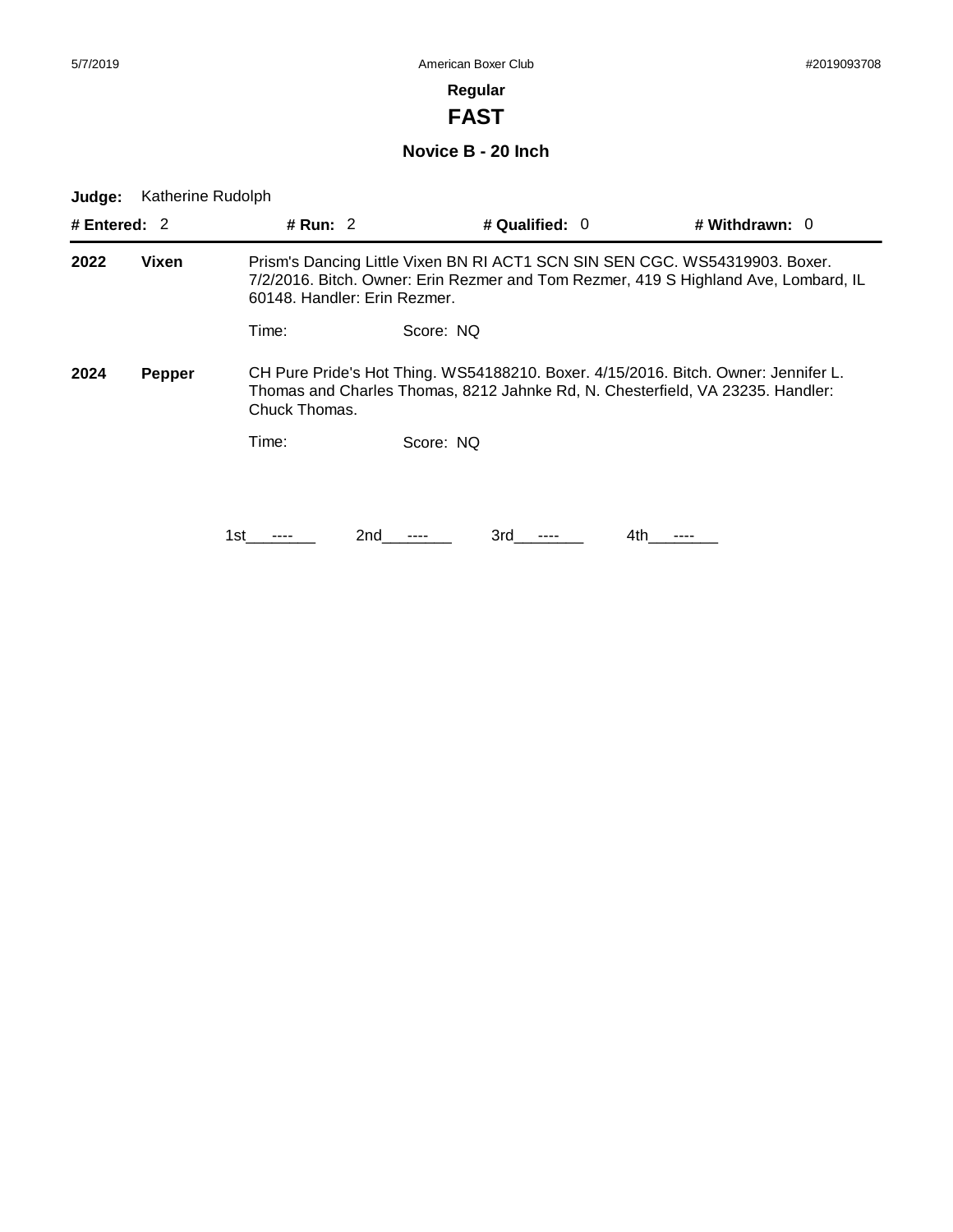# **FAST**

**Novice B - 24 Inch**

**Judge:** Katherine Rudolph

| # Entered: $2$      |  | # Run: $2$                                                                                                                                                                                                                |                                         | # Qualified: 1   | # Withdrawn: $0$                                                                                                                                                       |  |
|---------------------|--|---------------------------------------------------------------------------------------------------------------------------------------------------------------------------------------------------------------------------|-----------------------------------------|------------------|------------------------------------------------------------------------------------------------------------------------------------------------------------------------|--|
| 2422<br><b>Bart</b> |  | CH Rico's Touchdown Pass to Peprhl CD BN RA TKI CGC. WS54170206. Boxer.<br>6/3/2016. Dog. Owner: Sue Ann Thompson and Donna M. Purichia, 1858 Curtis Bridge<br>Rd NE, North Liberty, IA 52317. Handler: Sue Ann Thompson. |                                         |                  |                                                                                                                                                                        |  |
|                     |  | Time:                                                                                                                                                                                                                     | Score: NO                               |                  |                                                                                                                                                                        |  |
| <b>Rock</b><br>2488 |  |                                                                                                                                                                                                                           | Paris, OH 43072. Handler: Leta McCulla. |                  | GC-Schmidt's One Foundation at Lemac NA NAJ. WS45750302. Boxer. 11/22/2013. Dog.<br>Owner: Leta McCulla and Julie Schmidt, Glen & Cindy Yaeger, 110 N Heck Hill Rd, St |  |
|                     |  | Time: 18.94                                                                                                                                                                                                               | Score: 67                               | <b>QUALIFIED</b> |                                                                                                                                                                        |  |
|                     |  |                                                                                                                                                                                                                           |                                         |                  |                                                                                                                                                                        |  |

1st\_\_2488 2nd\_\_\_\_\_\_ 3rd\_\_\_\_\_\_ 4th\_\_\_\_\_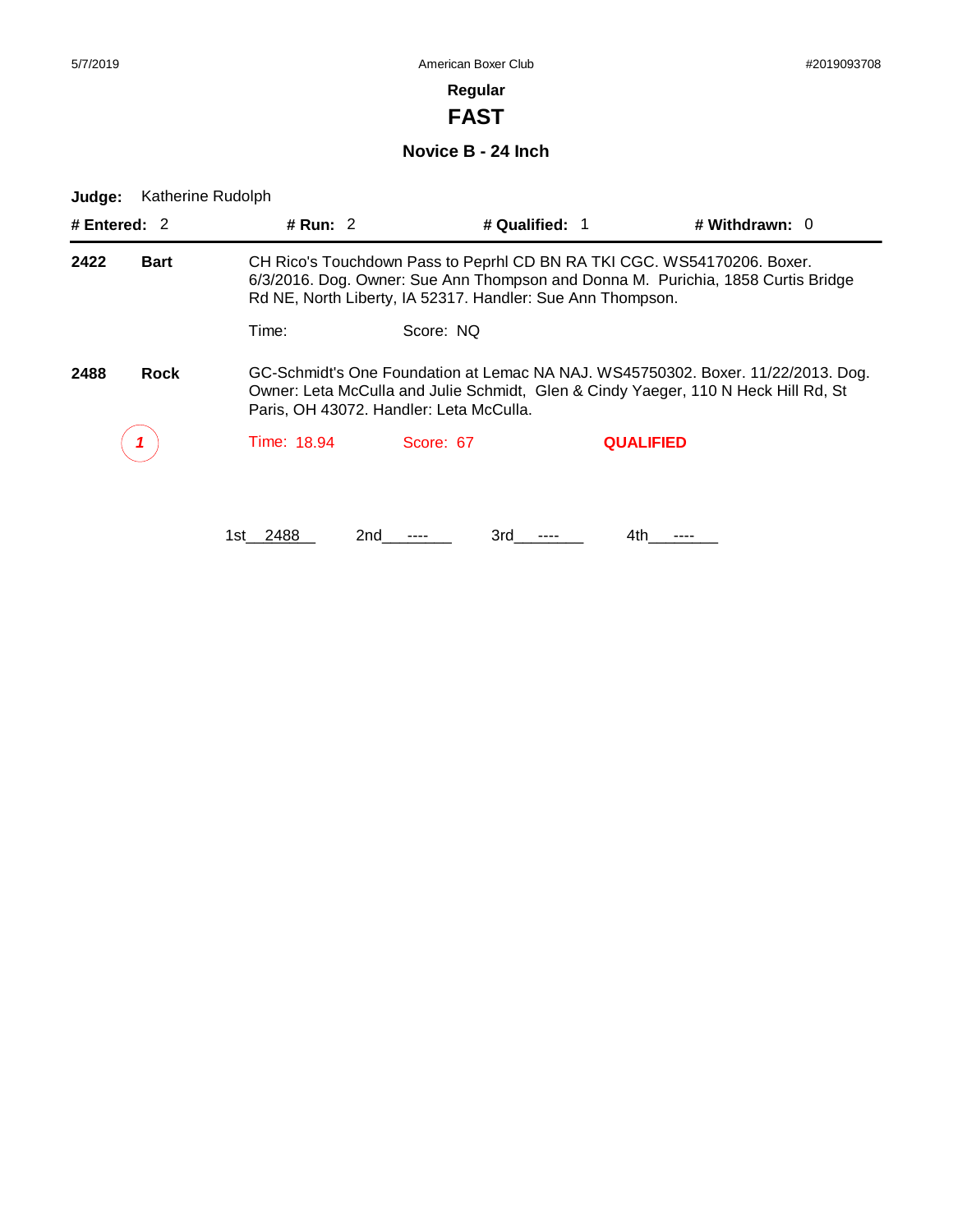**FAST**

# **Open - 20 Inch**

| # Entered: 3 |              | # $Run: 3$   |                                                                                                                                                                                                               | # Qualified: 2   | # Withdrawn: 0                                                                                                                                                                                                                                      |  |  |
|--------------|--------------|--------------|---------------------------------------------------------------------------------------------------------------------------------------------------------------------------------------------------------------|------------------|-----------------------------------------------------------------------------------------------------------------------------------------------------------------------------------------------------------------------------------------------------|--|--|
| 2052         | Fred         |              |                                                                                                                                                                                                               |                  | CH CT Great Expectations's Winifred Will Do! VCD1 BN RE AXJ NF PT HSBs HIAs<br>HXAs FDC TKP CGCA. WS39438202. Boxer. 9/2/2011. Bitch. Owner: Reegan Ray and<br>Bill Polonsky, 734 San Dieguito Drive, Encinatas, CA 92024. Handler: Jennifer Yates. |  |  |
|              | 2            | Time: 35.59  | Score: 60                                                                                                                                                                                                     | <b>QUALIFIED</b> |                                                                                                                                                                                                                                                     |  |  |
| 2063         | Remy         |              | 1006 Oxfordshire, Carrollton, TX 75007. Handler: Owner.                                                                                                                                                       |                  | Dreamcatcher von Bachbett. WS54702602. Boxer. 7/21/2016. Bitch. Owner: Jan Blevins,                                                                                                                                                                 |  |  |
|              |              | Time:        | Score: NQ                                                                                                                                                                                                     |                  |                                                                                                                                                                                                                                                     |  |  |
| 2086         | <b>Brice</b> |              | MACH Tealcrest's Beck and Call UDX OM MX MXJ MXB MJB RN. WS40917801. Boxer.<br>3/12/2012. Bitch. Owner: Mary Nee and Jill Hootman, 5300 Pontiac Drive, Fairview<br>Heights, IL 62208-3521. Handler: Mary Nee. |                  |                                                                                                                                                                                                                                                     |  |  |
|              |              | Time: 24.50  | Score: 67                                                                                                                                                                                                     | <b>QUALIFIED</b> |                                                                                                                                                                                                                                                     |  |  |
|              |              | 2086<br>1st. | 2052<br>3rd<br>2nd                                                                                                                                                                                            | 4th              |                                                                                                                                                                                                                                                     |  |  |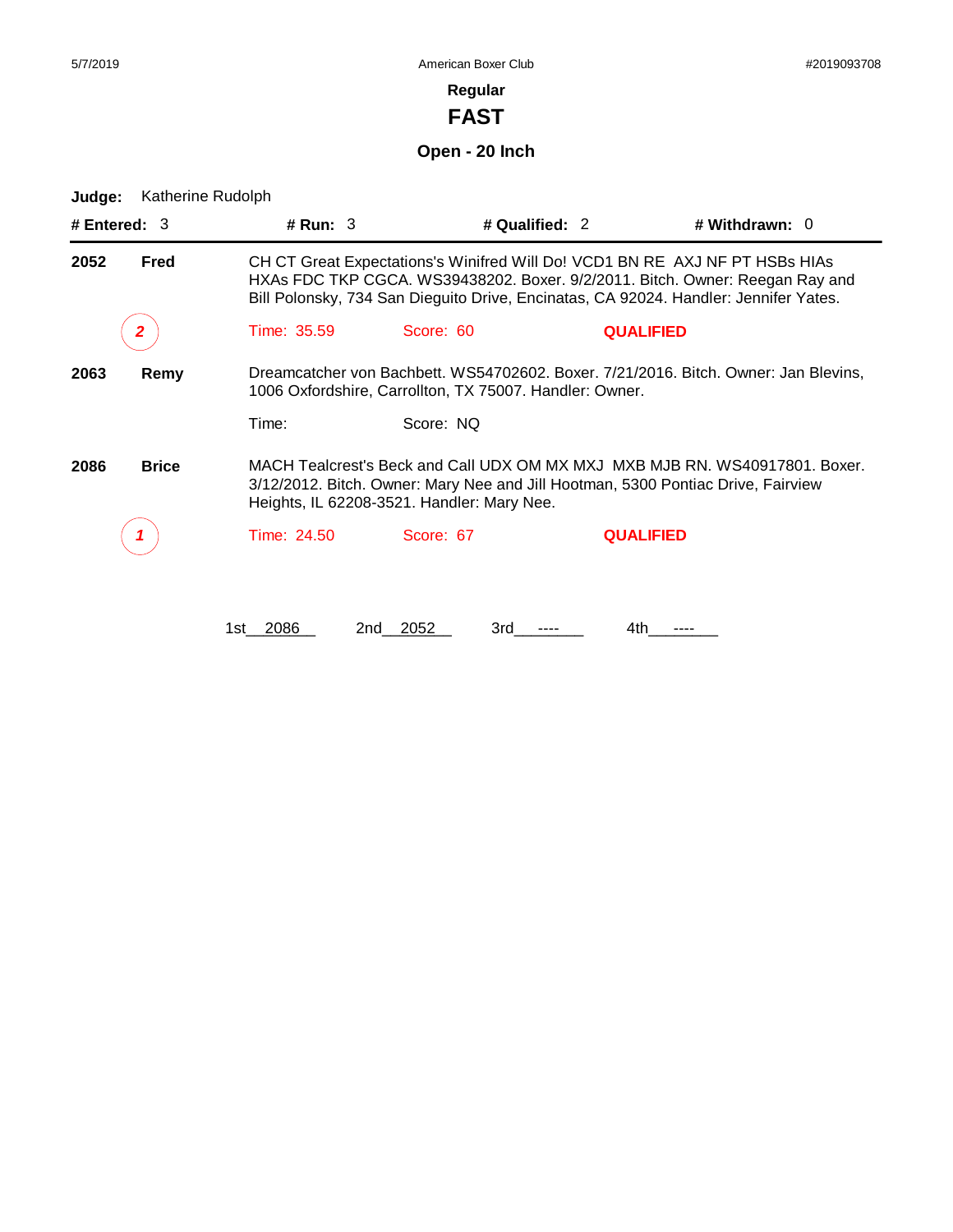**FAST**

**Open - 24 Inch**

| # Entered: 1 |       | <b># Run: 1</b> |                        | # Qualified: 0                                                                                                                                                  |      | # Withdrawn: $0$ |
|--------------|-------|-----------------|------------------------|-----------------------------------------------------------------------------------------------------------------------------------------------------------------|------|------------------|
| 2441         | Rebel |                 | 23235. Handler: Owner. | Lemko N' Salgray's River City Rebel Yell CD BN NA NAJ NF. WS45874802. Boxer.<br>10/21/2013. Dog. Owner: Jennifer L. Thomas, 8212 Jahnke Rd, N. Chesterfield, VA |      |                  |
|              |       | Time:           | Score: NQ              |                                                                                                                                                                 |      |                  |
|              |       | 1st.            | 2nd                    | 3rd                                                                                                                                                             | 4th. |                  |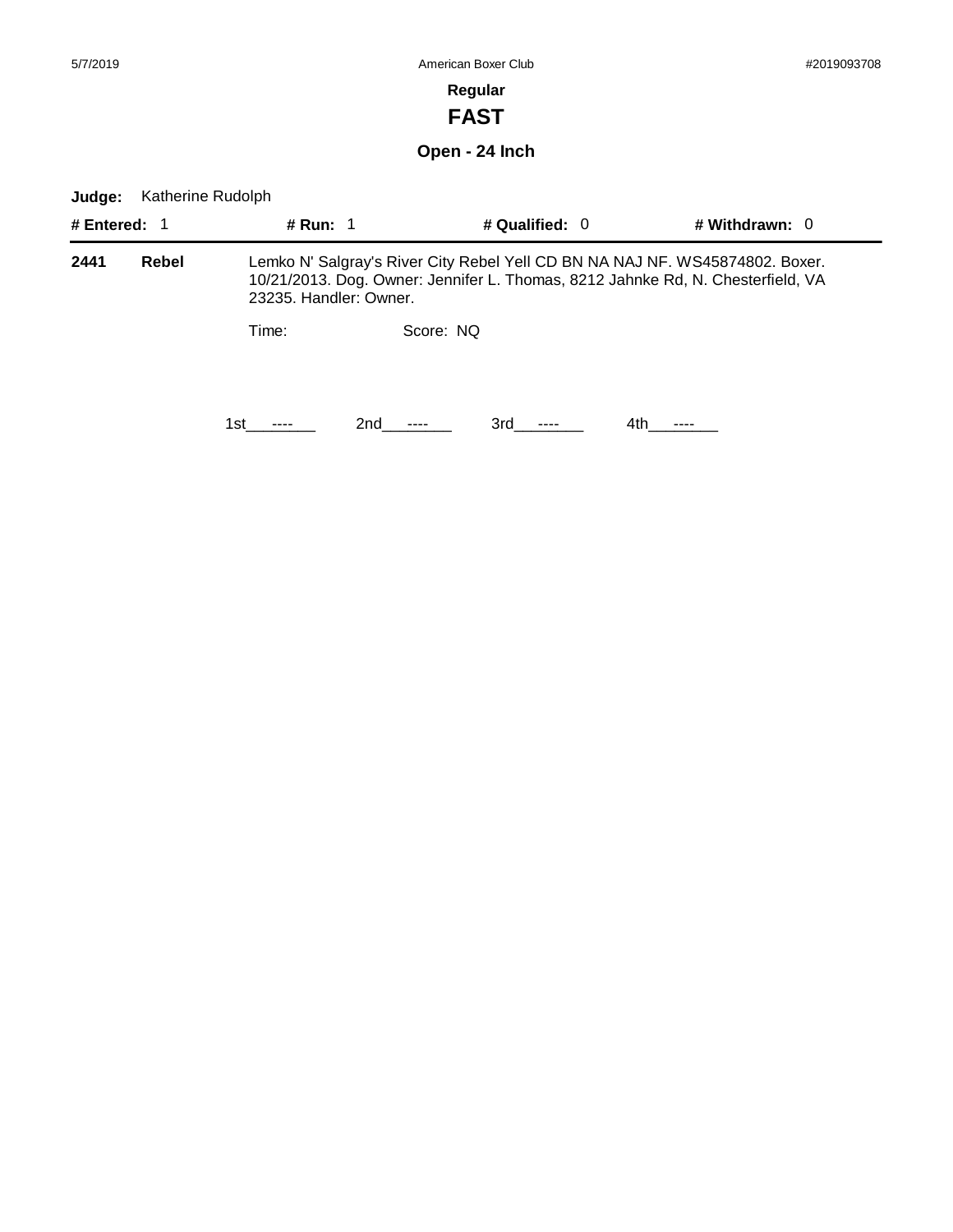**FAST**

**Excellent - 20 Inch**

| # Entered: $2$  |               | # Run: $2$                                                                                                                                                                                 |                                                                                                                                                                                           | # Qualified: 2   | # Withdrawn: 0 |  |  |
|-----------------|---------------|--------------------------------------------------------------------------------------------------------------------------------------------------------------------------------------------|-------------------------------------------------------------------------------------------------------------------------------------------------------------------------------------------|------------------|----------------|--|--|
| 2061<br>Journey |               | Altan's A Diamond is Forever v. Eurozone RN OA NAJ OF BCAT, WS56233403, Boxer,<br>12/27/2016. Bitch. Owner: Jennifer Yates, 6320 Little Elm St, N. Las Vegas, NV 89031.<br>Handler: Owner. |                                                                                                                                                                                           |                  |                |  |  |
|                 |               | Time: 31.09                                                                                                                                                                                | Score: 73                                                                                                                                                                                 | <b>QUALIFIED</b> |                |  |  |
| 2081            | <b>Sprite</b> |                                                                                                                                                                                            | CH DebLyn's Peprhl Wicked CDX BN RE MX MJB OF CGC. WS45881505. Boxer.<br>12/2/2013. Bitch. Owner: Sue Ann Thompson, 1858 Curtis Bridge Rd NE, North Liberty, IA<br>52317. Handler: Owner. |                  |                |  |  |
|                 |               | Time: 33.01                                                                                                                                                                                | Score: 69                                                                                                                                                                                 | <b>QUALIFIED</b> |                |  |  |
|                 |               | 2061<br>1st                                                                                                                                                                                | 2081<br>3rd<br>2nd                                                                                                                                                                        | 4th              |                |  |  |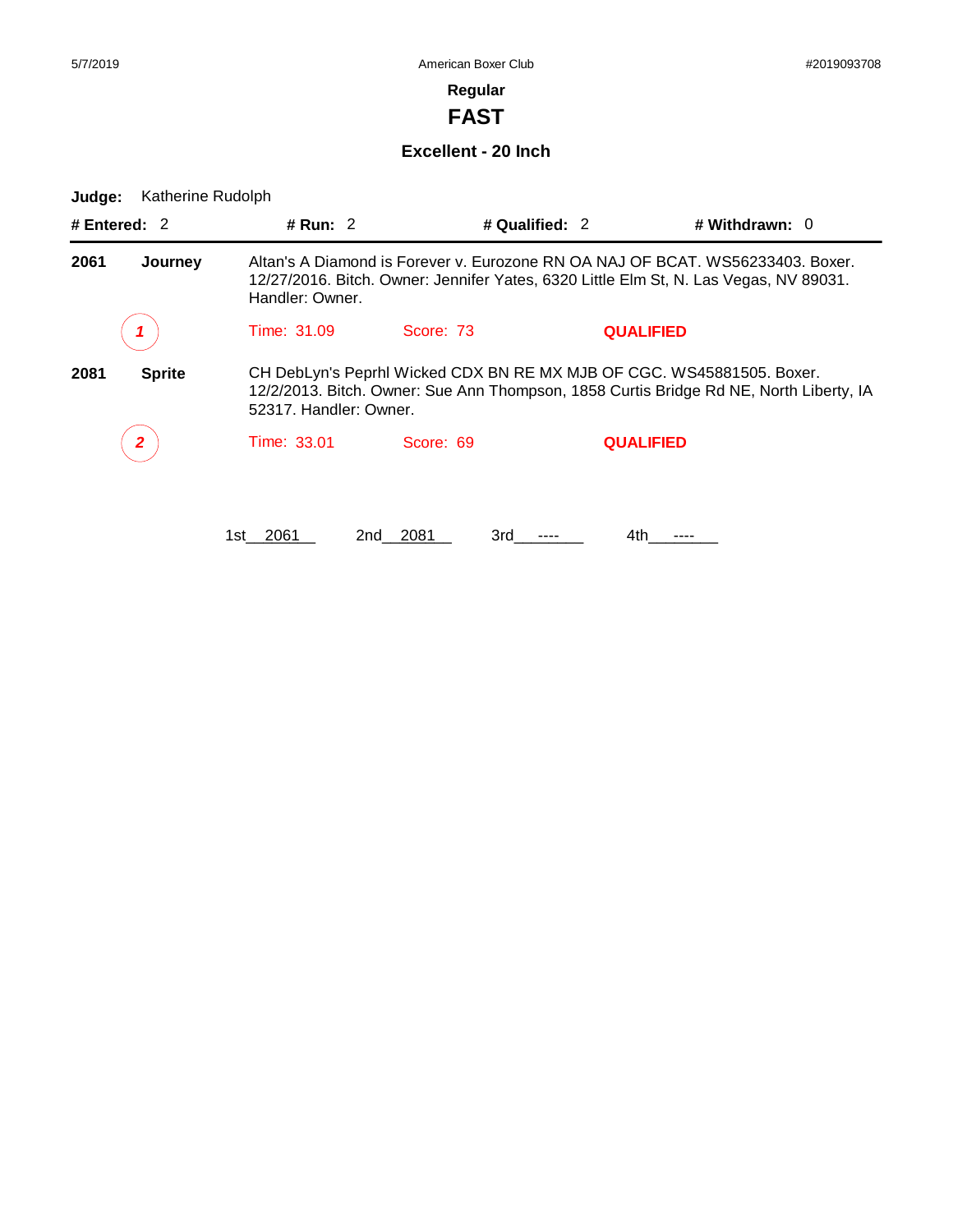-

## **Regular**

**FAST**

**Excellent - 24 Inch**

| # Entered: 1          |  | # Run: 1                                                                                                                                      |           | # Qualified: 1   | # Withdrawn: $0$ |  |
|-----------------------|--|-----------------------------------------------------------------------------------------------------------------------------------------------|-----------|------------------|------------------|--|
| <b>Walter</b><br>2483 |  | Sinnott's Eagle Spirit CGC CAA TKN. WS52166003. Boxer. 11/24/2015. Dog. Owner:<br>Cara Armour, 236 Main St, Bolton, MA 01740. Handler: Owner. |           |                  |                  |  |
|                       |  | Time: 31.38                                                                                                                                   | Score: 68 | <b>QUALIFIED</b> |                  |  |
|                       |  | 1st 2483                                                                                                                                      | 2nd       | 3rd              | 4th              |  |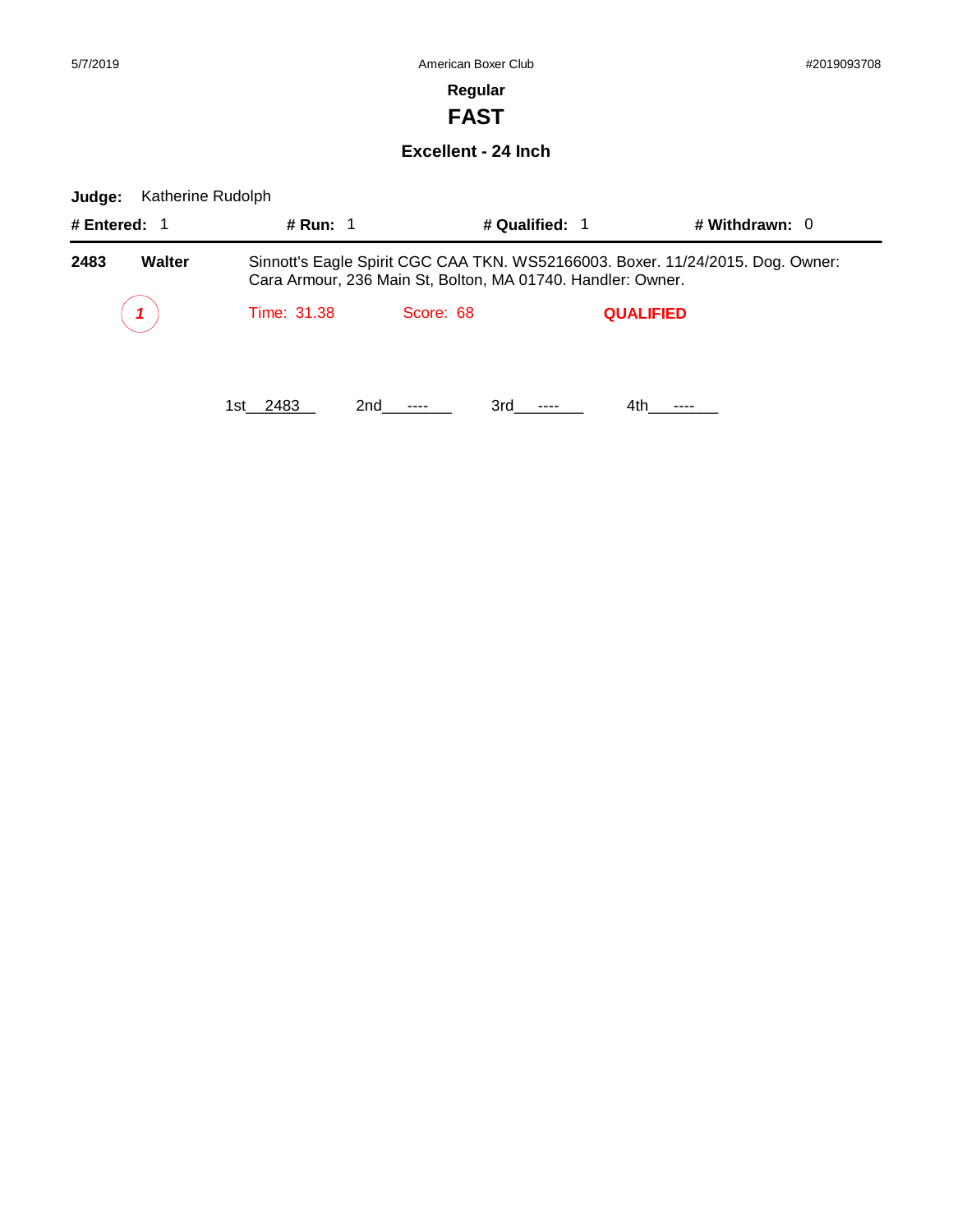**FAST**

**Master - 24 Inch**

| # Entered: $2$ | # Run: $2$   |                                                                                                                                                                                                       | # Qualified: 2   | # Withdrawn: $0$ |  |  |
|----------------|--------------|-------------------------------------------------------------------------------------------------------------------------------------------------------------------------------------------------------|------------------|------------------|--|--|
| 2487<br>Tommy  |              | Boxnen's Overdrive. WS48715207. Boxer. 10/24/2014. Dog. Owner: Renee Fulcer, 10170<br>Dickenson Rd, Winnebago, IL 61088. Handler: Owner.                                                              |                  |                  |  |  |
| 2              | Time: 22.40  | Score: 68                                                                                                                                                                                             | <b>QUALIFIED</b> |                  |  |  |
| 2489<br>Titan  |              | Prairie Hill's Strong as Titanium CD BN RA AX AXJ OF SWN CGC. WS50245502. Boxer.<br>4/29/2015. Dog. Owner: Erin Rezmer and Tom Rezmer, 419 S Highland Ave, Lombard, IL<br>60148. Handler: Tom Rezmer. |                  |                  |  |  |
|                | Time: 29.47  | Score: 71                                                                                                                                                                                             | <b>QUALIFIED</b> |                  |  |  |
|                | 2489<br>1st. | 2487<br>3rd<br>2nd                                                                                                                                                                                    | 4th              |                  |  |  |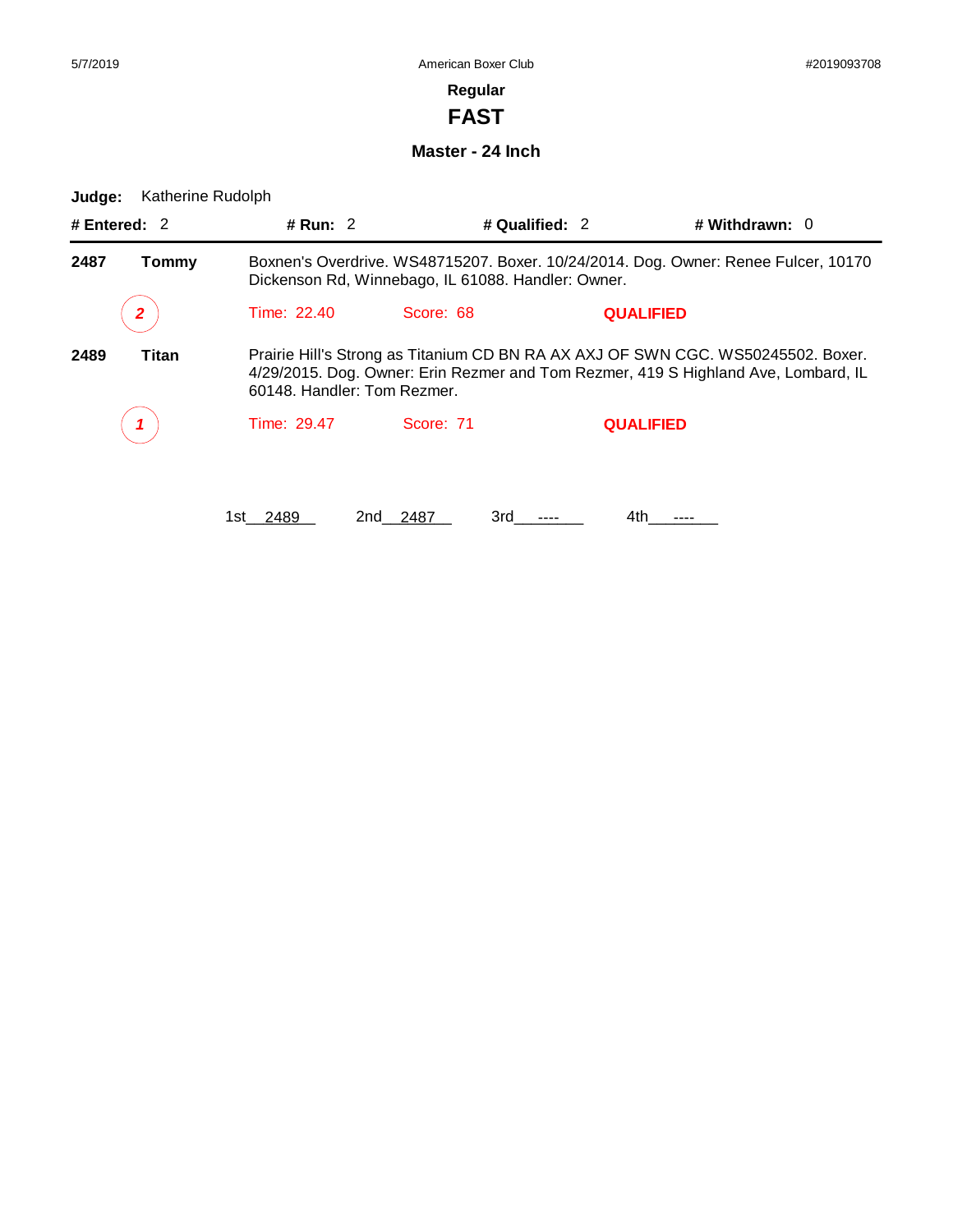۰

# **Preferred**

**FAST**

**Novice - 20 Inch**

| # Entered: 1 | <b># Run: 1</b>                                                                                                                                        |                               | # Qualified: 1 | # Withdrawn: $0$ |  |
|--------------|--------------------------------------------------------------------------------------------------------------------------------------------------------|-------------------------------|----------------|------------------|--|
| 2092<br>Jim  | PACH2 TealCrest's Bucnuts on Fire. WS32322502. Boxer. 10/27/2009. Dog. Owner:<br>Sandra Kistler, 214 Ranchview Dr, Vandalia, OH 45377. Handler: Owner. |                               |                |                  |  |
|              | Time: 19.95                                                                                                                                            | Score: 67<br><b>QUALIFIED</b> |                |                  |  |
|              | 1st 2092                                                                                                                                               | 2nd<br>3rd                    | 4th            |                  |  |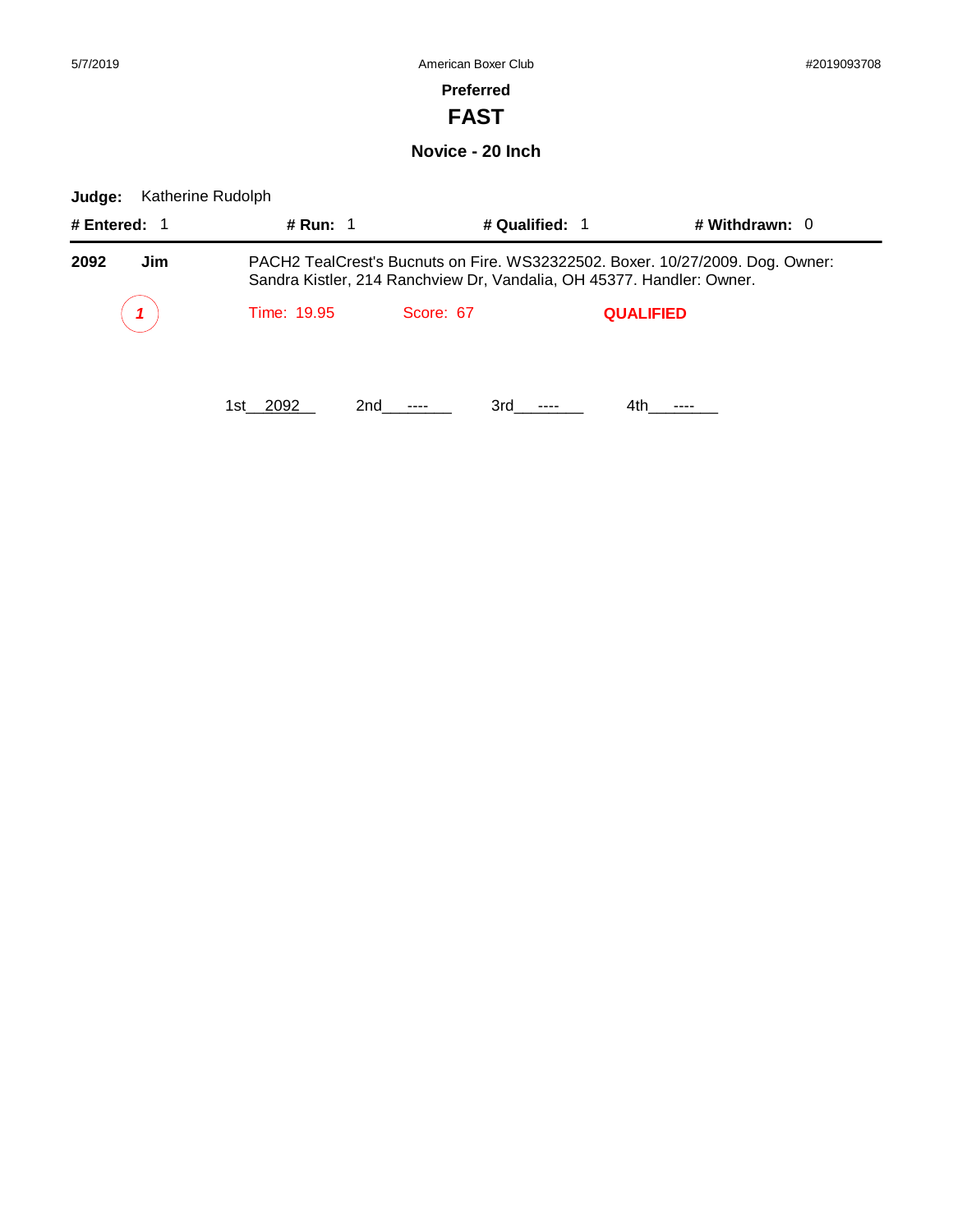# **FAST**

# **Open - 20 Inch**

| # Entered: 1         | # Run: 1    | # Qualified: 1                                                                                                                                             |                  | # Withdrawn: $0$ |  |  |
|----------------------|-------------|------------------------------------------------------------------------------------------------------------------------------------------------------------|------------------|------------------|--|--|
| 2042<br><b>Bruno</b> |             | Die Krieger Der Cinemas Sweet Sensation. WS51119501. Boxer. 7/19/2015. Dog. Owner:<br>Nancy Button, 531 Longview Drive, Antioch, IL 60002. Handler: Owner. |                  |                  |  |  |
|                      | Time: 29.81 | Score: 73                                                                                                                                                  | <b>QUALIFIED</b> |                  |  |  |
|                      | 1st 2042    | 3rd a<br>2nd ----                                                                                                                                          | 4th.             |                  |  |  |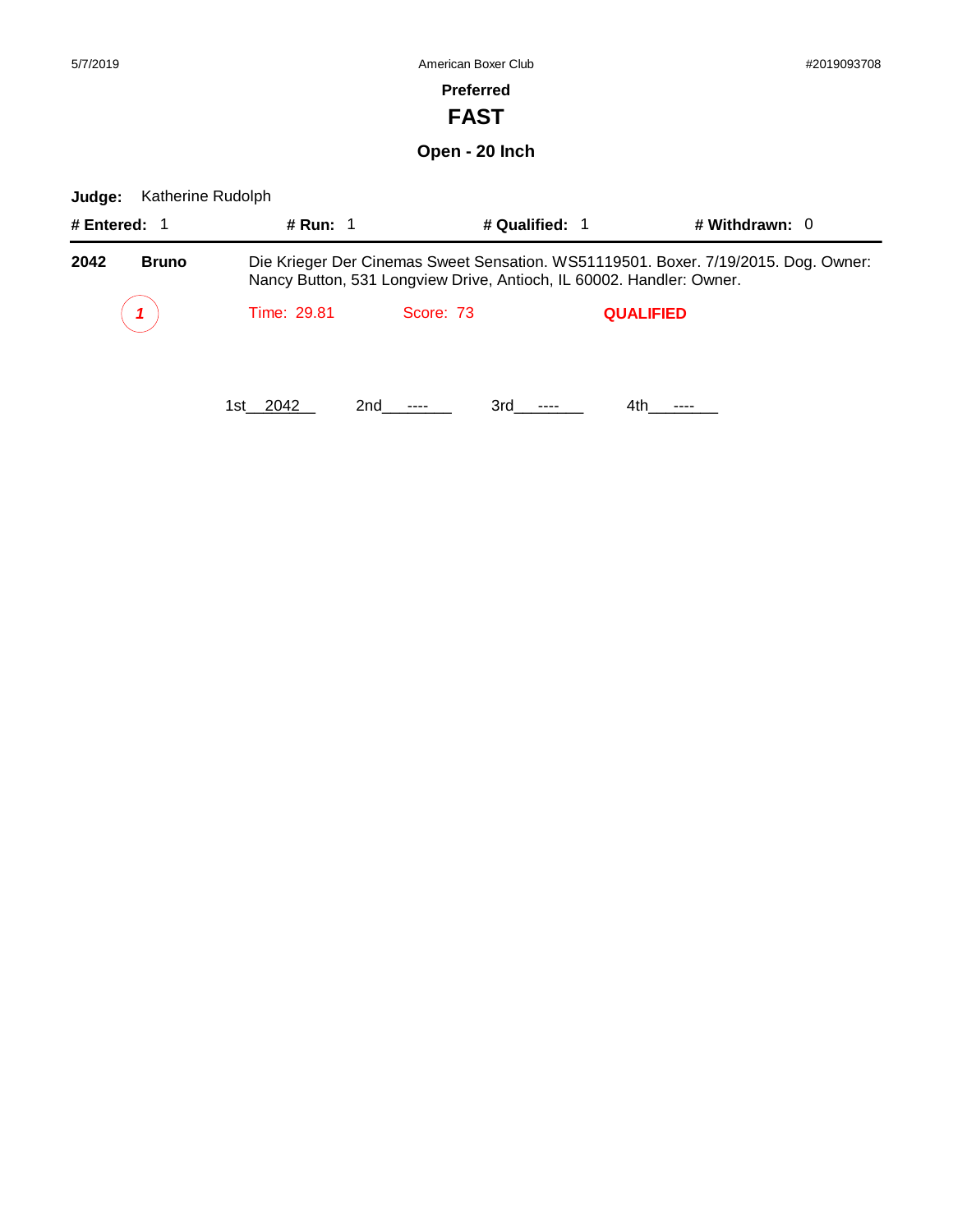**FAST**

**Master - 16 Inch**

| # Entered: $2$        | # Run: $2$                                                                                                                                                                                                                              |                    | # Qualified: 2   | # Withdrawn: $0$ |  |
|-----------------------|-----------------------------------------------------------------------------------------------------------------------------------------------------------------------------------------------------------------------------------------|--------------------|------------------|------------------|--|
| 1688<br><b>Debbie</b> | CH Brush Hill's Debutante at Sinnott AXP MJP OFP CAA CGC TKN, WS44650804, Boxer,<br>6/8/2013. Bitch. Owner: Cara Armour and Gerard Armour, 236 Main St, Bolton, MA 01740.<br>Handler: Cara Armour.                                      |                    |                  |                  |  |
|                       | Time: 33.39                                                                                                                                                                                                                             | Score: 80          | <b>QUALIFIED</b> |                  |  |
| 1689<br>Tia           | Olympic's Take It Away CD PCD BN RAE AXP AJP CA CGCA CGCU TKN FDC.<br>WS49995002, Boxer, 2/20/2015, Bitch, Owner: Debora Hall and Randall Hall & Julie<br>Wilmore, 1414 Girard Dr, Louisville, KY 40222. Handler: Jennifer Horne Yates. |                    |                  |                  |  |
| $\mathbf{2}$          | Time: 26.24                                                                                                                                                                                                                             | Score: 67          | <b>QUALIFIED</b> |                  |  |
|                       | 1688<br>1st                                                                                                                                                                                                                             | 1689<br>3rd<br>2nd | 4th              |                  |  |